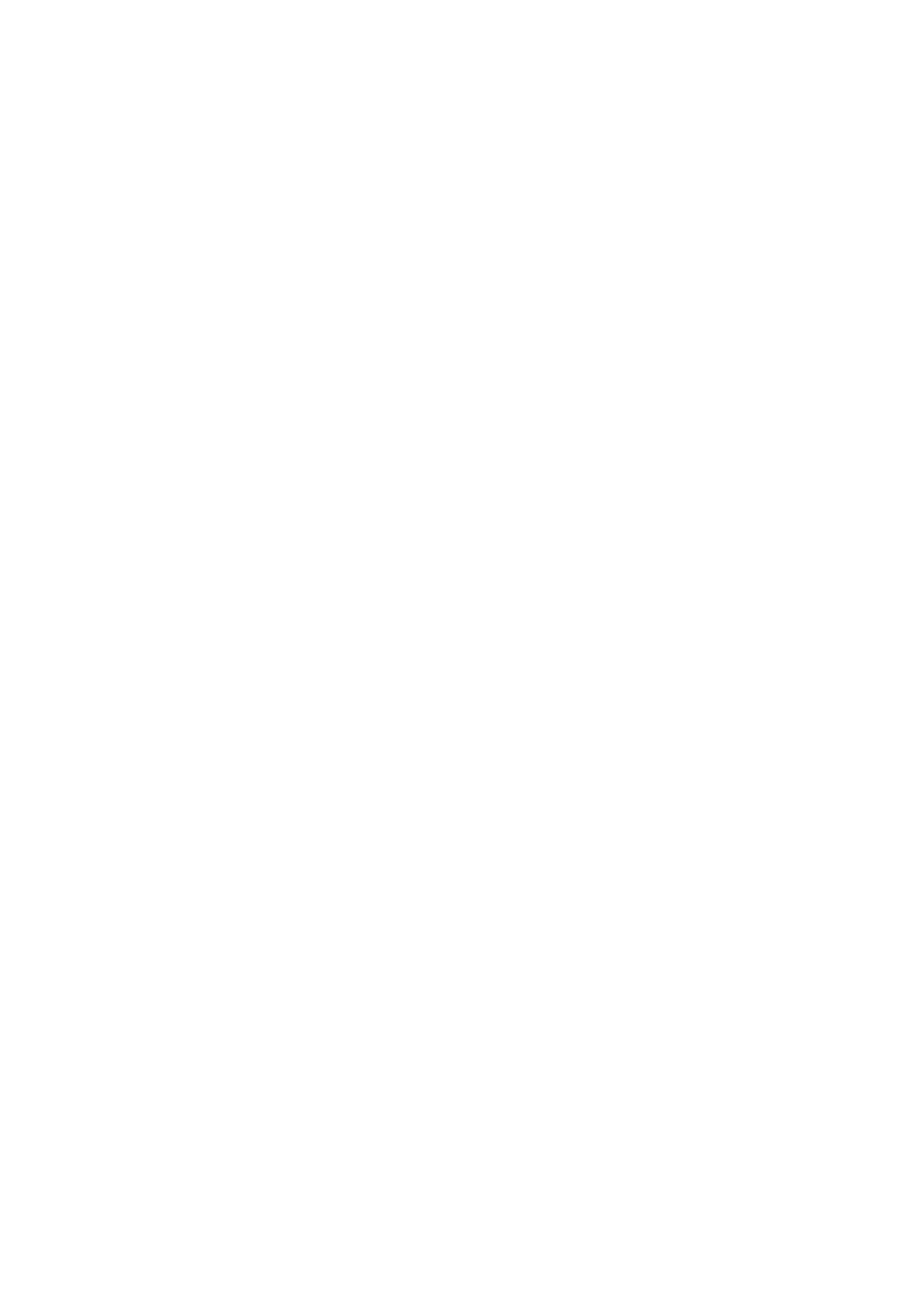# **Regulation No. 135**

### **Uniform provisions concerning the approval of vehicles with regard to their Pole Side Impact performance (PSI)**

## Contents

#### *Page*

#### Regulation

|                                                                                                 | $\overline{4}$ |
|-------------------------------------------------------------------------------------------------|----------------|
|                                                                                                 | 4              |
|                                                                                                 | 7              |
|                                                                                                 | 8              |
|                                                                                                 | 9              |
|                                                                                                 | 11             |
|                                                                                                 | 11             |
|                                                                                                 | 12             |
|                                                                                                 | 12             |
| Names and addresses of Technical Services responsible for conducting approval tests, and        | 12             |
|                                                                                                 |                |
|                                                                                                 |                |
|                                                                                                 | 13             |
|                                                                                                 | 15             |
|                                                                                                 | 16             |
| Seat adjustment and installation requirements for the WorldSID 50th percentile adult male dummy | 21             |
|                                                                                                 | 31             |
| Test conditions and procedures for the assessment of post-crash hydrogen fuel system integrity  | 34             |
|                                                                                                 | 38             |
|                                                                                                 | 39             |
|                                                                                                 | 40             |
|                                                                                                 |                |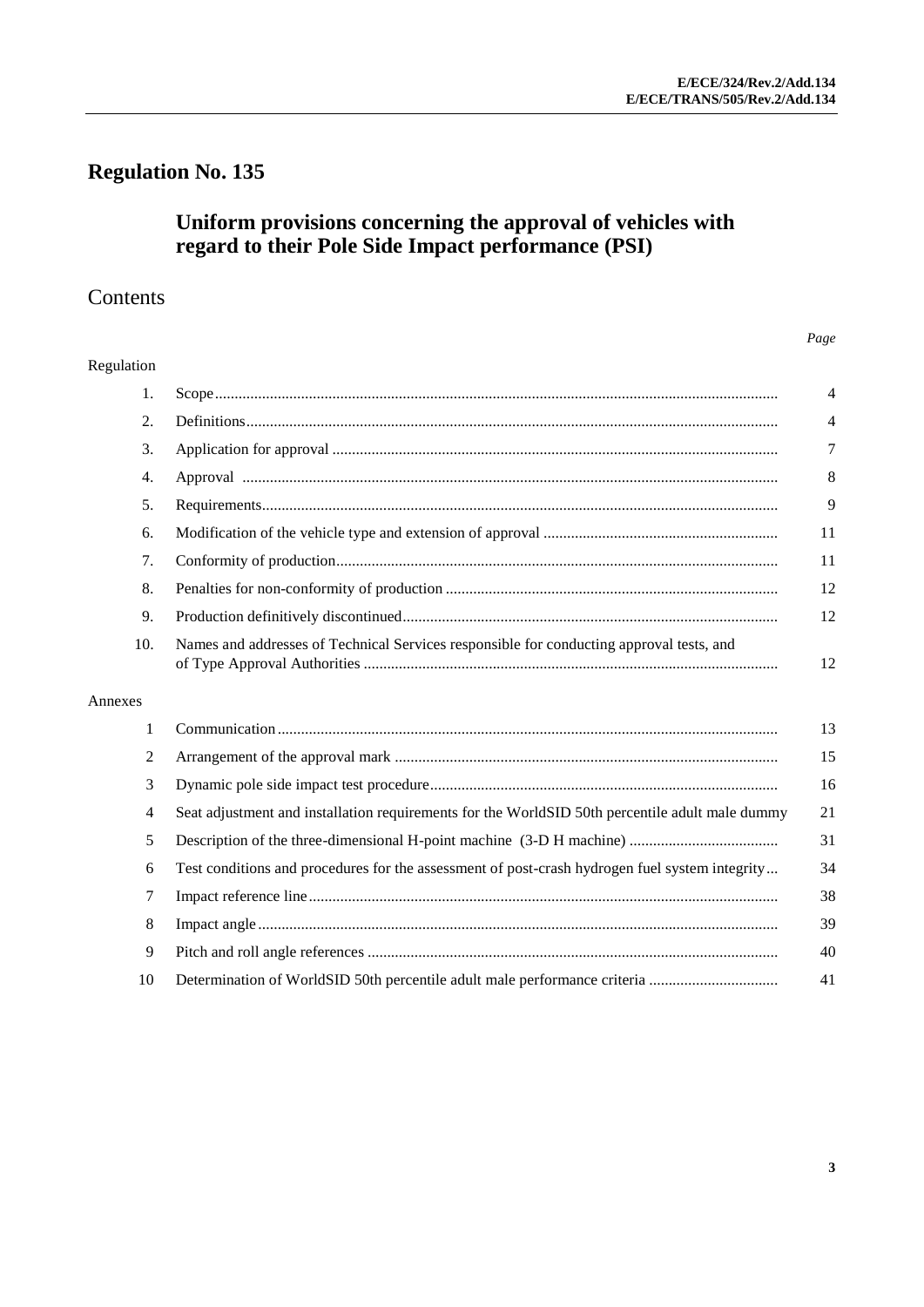## <span id="page-3-0"></span>**1. Scope<sup>1</sup>**

- 1.1. This Regulation applies to:
	- (a) Category  $M_1$  vehicles; and
	- (b) Category N<sub>1</sub> vehicles where the angle alpha  $(\alpha)$ , measured rearwards from the centre of the front axle to the R-point of the driver's seat is less than 22.0 degrees; or the ratio between the distance from the driver's R-point to the centre of the rear axle (L101-L114) and the centre of the front axle and the driver's R-point (L114) is less than  $1.30<sup>2</sup>$



1.2. Other Category M and Category N vehicles with a gross vehicle mass of up to 4,500 kg may also be approved if requested by the manufacturer.

### <span id="page-3-1"></span>**2. Definitions**

For the purposes of this Regulation:

- 2.1. "*Approval of a vehicle type*" means the full procedure whereby a Contracting Party to the Agreement applying this Regulation certifies that a vehicle type meets the technical requirements of this Regulation.
- 2.2. "*Back Door*" is a door or door system on the back end of a motor vehicle through which passengers can enter or depart the vehicle or cargo can be loaded or unloaded. It does not include:
	- (a) A trunk lid; or
	- (b) A door or window that is composed entirely of glazing material and whose latches and/or hinge systems are attached directly to the glazing material.

<sup>1</sup> In accordance with the general guidelines on the scope of UN Regulations (see document ECE/TRANS/WP.29/1044/Rev.1), Regulation No. 135 type approvals may only be granted for vehicles within the scope of this Regulation and shall be accepted by all the Contracting Parties applying this Regulation. However, decisions regarding the vehicle categories required on a regional/national basis to meet the requirements of this Regulation shall be dealt with at the regional/national level. A Contracting Party may therefore restrict application of the requirements in its national legislation if it decides that such restriction is appropriate.

<sup>&</sup>lt;sup>2</sup> As defined in the Consolidated Resolution on the Construction of Vehicles (R.E.3.), document ECE/TRANS/WP.29/78/Rev.3, para. 2 www.unece.org/trans/main/wp29/wp29wgs/wp29gen/wp29resolutions.html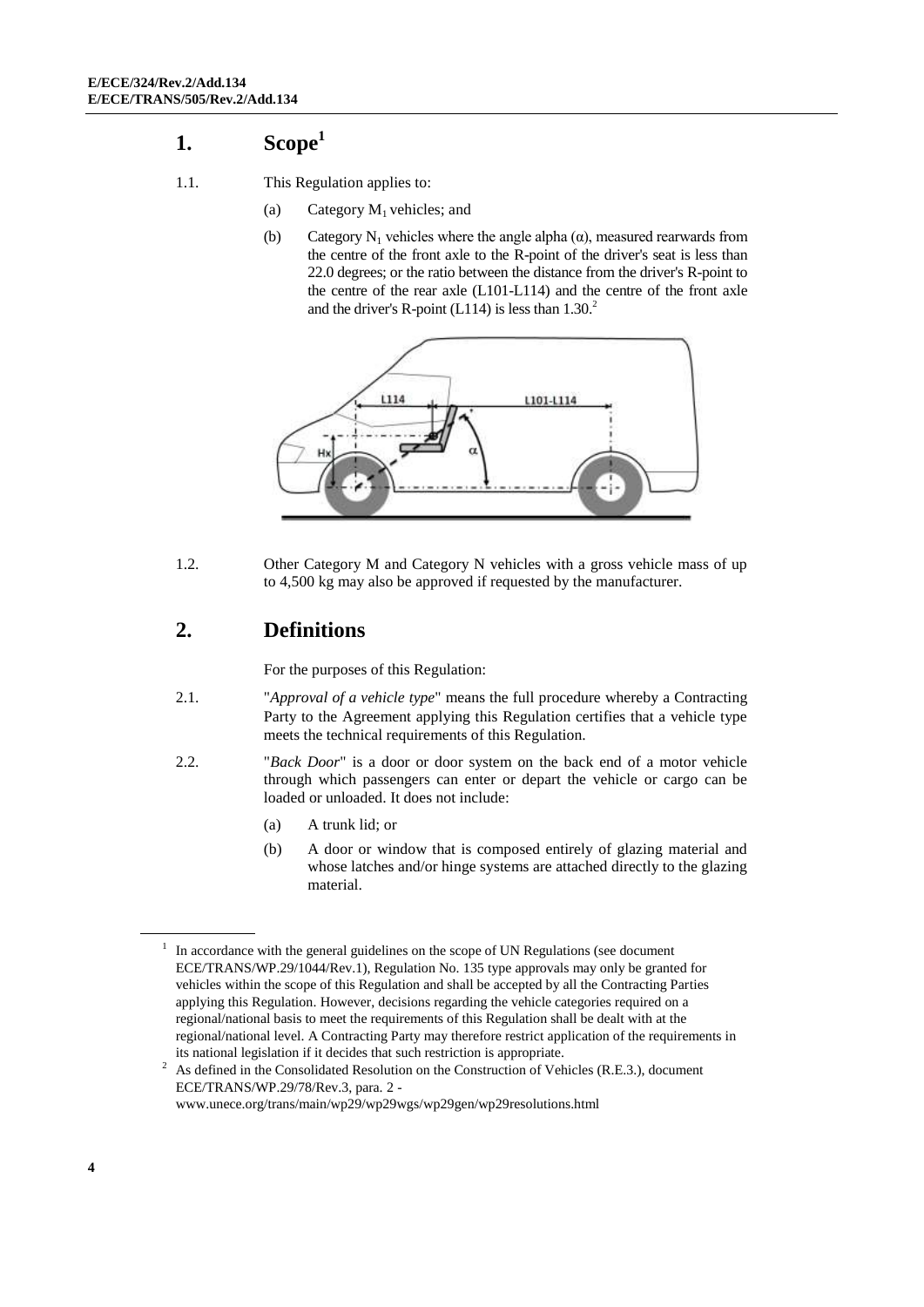- 2.3. "*Compressed hydrogen storage system (CHSS)*" means a system designed to store hydrogen fuel for a hydrogen-fuelled vehicle and composed of a pressurized container, pressure relief devices (PRDs) and shut off device that isolate the stored hydrogen from the remainder of the fuel system and the environment.
- 2.4. "*Container (for hydrogen storage)*" means the component within the hydrogen storage system that stores the primary volume of hydrogen fuel.
- 2.5. "*Door latch system*" consists, at a minimum, of a latch and a striker.
- 2.6. "*Fuel ballast leakage*" means the fall, flow, or run of fuel ballast from the vehicle but does not include wetness resulting from capillary action.
- 2.7. "*Fully latched position*" is the coupling condition of the latch that retains the door in a completely closed position.
- 2.8. "*Gross vehicle mass*" means the maximum mass of the fully laden solo vehicle, based on its construction and design performances, as declared by the manufacturer.
- 2.9. "*Hinge*" is a device used to position the door relative to the body structure and control the path of the door swing for passenger ingress and egress.
- 2.10. "*Hydrogen-fuelled vehicle"* means any motor vehicle that uses compressed gaseous hydrogen as a fuel to propel the vehicle, including fuel cell and internal combustion engine vehicles. Hydrogen fuel for passenger vehicles is specified in ISO 14687-2:2012 and SAE J2719 (Sep 2011 Revision).
- 2.11. "*Latch*" is a device employed to maintain the door in a closed position relative to the vehicle body with provisions for deliberate release (or operation).
- 2.12. "*Latched*" means any coupling condition of the door latch system, where the latch is in a fully latched position, a secondary latched position, or between a fully latched position and a secondary latched position.
- 2.13. "*Manufacturer*" means the person or body responsible to the Approval Authority for all aspects of the type approval process and for ensuring conformity of production. It is not essential that the person or body is directly involved in all stages of the construction of the vehicle, system or component which is the subject of the approval process.
- 2.14. "*Passenger compartment*" means the space for occupant accommodation, bounded by the roof, floor, side walls, doors, outside glazing and front bulkhead and the plane of the rear compartment bulkhead or the plane of the rear-seat back support.
- 2.15. "*Pressure relief device (PRD) (for hydrogen storage systems)*" means a device that, when activated under specified performance conditions, is used to release hydrogen from a pressurised system and thereby prevent failure of the system.
- 2.16. "*Rated cargo and luggage mass*" means the cargo and luggage carrying capacity of the vehicle, which is the mass obtained by subtracting the unladen vehicle mass and the rated occupant mass from the gross vehicle mass.
- 2.17. "*Rated occupant mass*" is the mass obtained by multiplying the total number of designated seating positions in the vehicle by 68 kg.
- 2.18. "*R-point*" means a design reference point, which: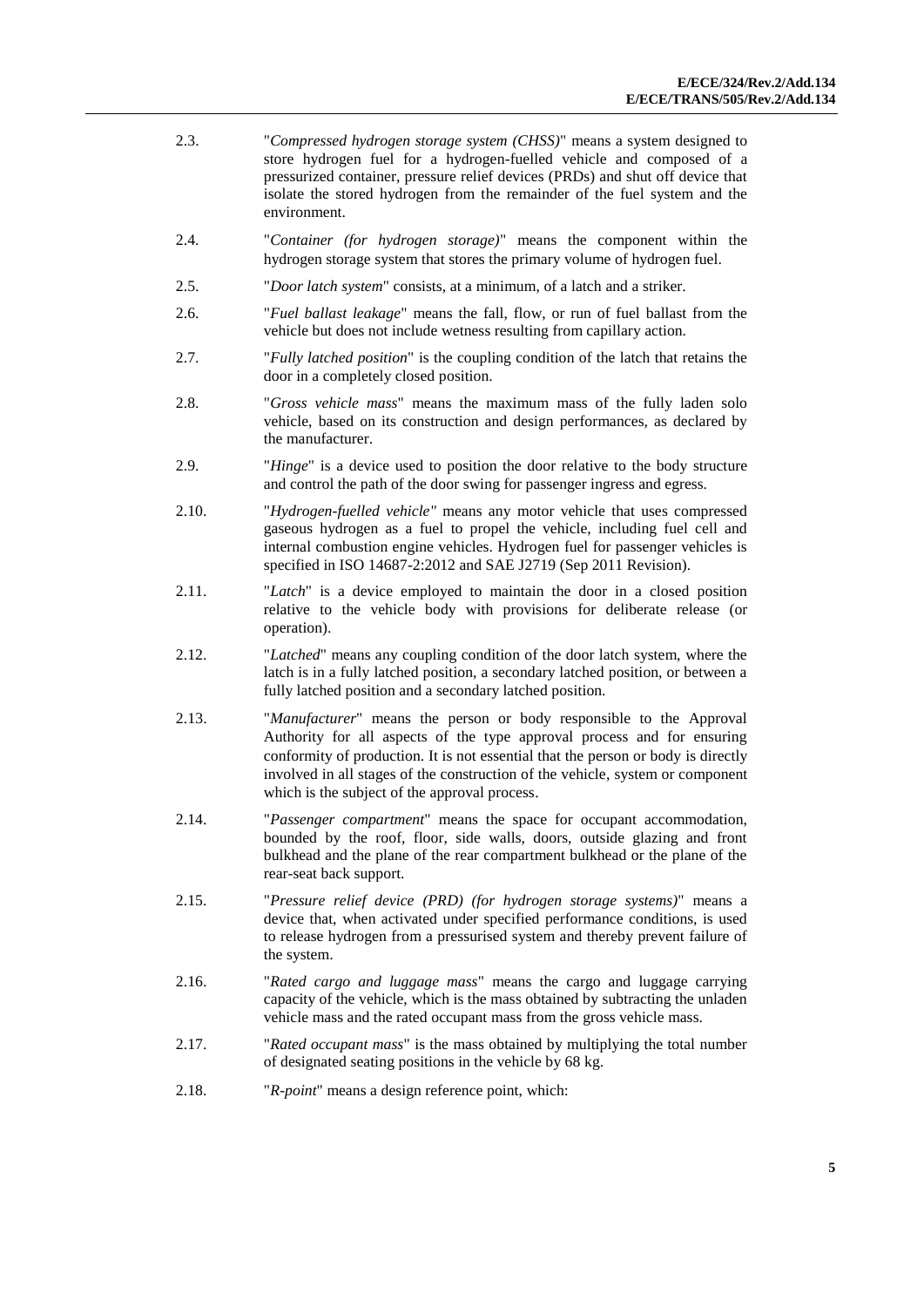- (a) Has coordinates determined in relation to the designed vehicle structure; and
- (b) Shall be established, where relevant for the purpose of this Regulation, in accordance with Annex 1 of the Consolidated Resolution on the Construction of Vehicles  $(R.E.3)$ .<sup>3</sup>
- 2.19. "*Secondary latched position*" refers to the coupling condition of the latch that retains the door in a partially closed position.
- 2.20. "*Shut-off valve (for hydrogen-fuelled vehicles)*" means a valve between the storage container and the vehicle fuel system that can be automatically activated; which defaults to the "closed" position when not connected to a power source.
- 2.21. "*Striker*" is a device with which the latch engages to maintain the door in the fully latched or secondary latched position.
- 2.22. "*Trunk lid*" is a movable body panel that provides access from outside the vehicle to a space wholly partitioned from the passenger compartment by a permanently attached partition or fixed or fold-down seat back (in the position of occupant use).
- 2.23. "*Type of protective system*" means a category of protective devices which do not differ in such essential design respects as their:
	- (a) Technology;
	- (b) Geometry;
	- (c) Energy-absorption capacity; and
	- (d) Constituent materials.
- 2.24. "*Unladen vehicle mass*" means the nominal mass of a complete vehicle with bodywork and all factory fitted equipment, electrical and auxiliary equipment for normal operation of the vehicle, including liquids, tools, fire extinguisher, standard spare parts, chocks and spare wheel, if fitted. The fuel tank is filled to 90 per cent of manufacturer rated capacity and the other liquid containing systems (except those for used water) to 100 per cent of the capacity specified by the manufacturer.
- 2.25. "*Vehicle fuel system (for hydrogen-fuelled vehicles)*" means an assembly of components used to store or supply hydrogen fuel to a fuel cell (FC) or internal combustion engine (ICE).
- 2.26. "*Vehicle type*" means a category of vehicles, the design characteristics of which do not differ in such essential respects as:
	- (a) The type of protective system(s);
	- (b) The type of front seat(s);
	- (c) The vehicle width;
	- (d) The wheelbase and overall length of the vehicle;

<sup>3</sup> Document ECE/TRANS/WP.29/78/Rev.3, Annex 1 www.unece.org/trans/main/wp29/wp29wgs/wp29gen/wp29resolutions.html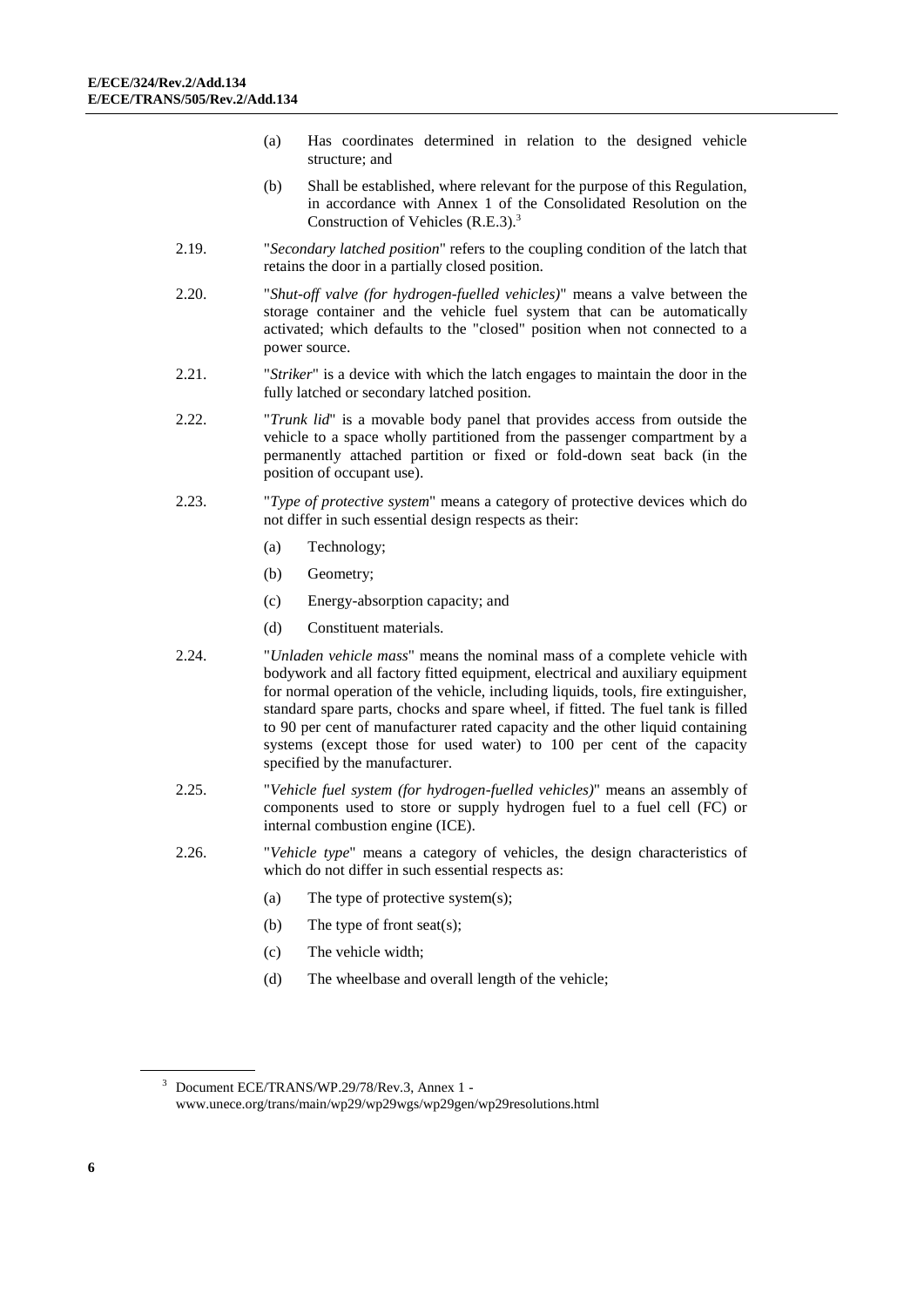- (e) The structure, dimensions, lines and materials of the side walls of the passenger compartment, including any optional arrangements or interior fittings within or about the side walls of the passenger compartment;
- (f) The type of door latches and hinges;
- (g) The type of fuel system(s);
- (h) The unladen vehicle mass and the rated cargo and luggage mass;
- (i) The sitting of the engine (front, rear or centre);

in so far as they may be considered to have a negative effect on the results of a vehicle-to-pole side impact test conducted in accordance with Annex 3 of this Regulation.

2.27. "*Vehicle width*" means the distance between two planes parallel to the longitudinal median plane (of the vehicle) and touching the vehicle on either side of the said plane but excluding the rear-view mirrors, side marker lamps, tyre pressure indicators, direction indicator lamps, position lamps, flexible mud-guards and the deflected part of the tyre side-walls immediately above the point of contact with the ground.

### <span id="page-6-0"></span>**3. Application for approval**

- 3.1. The application for approval of a vehicle type with regard to its pole side impact performance shall be submitted by the vehicle manufacturer or their duly accredited representative.
- 3.2. It shall be accompanied by the undermentioned documents in triplicate and the following particulars:
- 3.2.1. A detailed description of the vehicle type with respect to its structure, dimensions, lines and constituent materials;
- 3.2.2. Photographs and/or diagrams and drawings of the vehicle showing the vehicle type in front, side and rear elevation and design details of the lateral part of the structure;
- 3.2.3. Unladen vehicle mass, rated cargo and luggage mass, and gross vehicle mass specifications for the vehicle type;
- 3.2.4. The lines and inside dimensions of the passenger compartment; and
- 3.2.5. A description of the relevant side interior fittings and protective systems installed in the vehicle.
- 3.3. The applicant for approval shall be entitled to present any data and results of tests carried out which make it possible to establish that compliance with the requirements can be achieved on prototype vehicles with a sufficient degree of accuracy.
- 3.4. A vehicle which is representative of the vehicle type to be approved shall be submitted to the Technical Service responsible for conducting the approval test(s).
- 3.4.1. A vehicle not comprising all the components proper to the vehicle type may be accepted for tests provided that it can be shown that the absence of the components omitted has no detrimental effect on the performance prescribed in the requirements of this Regulation.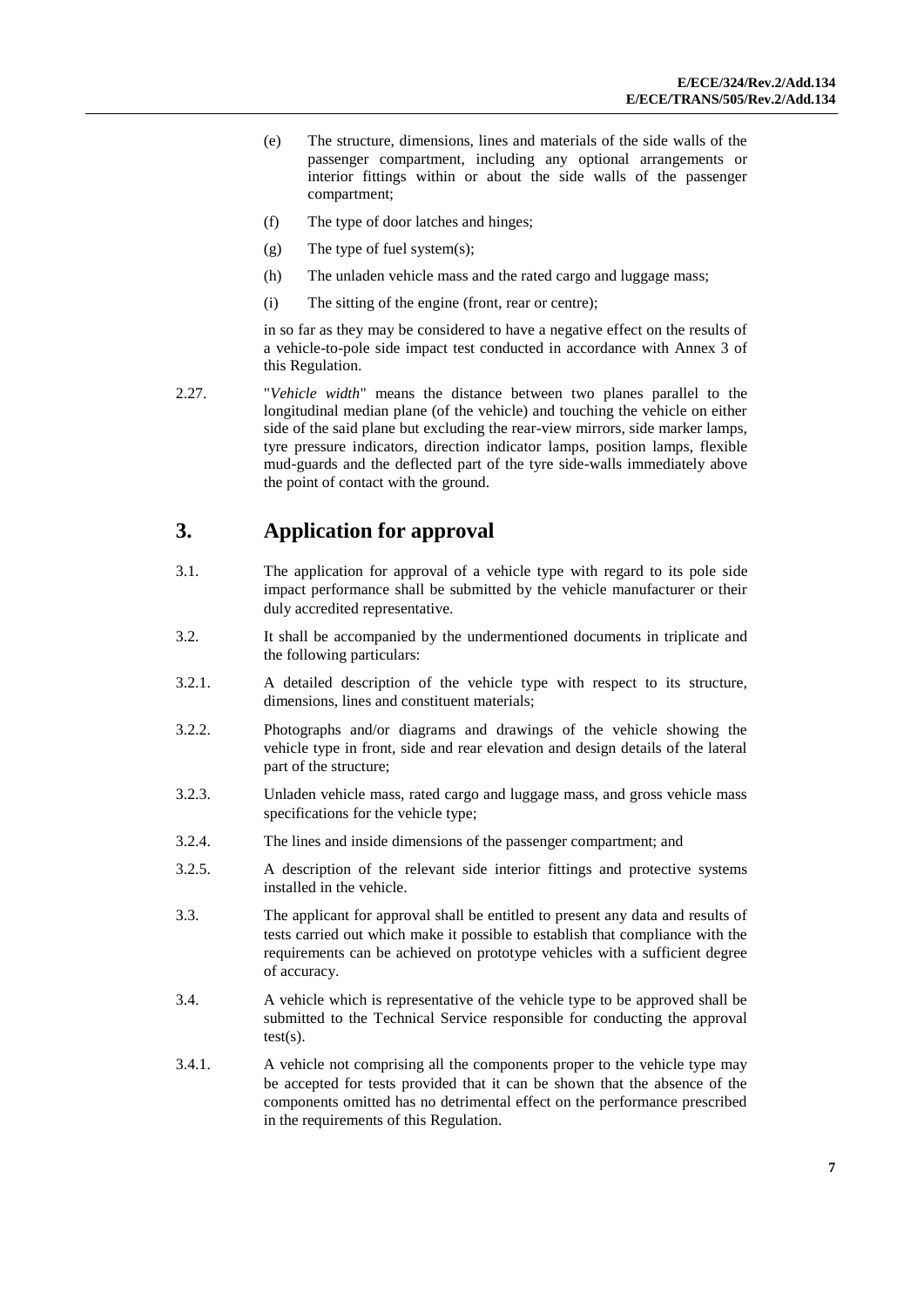3.4.2. It shall be the responsibility of the applicant for approval to show that the application of paragraph 3.4.1. is in compliance with the requirements of this Regulation.

## <span id="page-7-0"></span>**4. Approval**

- 4.1. If the vehicle type submitted for approval pursuant to this Regulation meets the requirements of paragraph 5 below, approval of that vehicle type shall be granted.
- 4.2. In case of doubt, account shall be taken, when verifying the conformity of the vehicle to the requirements of this Regulation, of any data or test results provided by the manufacturer which can be taken into consideration in validating the approval test carried out by the Technical Service.
- 4.3. An approval number shall be assigned to each vehicle type approved. Its first two digits (at present 00 for the Regulation in its original form) shall indicate the series of amendments incorporating the most recent major technical amendments made to the Regulation at the time of issue of the approval. The same Contracting Party may not assign the same approval number to another vehicle type.
- 4.4. Notice of approval or of extension or of refusal or withdrawal of approval pursuant to this Regulation shall be communicated to the Contracting Parties to the Agreement applying this Regulation by means of a form conforming to the model in Annex 1 of this Regulation and photographs and/or diagrams and drawings supplied by the applicant for approval, in a format not exceeding A4 (210 x 297) mm or folded to that format and on an appropriate scale.
- 4.5. There shall be affixed to every vehicle conforming to a vehicle type approved under this Regulation, conspicuously and in a readily accessible place specified on the approval form, an international approval mark consisting of:
- 4.5.1. A circle surrounding the letter "E" followed by the distinguishing number of the country which has granted approval; 4
- 4.5.2. The number of this Regulation, followed by the letter "R", a dash and the approval number, to the right of the circle prescribed in paragraph 4.5.1.
- 4.6. If the vehicle conforms to a vehicle type approved, under one or more other Regulations annexed to the Agreement, in the country which has granted approval under this Regulation, the symbol prescribed in paragraph 4.5.1. need not be repeated; in this case the Regulation and approval numbers and the additional symbols of all the Regulations under which approval has been granted in the country which has granted approval under this Regulation shall be placed in vertical columns to the right of the symbol prescribed in paragraph 4.5.1.
- 4.7. The approval mark shall be clearly legible and shall be indelible.

<sup>&</sup>lt;sup>4</sup> The distinguishing numbers of the Contracting Parties to the 1958 Agreement are reproduced in Annex 3 to the Consolidated Resolution on the Construction of Vehicles (R.E.3), document ECE/TRANS/WP.29/78/Rev. 3, Annex 3 [www.unece.org/trans/main/wp29/wp29wgs/wp29gen/wp29resolutions.html](http://www.unece.org/trans/main/wp29/wp29wgs/wp29gen/wp29resolutions.html)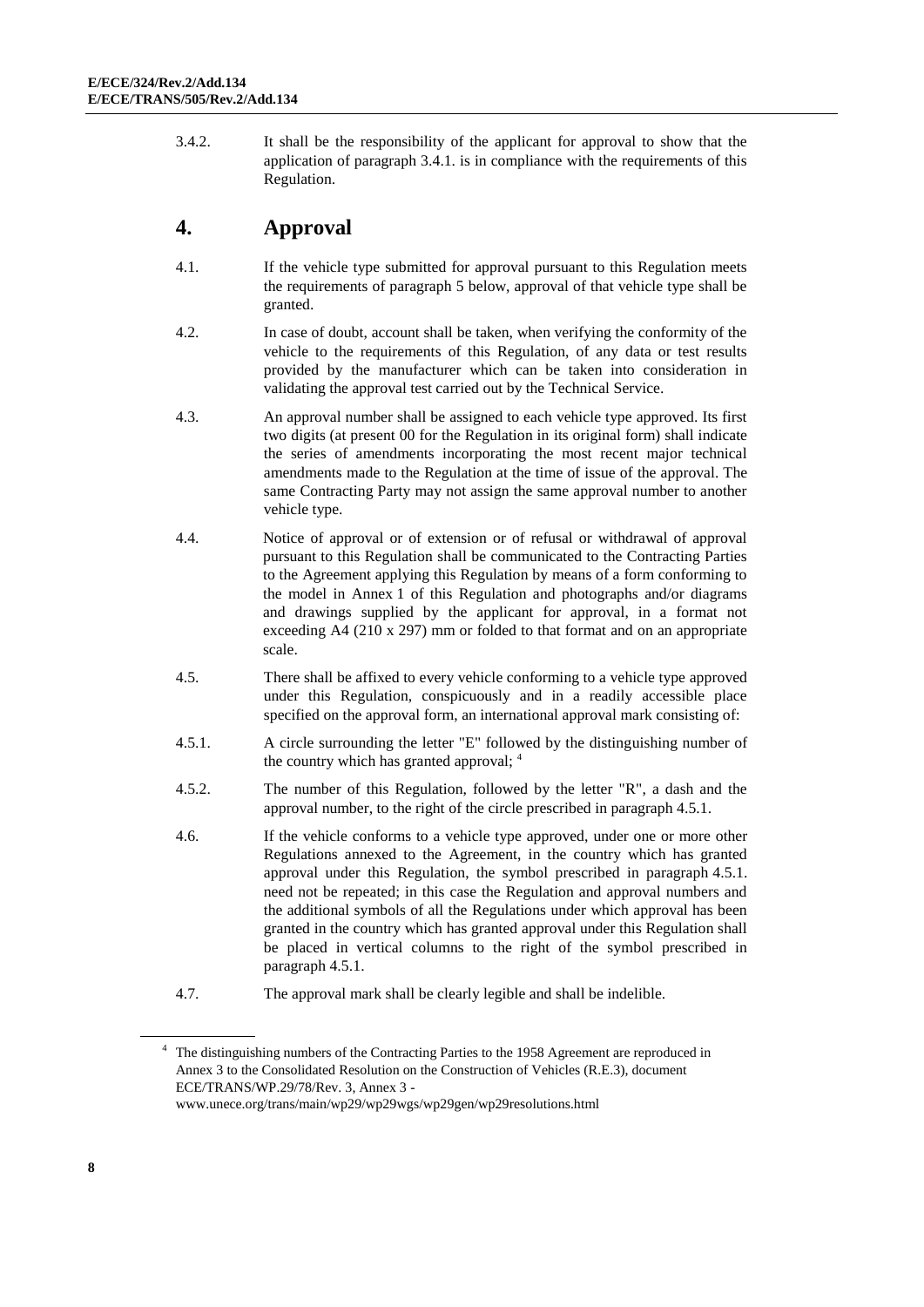- 4.8. The approval mark shall be placed close to or on the vehicle data plate affixed by the manufacturer.
- 4.9. Annex 2 to this Regulation gives examples of approval marks.

#### <span id="page-8-0"></span>**5. Requirements**

- 5.1. A vehicle, representative of the vehicle type to be approved, shall be tested in accordance with Annex 3, using a WorldSID  $50<sup>th</sup>$  percentile adult male dummy. <sup>5</sup>
- 5.1.1. With the exception of vehicle types designed as described in paragraph 5.1.2. below, the approval test shall be conducted such that the vehicle impacts the pole on the driver's side.
- 5.1.2. In the case of vehicle types where the side structures, front-row seats or the type of protective systems on each side of the vehicle are sufficiently different for the Approval Authority to consider they could appreciably affect performance in a test conducted in accordance with Annex 3; either of the alternatives in paragraph 5.1.2.1. or 5.1.2.2. may be used by the Approval Authority.
- 5.1.2.1. The Approval Authority will require the approval test to be conducted such that the vehicle impacts the pole on the driver's side where:
- 5.1.2.1.1. This is considered the least favourable side; or
- 5.1.2.1.2. The manufacturer provides additional information (e.g. manufacturer's in-house test data) sufficient to satisfy the Approval Authority that the design differences on each side of the vehicle do not appreciably affect performance in a test conducted in accordance with Annex 3.
- 5.1.2.2. The Approval Authority will require the approval test to be conducted such that the vehicle impacts the pole on the side opposite the driver's side, where this is considered the least favourable side.
- 5.2. The results of an approval test conducted in accordance with paragraph 5.1. shall be considered satisfactory, if the requirements of paragraphs 5.3., 5.4. and 5.5. are met.
- 5.3. WorldSID  $50<sup>th</sup>$  percentile adult male performance requirements
- 5.3.1. The performance criteria measured by a WorldSID  $50<sup>th</sup>$  percentile adult male dummy in the front-row outboard seating position on the impact side of a vehicle tested in accordance with Annex 3, shall meet the requirements of paragraphs 5.3.2. to 5.3.6.
- 5.3.2. Head Injury Criteria
- 5.3.2.1 The Head Injury Criterion (HIC) 36 shall not exceed 1,000 when calculated in accordance with paragraph 1. of Annex 10.
- 5.3.3. Shoulder performance criteria
- 5.3.3.1. The peak lateral shoulder force shall not exceed 3.0 kN when calculated in accordance with paragraph 2.1. of Annex 10.

<sup>5</sup> The technical specifications, including detailed drawings and procedures for assembly/disassembly of the WorldSID  $50<sup>th</sup>$  percentile adult male dummy are specified by reference in Annex 3 of this Regulation.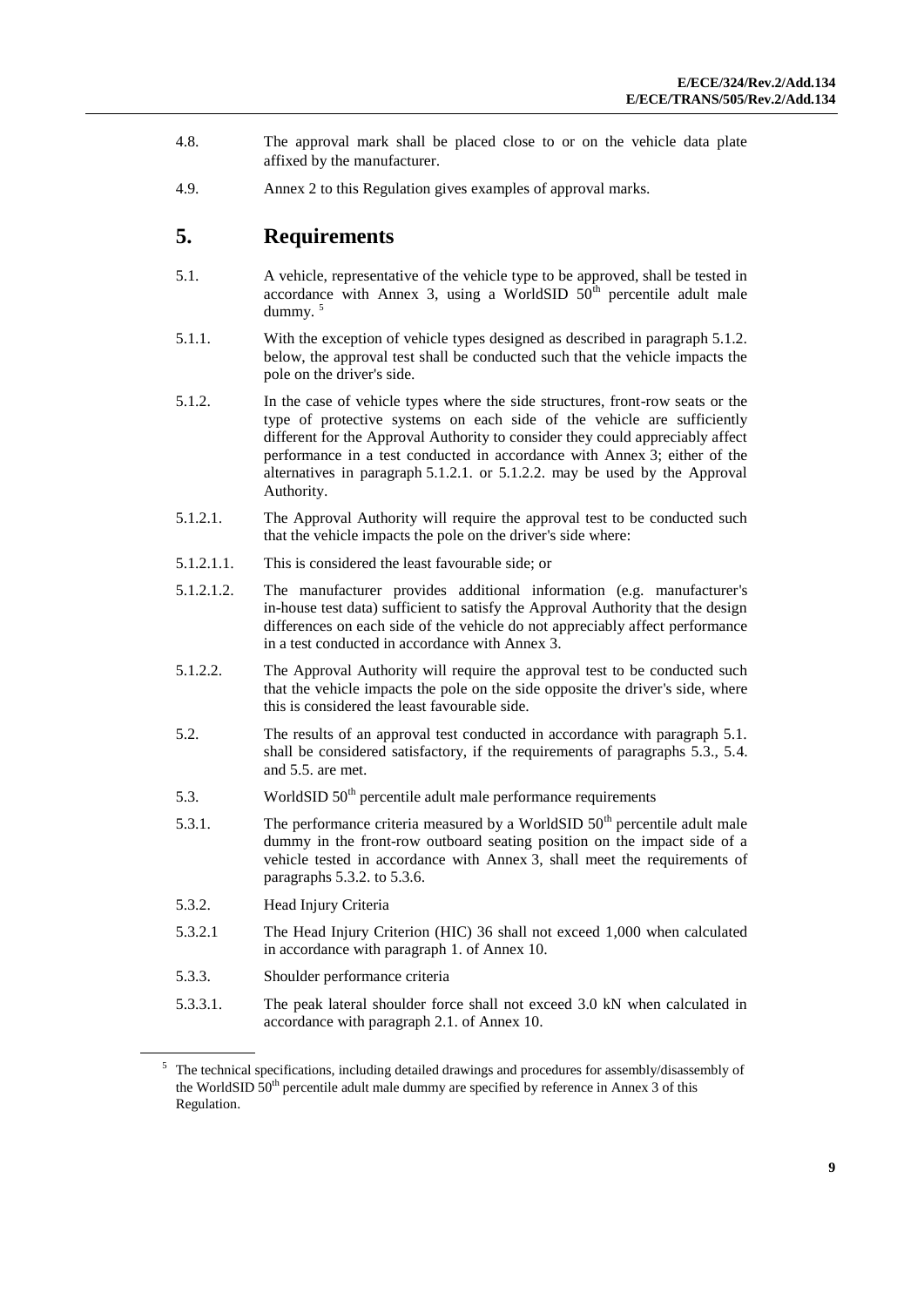- 5.3.4. Thorax performance criteria
- 5.3.4.1 The maximum thorax rib deflection shall not exceed 55 mm when calculated in accordance with paragraph 3.1. of Annex 10.
- 5.3.5. Abdominal performance criteria
- 5.3.5.1. The maximum abdominal rib deflection shall not exceed 65 mm when calculated in accordance with paragraph 4.1. of Annex 10.
- 5.3.5.2. The resultant lower spine acceleration shall not exceed 75 g (1 g = the acceleration due to gravity =  $9.81 \text{ m/s}^2$ ), except for intervals whose cumulative duration is not more than 3ms, when calculated in accordance with paragraph 4.2. of Annex 10.
- 5.3.6. Pelvis performance criteria
- 5.3.6.1. The peak pubic symphysis force shall not exceed 3.36 kN when calculated in accordance with paragraph 5.1. of Annex 10.
- 5.4. Door latch and hinge system integrity requirements
- 5.4.1. Any side door which impacts the pole shall not separate totally from the vehicle.
- 5.4.2. Any door (including a back door, but excluding a trunk lid), which does not impact the pole and is not wholly partitioned from the passenger compartment by a permanently attached partition or fixed or fold-down seat back (in the position of occupant use), shall meet the following requirements:
- 5.4.2.1. The door shall remain latched;
- 5.4.2.2. The latch shall not separate from the striker;
- 5.4.2.3. The hinge components shall not separate from each other or from their attachment to the vehicle; and
- 5.4.2.4. Neither the latch nor the hinge systems of the door shall pull out of their anchorages.
- 5.5. Fuel system integrity requirements
- 5.5.1. In the case of a vehicle propelled by fuel with a boiling point above  $0^{\circ}$ C, fuel ballast leakage from the fuel system $(s)$ <sup>6</sup> prepared in accordance with paragraph 5.1. of Annex 3 shall not exceed:
- 5.5.1.1. A total of 142 grams during the 5 minute period immediately following first vehicle contact with the pole; and
- 5.5.1.2. A total of 28 grams during each subsequent 1 minute period from 5 minutes up until 30 minutes after first vehicle contact with the pole.
- 5.5.2. In the case of a compressed hydrogen-fuelled vehicle:
- 5.5.2.1. The hydrogen leakage rate  $(V_{H2})$  determined in accordance with either, paragraph 4. of Annex 6 for hydrogen, or paragraph 5. of Annex 6 for helium, shall not exceed an average of 118 NL per minute for the time interval, Δt minutes, after the crash;

<sup>6</sup> To ensure that liquid leakage from the fuel system can be easily separated and identified, liquids from other vehicle systems may be replaced by the equivalent ballast mass (as per paragraph 5.3 of Annex 3).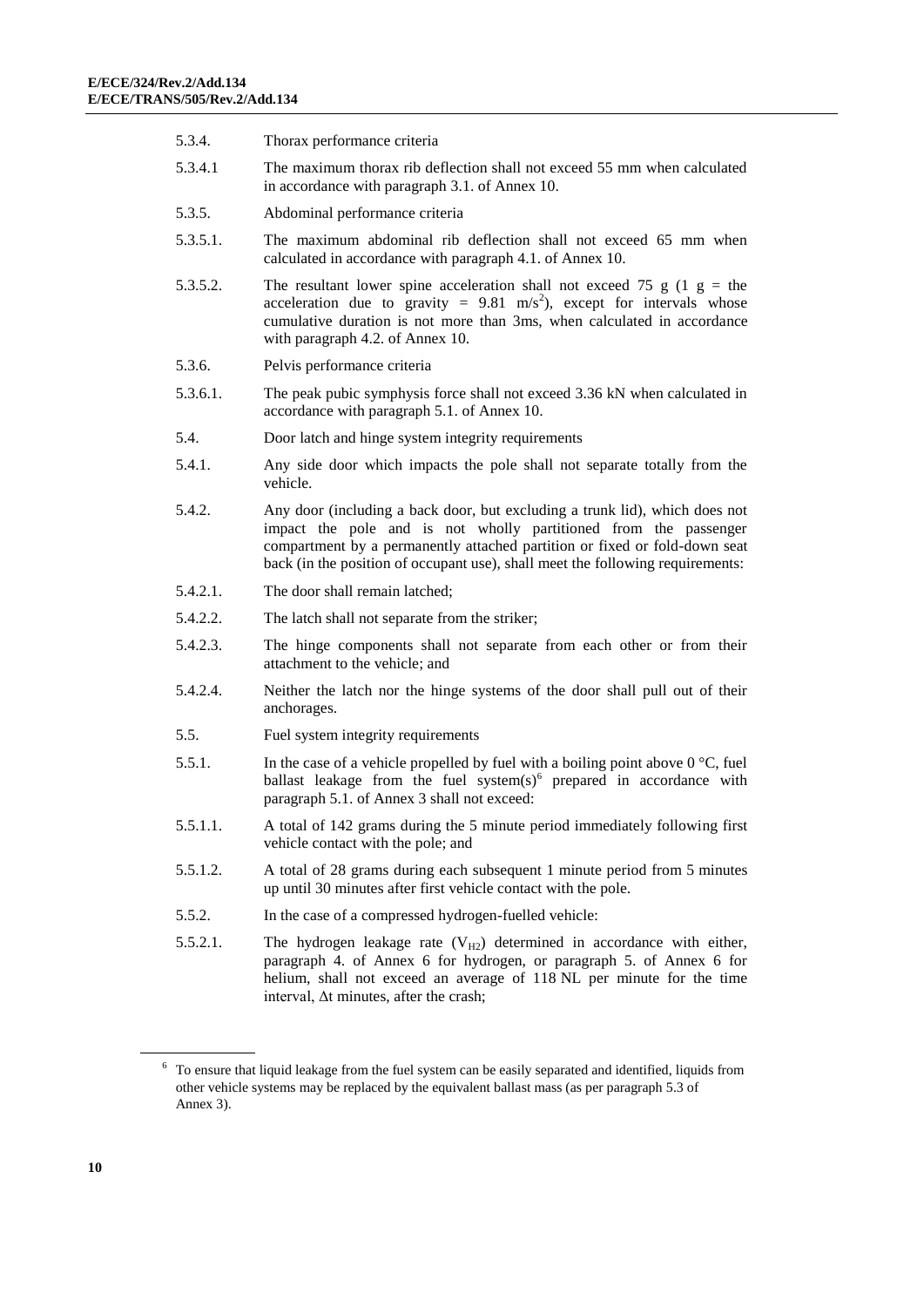- 5.5.2.2. The gas (hydrogen or helium as applicable) concentration by volume in air values determined for the passenger and luggage compartments in accordance with paragraph 6. of Annex 6, shall not exceed 4.0 per cent for hydrogen or 3.0 per cent for helium, at any time throughout the 60 minute post-crash measurement period;<sup>7</sup> and
- 5.5.2.3. The container(s) (for hydrogen storage) shall remain attached to the vehicle at a minimum of one attachment point.

### <span id="page-10-0"></span>**6. Modification of the vehicle type and extension of approval**

- 6.1. Every modification, affecting the design characteristics of the vehicle type identified in paragraph 2.26. (a) to (i) above, shall be brought to the attention of the Approval Authority which approved the vehicle type. The Approval Authority may then either:
- 6.1.1. Consider that the modifications made will not have an appreciable adverse effect on the vehicle-to-pole side impact performance and grant an extension of the approval; or
- 6.1.2. Consider that the modifications made could adversely affect the vehicle-to-pole side impact performance and require further tests or additional checks before granting an extension of the approval.
- 6.2. Provided there is otherwise no conflict with the provisions of paragraph 6.1. above, the approval shall be extended to cover all the other variants of the vehicle type for which the sum of the unladen vehicle mass and the rated cargo and luggage mass is not more than 8 per cent greater than that of the vehicle used in the approval test.
- 6.3. A notice of extension or refusal of approval, specifying the alteration(s), shall be communicated by the Approval Authority to the other Contracting Parties to the Agreement which apply this Regulation, using the procedure specified in paragraph 4.4. above.
- 6.4. The Approval Authority shall assign a serial number to each extension, to be known as the extension number.

## <span id="page-10-1"></span>**7. Conformity of production**

The conformity of production procedures shall comply with those set out in Appendix 2 of the Agreement (E/ECE/324-E/ECE/TRANS/505/Rev.2), with the following requirements.

- 7.1. Every vehicle approved under this Regulation shall be so manufactured as to conform to the type approved by meeting the requirements set out in paragraph 5. above.
- 7.2. The holder of the approval shall ensure that for each type of vehicle at least the tests concerning the taking of measurements are carried out.

<sup>7</sup> This requirement is satisfied if it is confirmed that the shut-off valve of each hydrogen storage system has closed within 5 seconds of first vehicle contact with the pole and there is no leakage from the hydrogen storage system(s).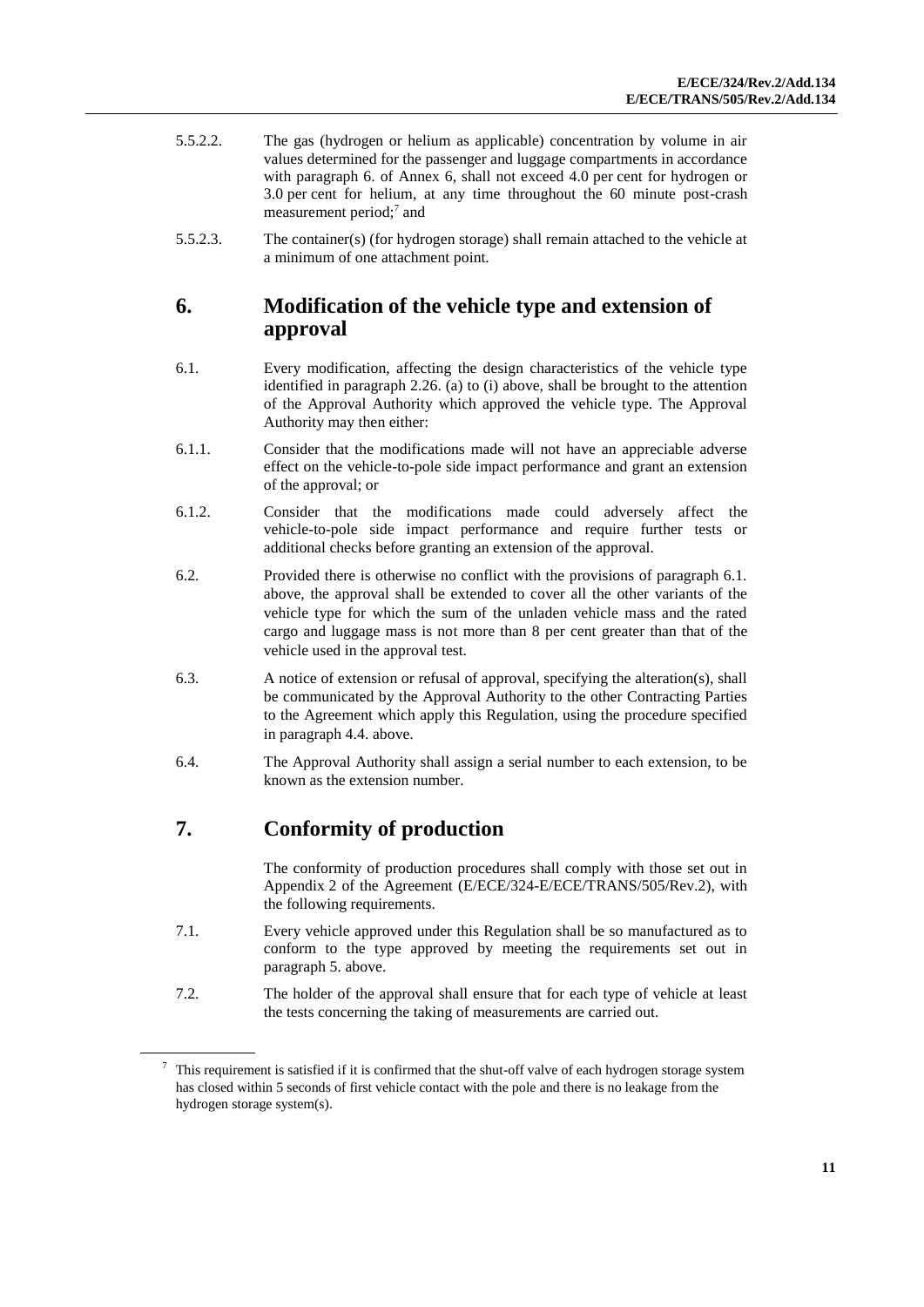7.3. The authority which has granted type approval may at any time verify the conformity control methods applied in each production facility. The normal frequency of these verifications shall be once every two years.

#### <span id="page-11-0"></span>**8. Penalties for non-conformity of production**

- 8.1. The approval granted in respect of a vehicle type, pursuant to this Regulation, may be withdrawn if the requirement laid down in paragraph 7.1. above is not complied with, or if the vehicle or vehicles selected have failed to pass the checks prescribed in paragraph 7.2. above.
- 8.2. If a Contracting Party to the Agreement applying this Regulation withdraws an approval it has previously granted, it shall forthwith so notify the other Contracting Parties applying this Regulation by means of a communication form conforming to the model in Annex 1 to this Regulation.

### <span id="page-11-1"></span>**9. Production definitively discontinued**

9.1. If the holder of the approval completely ceases to manufacture a type of vehicle approved in accordance with this Regulation, they shall so inform the authority which granted the approval, which in turn shall forthwith notify the other Contracting Parties to the Agreement applying this Regulation by means of a communication form conforming to the model set out in Annex 1 to this Regulation.

### <span id="page-11-2"></span>**10. Names and addresses of Technical Services responsible for conducting approval tests, and of Type Approval Authorities**

10.1. The Contracting Parties to the Agreement applying this Regulation shall communicate to the United Nations secretariat the names and addresses of the Technical Services responsible for conducting approval tests, and of the Type Approval Authority which grant approval and to which forms certifying approval or extension, or refusal or withdrawal of approval, issued in other countries, are to be sent.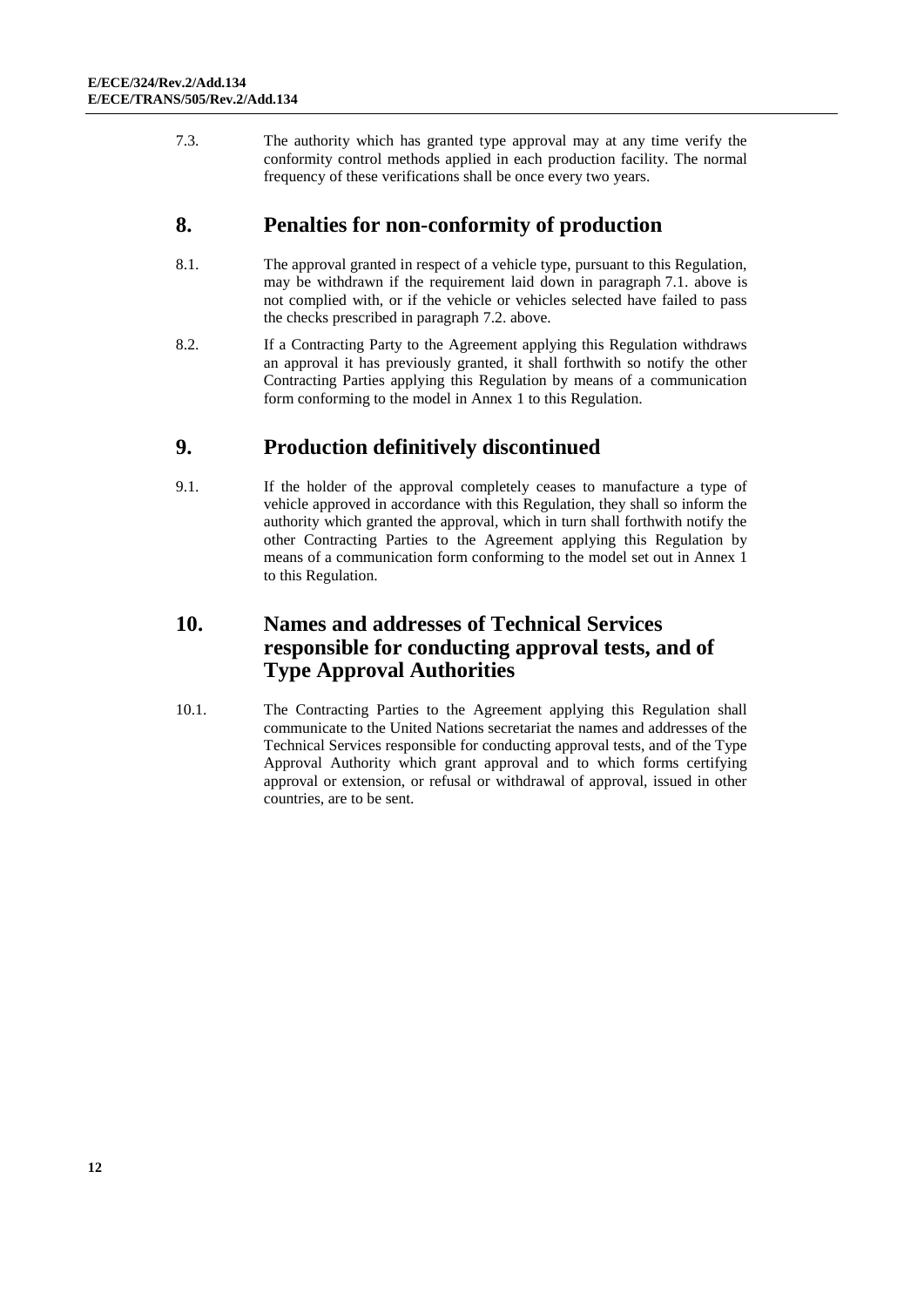## <span id="page-12-1"></span><span id="page-12-0"></span>**Communication**

(maximum format: A4 (210 x 297 mm))

1

| issued by: | Name of administration: |
|------------|-------------------------|
|            |                         |
|            |                         |
|            |                         |

Concerning: <sup>2</sup> Approval granted Approval extended Approval refused Approval withdrawn Production definitively discontinued

of a vehicle type with regard to its pole side impact performance pursuant to Regulation No. 135

|     | Approval No.                                                      |
|-----|-------------------------------------------------------------------|
| 1.  |                                                                   |
| 2.  |                                                                   |
| 3.  |                                                                   |
| 4.  | If applicable, name and address of manufacturer's representative: |
| 5.  |                                                                   |
| 6.  |                                                                   |
| 7.  |                                                                   |
| 8.  |                                                                   |
| 9.  |                                                                   |
| 10. |                                                                   |
| 11. |                                                                   |
| 12. |                                                                   |

 $^{\rm 1}$  Distinguishing number of the country which has granted/extended/refused/withdrawn approval (see approval provisions in the Regulation).

 $2$  Delete what does not apply.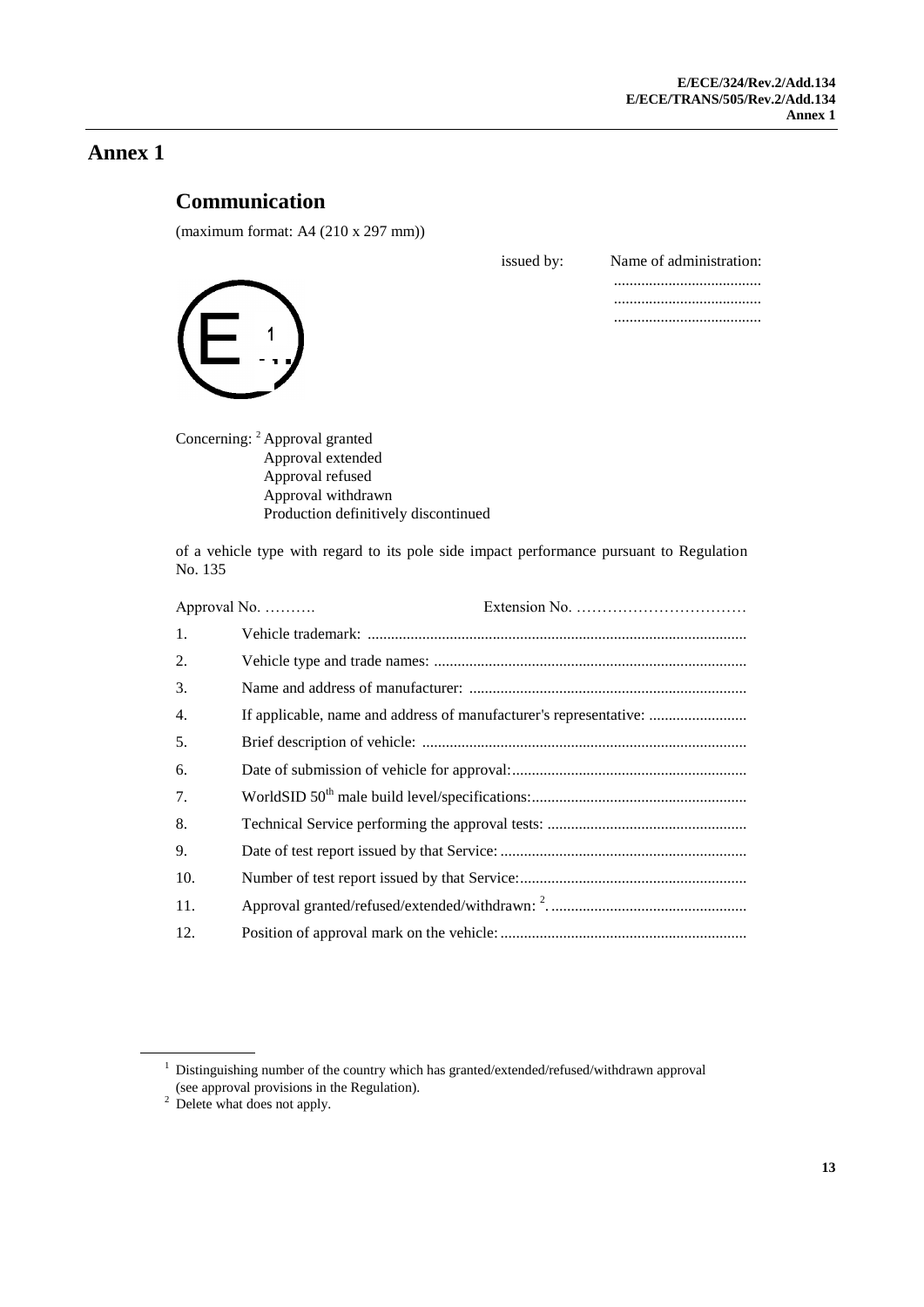| 13. |                                                                                                                                                            |
|-----|------------------------------------------------------------------------------------------------------------------------------------------------------------|
| 14. |                                                                                                                                                            |
| 15. |                                                                                                                                                            |
| 16. |                                                                                                                                                            |
| 17. | The list of documents deposited with the Approval Authority which has granted<br>approval is annexed to this communication and may be obtained on request. |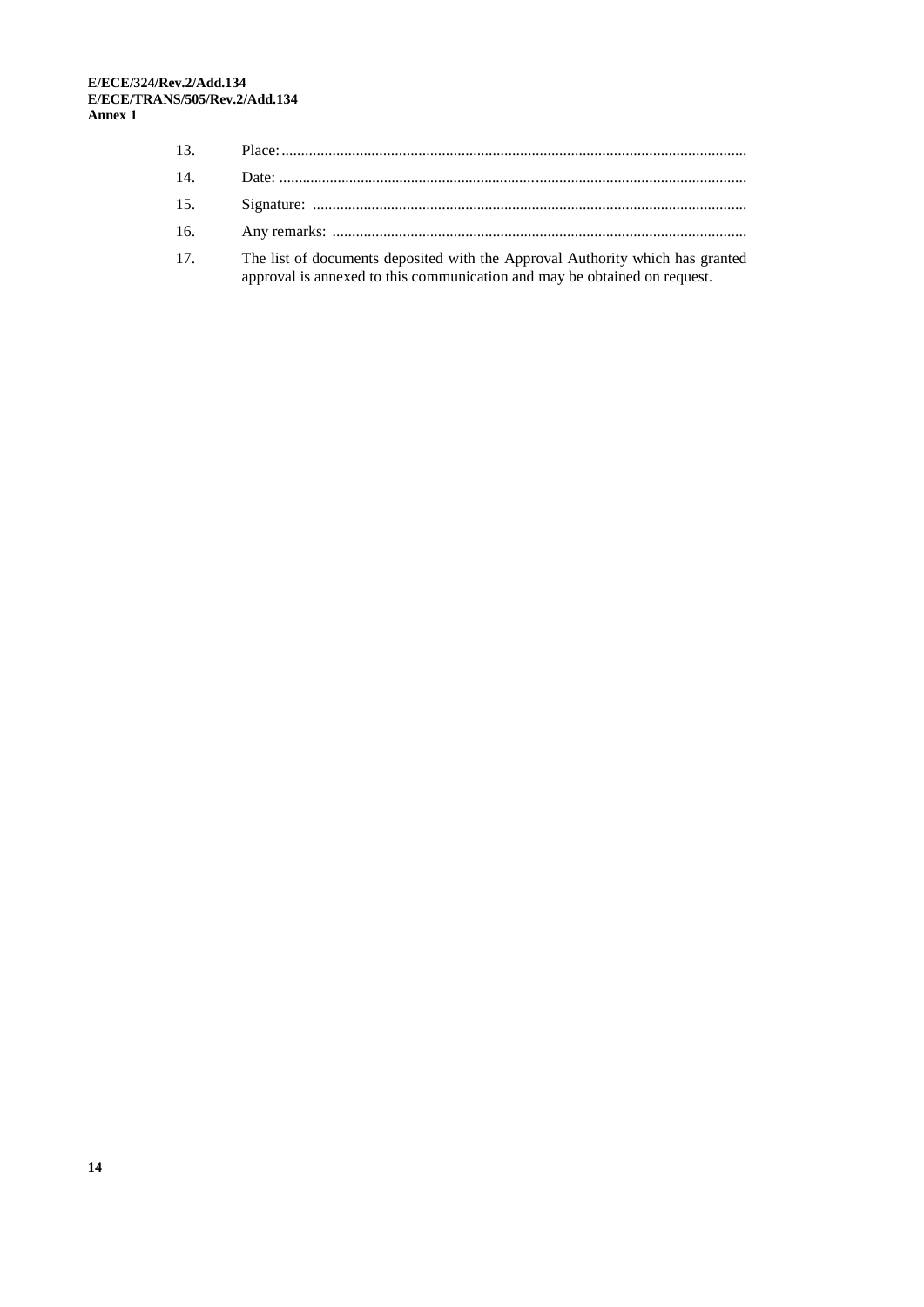#### <span id="page-14-1"></span><span id="page-14-0"></span>**Arrangement of the approval mark**

#### Model A

(See paragraph 4.5. of this Regulation)



The above approval mark affixed to a vehicle shows that the vehicle type concerned has, with regard to its pole side impact performance, been approved in the Netherlands (E 4) pursuant to Regulation No. 135 under approval number 00124. The approval number indicates that the approval was granted in accordance with the requirements of Regulation No. 135 in its original form.

Model B

(See paragraph 4.6. of this Regulation)



 $a = 8$  mm min.

The above approval mark affixed to a vehicle shows that the vehicle type concerned has been approved in the Netherlands (E 4) pursuant to Regulations Nos. 135 and 95.<sup>1</sup> The first two digits of the approval numbers indicate that, at the dates when the respective approvals were granted, Regulation No. 135 was in its original form and Regulation No. 95 incorporated the 03 series of amendments.

 $<sup>1</sup>$  The latter number is given only as an example.</sup>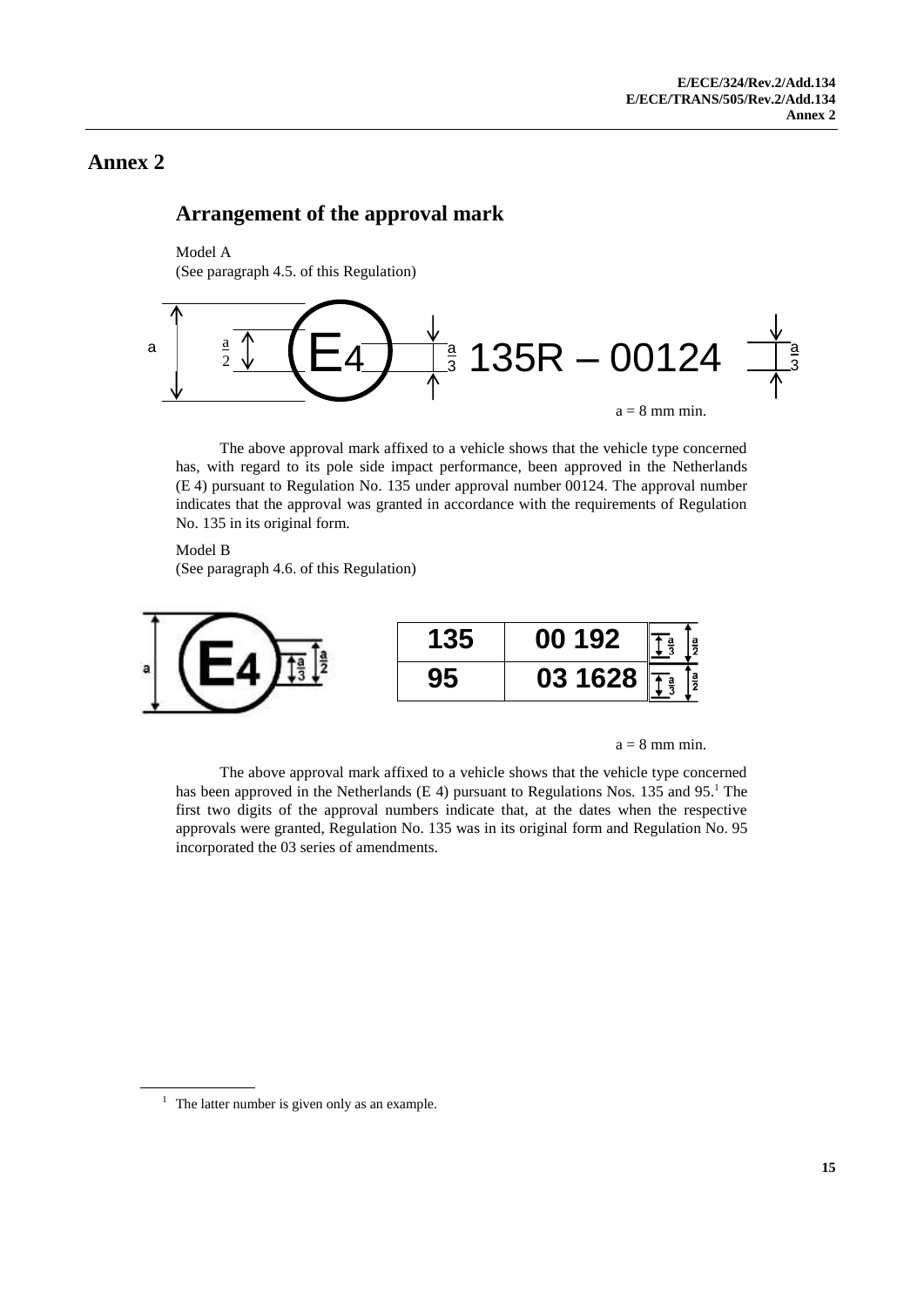#### <span id="page-15-0"></span>**Dynamic pole side impact test procedure**

1. Purpose

Determination of compliance with the requirements of paragraph 5. of this Regulation.

2. Definitions

For the purposes of this annex:

- 2.1. "*Fuel ballast*" means water; or Stoddard Solvent; or any other homogeneous liquid with a specific gravity of  $1.0 + 0/-0.25$  and a dynamic viscosity of  $0.9 \pm 0.05$  mPa·s at 25 °C.
- 2.2. "*Impact reference line*" is the line formed on the impact side of the test vehicle by the intersection of the exterior surface of the vehicle and a vertical plane passing through the centre of gravity of the head of the dummy positioned in accordance with Annex 4, in the front-row outboard designated seating position on the impact side of the vehicle. The vertical plane forms an angle of 75° with the vehicle longitudinal centreline. The angle is measured as indicated in Annex 7, Figure 7-1 (or Figure 7-2) for left (or right) side impact.
- 2.3. "*Impact velocity vector*" means the geometric quantity which describes both the speed and direction of travel of the vehicle at the moment of impact with the pole. The impact velocity vector points in the direction of travel of the vehicle. The origin of the impact velocity vector is the centre of gravity of the vehicle and its magnitude (length) describes the impact speed of the vehicle.
- 2.4. "*Laden attitude*" means the pitch and roll angle of the test vehicle when positioned on a level surface with all tyres fitted and inflated as recommended by the vehicle manufacturer and loaded to the laden mass. The test vehicle is loaded by centrally positioning 136 kg or the rated cargo and luggage mass (whichever is less) in the cargo/luggage carrying area over the longitudinal centreline of the vehicle. The mass of the necessary anthropomorphic test device is placed on the front-row outboard designated seating position on the impact side of the vehicle. The front-row seat on the impact side of the vehicle is positioned in accordance with Annex 4.
- 2.5. "*Laden mass*" means unladen vehicle mass, plus 136 kg or the rated cargo and luggage mass (whichever is less), plus the mass of the necessary anthropomorphic test device.
- 2.6. "*Pitch angle*" is the angle of a fixed linear reference connecting two reference points on the front left or right door sill (as applicable), relative to a level surface or horizontal reference plane. An example of a suitable fixed linear reference for left side door sill pitch angle measurement is illustrated in Figure 9-1 of Annex 9.
- 2.7. "*Pole*" means a fixed rigid vertically oriented metal structure with a continuous outer cross section diameter of 254 mm  $\pm$  6 mm, beginning no more than 102 mm above the lowest point of the tyres on the impact side of the vehicle in the laden attitude, and extending at least above the highest point of the roof of the test vehicle.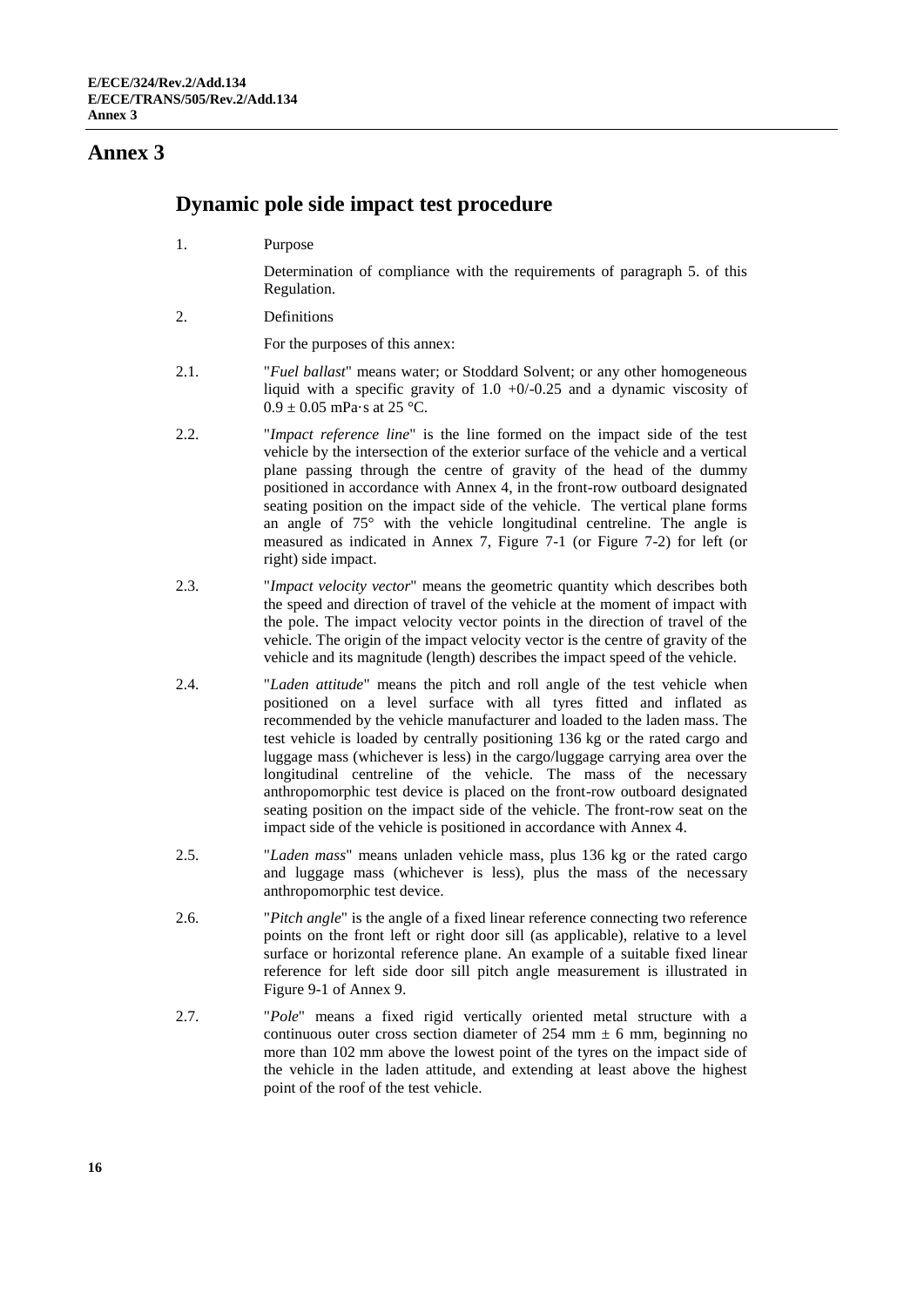- 2.8. "*Roll angle*" is the angle of a fixed linear reference connecting two reference points either side of the vehicle longitudinal centre plane on the front or rear (as applicable) of the vehicle body, relative to a level surface or horizontal reference plane. An example of a suitable fixed linear reference for rear roll angle measurement is illustrated in Figure 9-2 of Annex 9.
- 2.9. "*Specific gravity*" means the density of a reference liquid expressed as a ratio of the density of water (i.e.  $\rho_{liquid}/\rho_{water}$ ) at 25 °C reference temperature and 101.325 kPa reference pressure.
- 2.10. "*Stoddard solvent*" means a homogeneous, transparent, petroleum distillate mixture of refined  $C_7-C_{12}$  hydrocarbons; with a flash point of at least 38 °C, a specific gravity of  $0.78 \pm 0.03$  and a dynamic viscosity of  $0.9 \pm 0.05$  mPa·s at 25 °C.
- 2.11. "*Test attitude*" means the pitch and roll angle of the test vehicle to be impacted with the pole.
- 2.12. "*Unladen attitude*" means the pitch and roll angle of the unladen vehicle when positioned on a level surface with all tyres fitted and inflated as recommended by the vehicle manufacturer.
- 2.13. "*Useable fuel tank capacity*" means the fuel tank capacity specified by the vehicle manufacturer.
- 2.14. "*Vehicle master control switch*" means the device by which the vehicle's onboard electronics system is brought from being switched off, as is the case when the vehicle is parked without the driver present, to the normal operating mode.
- 2.15. "*Vehicle fuel*" means the optimum fuel recommended by the vehicle manufacturer for the applicable fuel system.
- 3. State of the test vehicle
- 3.1. The test vehicle shall be representative of the series production, shall include all the equipment normally fitted and shall be in normal running order.
- 3.2. Notwithstanding paragraph 3.1. of this annex above, some components may be omitted or replaced by equivalent masses where the Approval Authority in consultation with the manufacturer and the Technical Service, considers that any such omission or substitution will have no effect on the results of the test.
- 4. Test equipment
- 4.1. Test vehicle preparation area
- 4.1.1. An enclosed temperature controlled area suitable for ensuring stabilization of the test dummy temperature prior to testing.
- 4.2. Pole
- 4.2.1. A pole satisfying the definition of paragraph 2.7. of this annex, and offset from any mounting surface, such as a barrier or other structure, so that the test vehicle will not contact such a mount or support at any time within 100 ms of the initiation of vehicle-to-pole contact.
- 4.3. Anthropomorphic Test Devices
- 4.3.1. A WorldSID  $50<sup>th</sup>$  percentile adult male dummy in accordance with Addendum 2 of Mutual Resolution No.1 and fitted with (as a minimum) all instrumentation required to obtain the data channels necessary to determine the dummy performance criteria listed in paragraph 5.3. of this Regulation.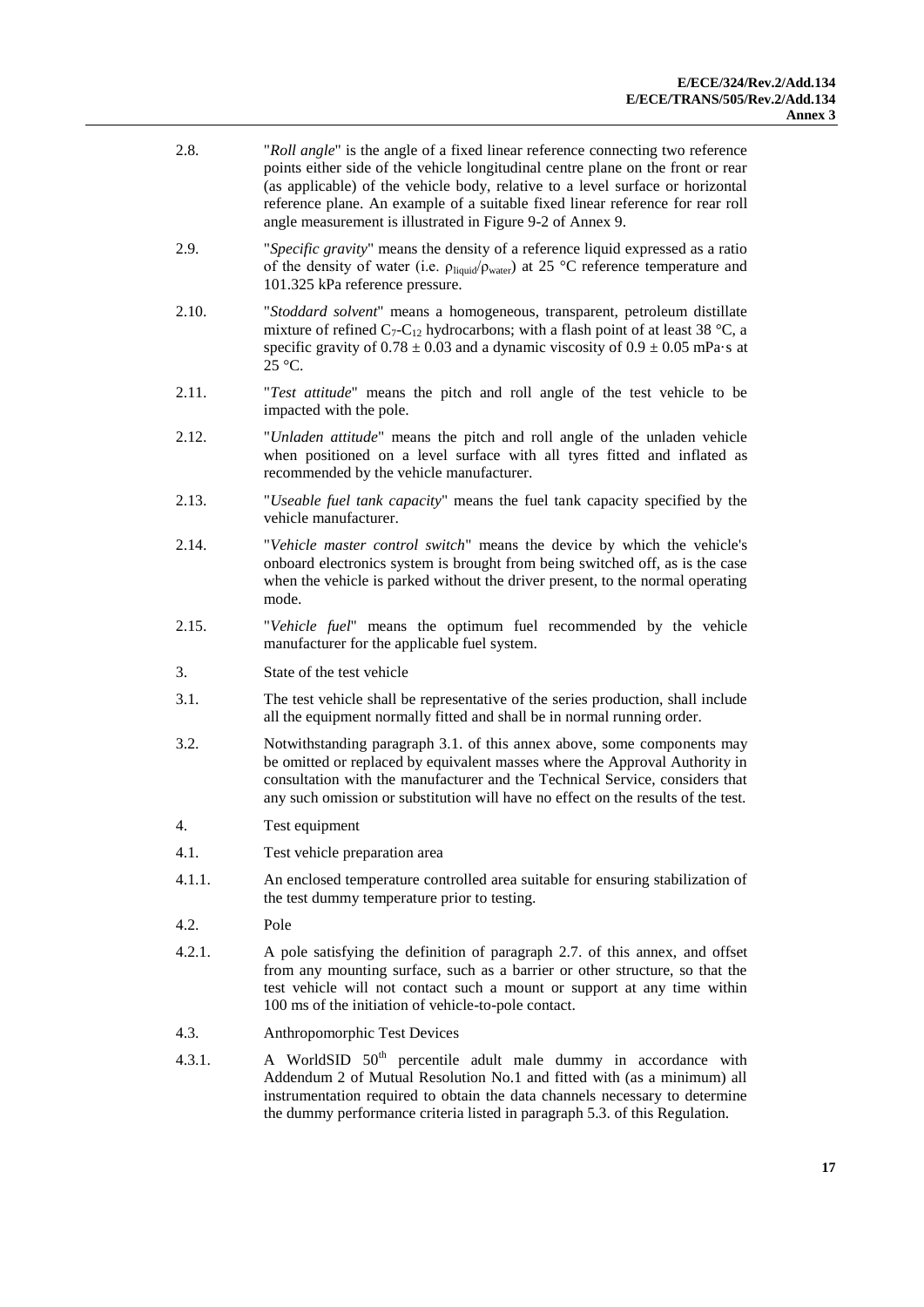5. Vehicle preparation 5.1. Fuel systems designed for fuel with a boiling point above  $0^{\circ}C$  shall be prepared in accordance with paragraphs 5.1.1. and 5.1.2. 5.1.1. The fuel tank shall be filled with fuel ballast<sup>1</sup> of mass: 5.1.1.1. Greater than or equal to the mass of the vehicle fuel required to fill 90 per cent of the useable fuel tank capacity; and 5.1.1.2. Less than or equal to the mass of the vehicle fuel required to fill 100 per cent of the useable fuel tank capacity. 5.1.2. Fuel ballast shall be used to fill the entire fuel system from the fuel tank through to the engine induction system. 5.2. The compressed hydrogen storage system(s) and enclosed spaces of compressed hydrogen-fuelled vehicles shall be prepared in accordance with paragraph 3. of Annex 6. 5.3. The other (non-fuel) liquid containing vehicle systems may be empty, in which case, the mass of the liquids (e.g. brake fluid, coolant, transmission fluid) shall be replaced by the equivalent ballast mass. 5.4. The vehicle test mass, including the mass of the necessary anthropomorphic test device and any ballast mass, shall be within  $+0/-10$  kg of the laden mass defined in paragraph 2.5. of this annex. 5.5. The pitch angles measured on the left and right side of the vehicle in the test attitude shall be between the corresponding (left or right as applicable) unladen attitude pitch angle and laden attitude pitch angle, inclusive. 5.6. Each linear reference used to measure the unladen, laden and test attitude pitch angles on the left or right side of the vehicle in paragraph 5.5. above shall connect the same fixed reference points on the left or right (as applicable) side door sill. 5.7. The roll angles measured at the front and rear of the vehicle in the test attitude shall be between the corresponding (front or rear as applicable) unladen attitude roll angle and laden attitude roll angle, inclusive. 5.8. Each linear reference used to measure the unladen, laden and test attitude roll angles at the front or rear of the vehicle in paragraph 5.7. above shall connect the same fixed reference points on the front or rear (as applicable) vehicle body. 6. Vehicle passenger compartment adjustments 6.1. Adjustable front-row seats 6.1.1. Any seat adjustment, including any seat cushion, seatback, armrest, lumbar support, and head restraint; of a front-row outboard seating position on the impact side of the vehicle; shall be placed in the position of adjustment specified in Annex 4.

<sup>&</sup>lt;sup>1</sup> For safety reasons, flammable liquids with a flash point below 38°C are not recommended for use as fuel ballast.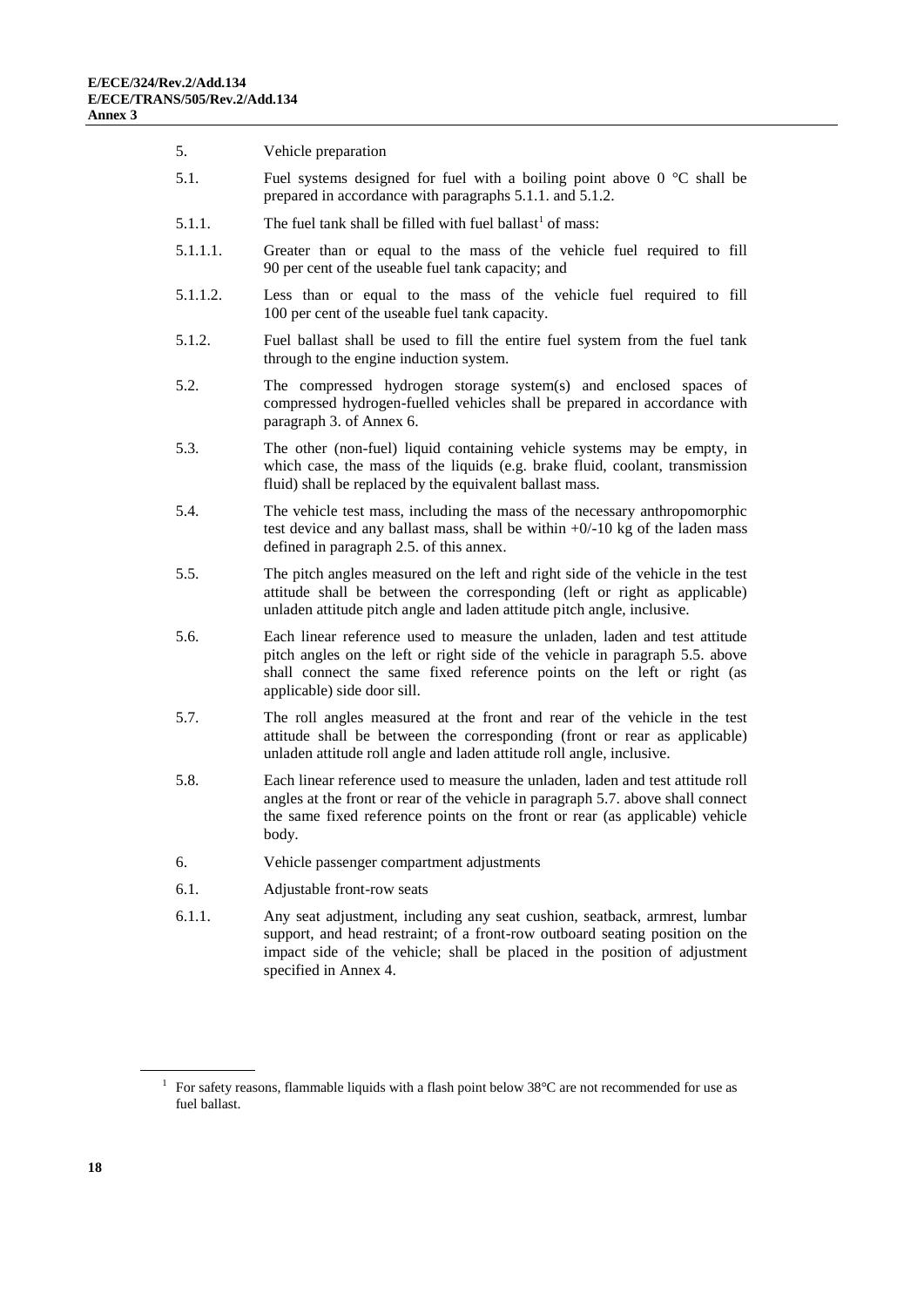| 6.2.   | Adjustable front-row safety-belt anchorages                                                                                                                                                                                              |
|--------|------------------------------------------------------------------------------------------------------------------------------------------------------------------------------------------------------------------------------------------|
| 6.2.1. | Any adjustable safety-belt anchorage(s) provided for a front-row outboard<br>seating position on the impact side of the vehicle, shall be placed in the<br>position of adjustment specified in Annex 4.                                  |
| 6.3.   | Adjustable steering wheels                                                                                                                                                                                                               |
| 6.3.1. | Any adjustable steering wheel shall be placed in the position of adjustment<br>specified in Annex 4.                                                                                                                                     |
| 6.4.   | Convertible tops                                                                                                                                                                                                                         |
| 6.4.1. | Convertibles and open-body type vehicles shall have the top, if any, in place<br>in the closed passenger compartment configuration.                                                                                                      |
| 6.5.   | Doors                                                                                                                                                                                                                                    |
| 6.5.1. | Doors, including any back door (e.g. a hatchback or tailgate), shall be fully<br>closed and fully latched, but not locked.                                                                                                               |
| 6.6.   | Parking brake                                                                                                                                                                                                                            |
| 6.6.1. | The parking brake shall be engaged.                                                                                                                                                                                                      |
| 6.7.   | Electrical system                                                                                                                                                                                                                        |
| 6.7.1. | The vehicle master control switch shall be in the "on" position.                                                                                                                                                                         |
| 6.8.   | Pedals                                                                                                                                                                                                                                   |
| 6.8.1. | Any adjustable pedals shall be placed as specified in Annex 4.                                                                                                                                                                           |
| 6.9.   | Windows, vents and sunroofs                                                                                                                                                                                                              |
| 6.9.1. | Moveable vehicle windows and vents located on the impact side of the<br>vehicle shall be placed in the fully closed position.                                                                                                            |
| 6.9.2. | Any sunroof(s) shall be placed in the fully closed position.                                                                                                                                                                             |
| 7.     | Dummy preparation and positioning                                                                                                                                                                                                        |
| 7.1.   | A WorldSID 50 <sup>th</sup> percentile adult male dummy in accordance with<br>paragraph 4.3.1. of this annex shall be installed in accordance with Annex 4,<br>in the front-row outboard seat located on the impact side of the vehicle. |
| 7.2.   | The test dummy shall be configured and instrumented to be struck on the side<br>closest to the side of the vehicle impacting the pole.                                                                                                   |
| 7.3.   | The stabilised temperature of the test dummy at the time of the test shall be<br>between 20.6 $\degree$ C and 22.2 $\degree$ C.                                                                                                          |
| 7.4.   | A stabilised dummy temperature shall be obtained by soaking the dummy at<br>controlled test laboratory environment temperatures within the range<br>specified in paragraph 7.3. above prior to the test.                                 |
| 7.5.   | The stabilised temperature of the test dummy shall be recorded by an internal<br>dummy chest cavity temperature sensor.                                                                                                                  |
| 8.     | Vehicle-to-pole side impact test                                                                                                                                                                                                         |
| 8.1.   | A test vehicle prepared in accordance with paragraph 5., paragraph 6. and<br>paragraph 7. of this annex, shall be impacted into a stationary pole.                                                                                       |
| 8.2.   | The test vehicle shall be propelled so that, when the vehicle-to-pole contact<br>occurs, the direction of vehicle motion forms an angle of $75^{\circ} \pm 3^{\circ}$ with the<br>vehicle longitudinal centreline.                       |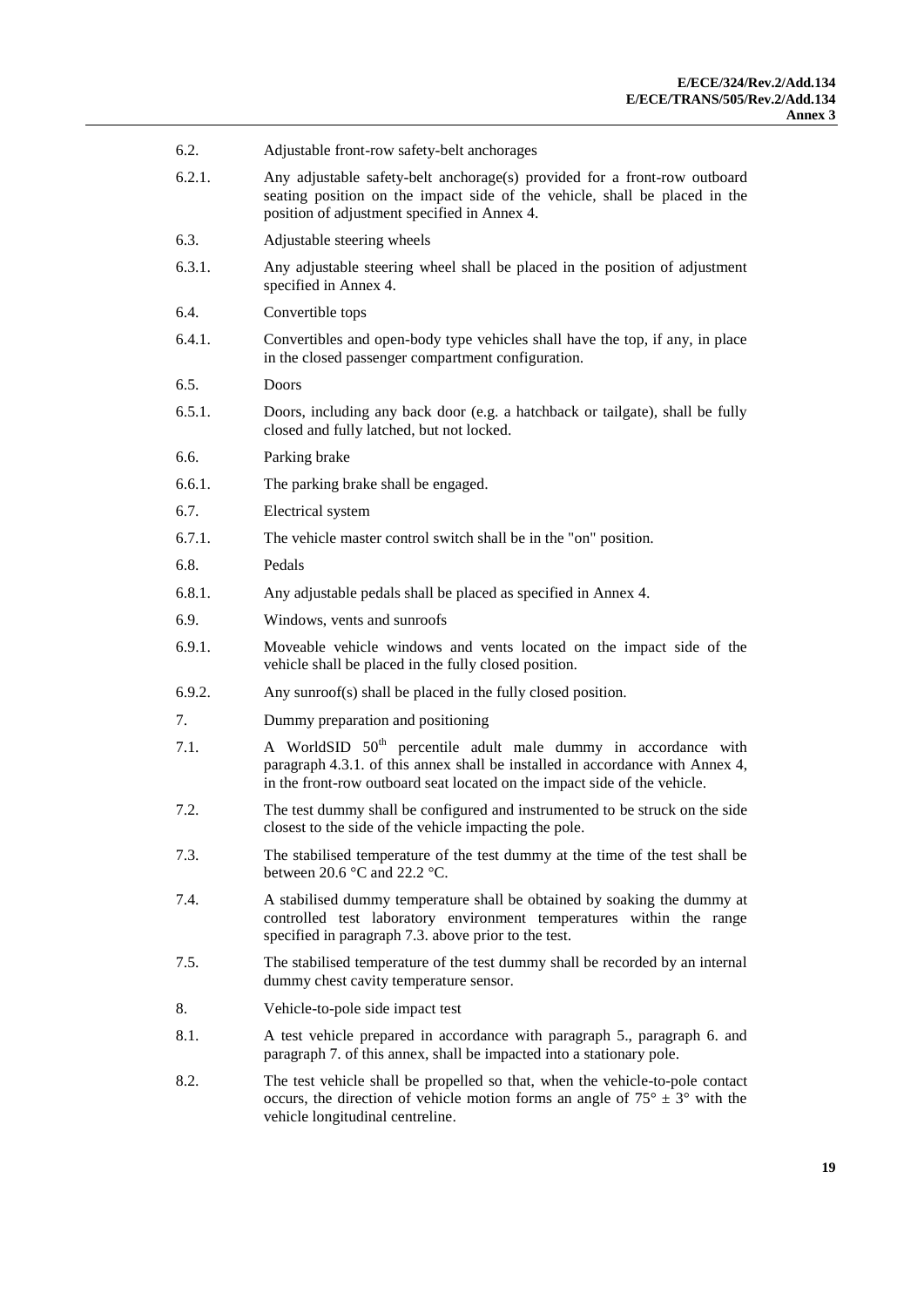| 8.3. | The angle in paragraph 8.2. above shall be measured between the vehicle<br>longitudinal centreline and a vertical plane parallel to the vehicle impact<br>velocity vector, as indicated in Annex 8, Figure 8-1 (or Figure 8-2) for left<br>(or right) side impact.                                                                                                    |
|------|-----------------------------------------------------------------------------------------------------------------------------------------------------------------------------------------------------------------------------------------------------------------------------------------------------------------------------------------------------------------------|
| 8.4. | The impact reference line shall be aligned with the centreline of the rigid pole<br>surface, as viewed in the direction of vehicle motion, so that, when the<br>vehicle-to-pole contact occurs, the centreline of the pole surface contacts the<br>vehicle area bounded by two vertical planes parallel to and 25 mm forward<br>and aft of the impact reference line. |
| 8.5. | During the acceleration phase of the test prior to first contact between the<br>vehicle and the pole, the acceleration of the test vehicle shall not exceed<br>$1.5 \text{ m/s}^2$ .                                                                                                                                                                                  |
| 8.6. | Except as provided in paragraph 8.7, below, the test vehicle speed at the<br>moment of first vehicle-to-pole contact shall be $32 \pm 1$ km/h.                                                                                                                                                                                                                        |
| 8.7. | The test vehicle speed at the moment of first vehicle-to-pole contact shall be<br>$26 - 0/17$ km/h for vehicles with a vehicle width of 1.50 m or less.                                                                                                                                                                                                               |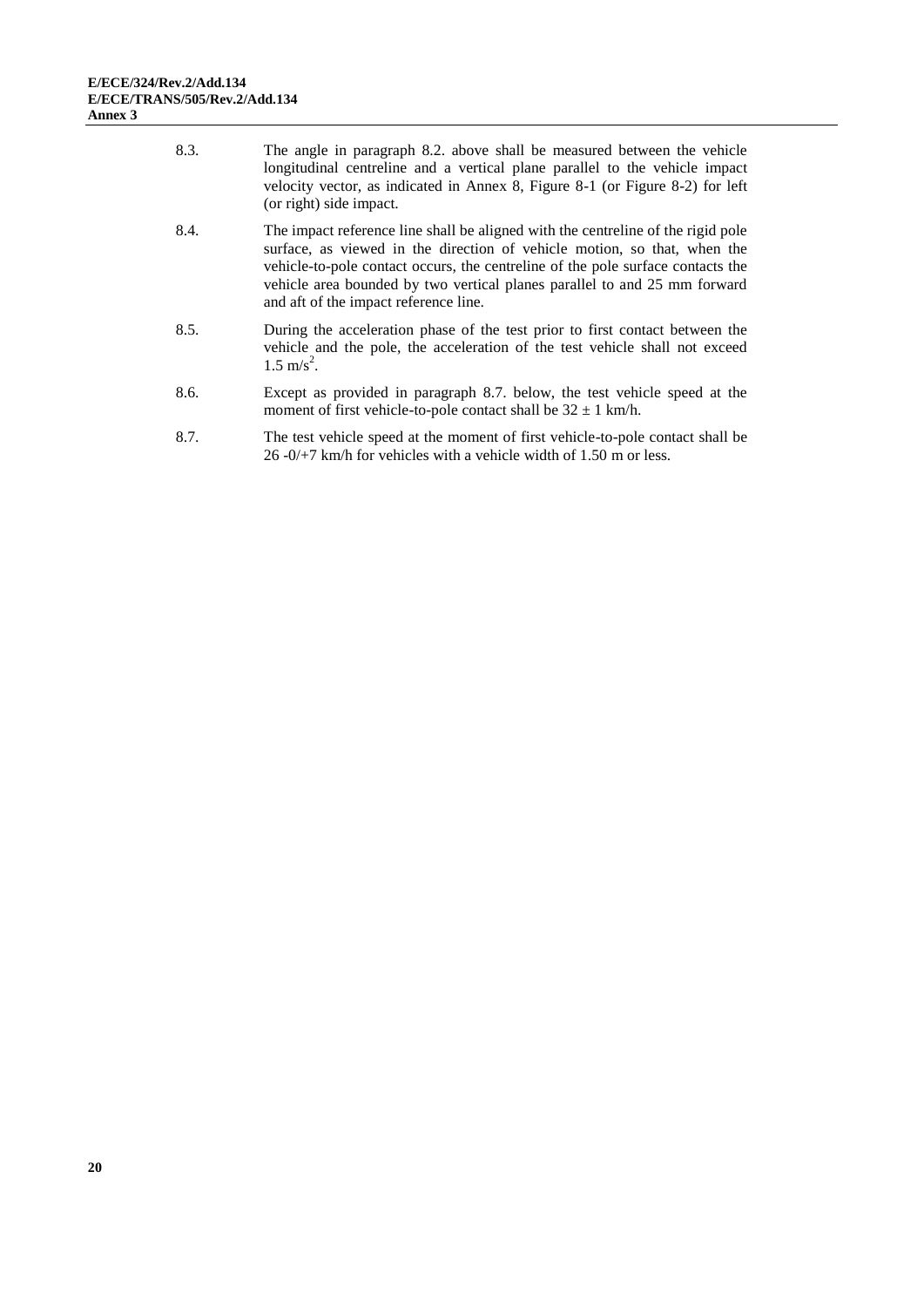### <span id="page-20-0"></span>**Seat adjustment and installation requirements for the WorldSID 50th percentile adult male dummy**

1. Purpose

Repeatable and reproducible front-row seat installation of the WorldSID  $50<sup>th</sup>$ percentile adult male dummy in a vehicle seat position and automotive seating posture representative of a typical mid-size adult male.

2. Definitions

For the purposes of this annex:

- 2.1. "*Actual torso angle*" means the angle measured between a vertical line through the manikin H-point and the torso line using the back angle quadrant on the 3-D H machine.
- 2.2. "*Centre plane of occupant (C/LO)*" means the median plane of the 3-D H machine positioned in each designated seating position. It is represented by the lateral (Y-axis) coordinate of the H-point in the vehicle reference coordinate system. For individual seats, the vertical median plane of the seat coincides with the centre plane of the occupant. For driver bench seating positions, the centre plane of the occupant coincides with the geometric centre of the steering wheel hub. For other seats, the centre plane of the occupant is specified by the manufacturer.
- 2.3. "*Design rib angle*" means the nominal (theoretical) angle of the WorldSID 50<sup>th</sup> percentile adult male middle thorax, lower thorax and abdominal ribs relative to a level surface or horizontal reference plane, as defined by the manufacturer for the final adjustment position of the seat in which the dummy is to be installed. The design rib angle corresponds theoretically to the design torso angle minus 25°.
- 2.4. "*Design torso angle*" means the angle measured between a vertical line through the manikin H-point and the torso line in a position which corresponds to the nominal design position of the seat back for a  $50<sup>th</sup>$ percentile adult male occupant established by the vehicle manufacturer.
- 2.5. "*Dummy H-point*" means the coordinate point midway between the H-point locator assembly measurement points on each side of the test dummy pelvis.<sup>1</sup>
- 2.6. "*Dummy rib angle*" means the angle of the test dummy middle thorax, lower thorax and abdominal ribs relative to a level surface or horizontal reference plane as established by the thorax tilt sensor angle reading about the sensor y-axis. The dummy rib angle corresponds theoretically to the actual torso angle minus 25°.
- 2.7. "*Fiducial marks*" are physical points (holes, surfaces, marks or indentations) on the vehicle body.
- 2.8. "*Leg (for dummy installation purposes)*" refers to the lower part of the entire leg assembly between, and including, the foot and the knee assembly.

<sup>&</sup>lt;sup>1</sup> Details of the H-point locator assembly (H-point tool) including dimensions are specified in Addendum 2 of Mutual Resolution No.1.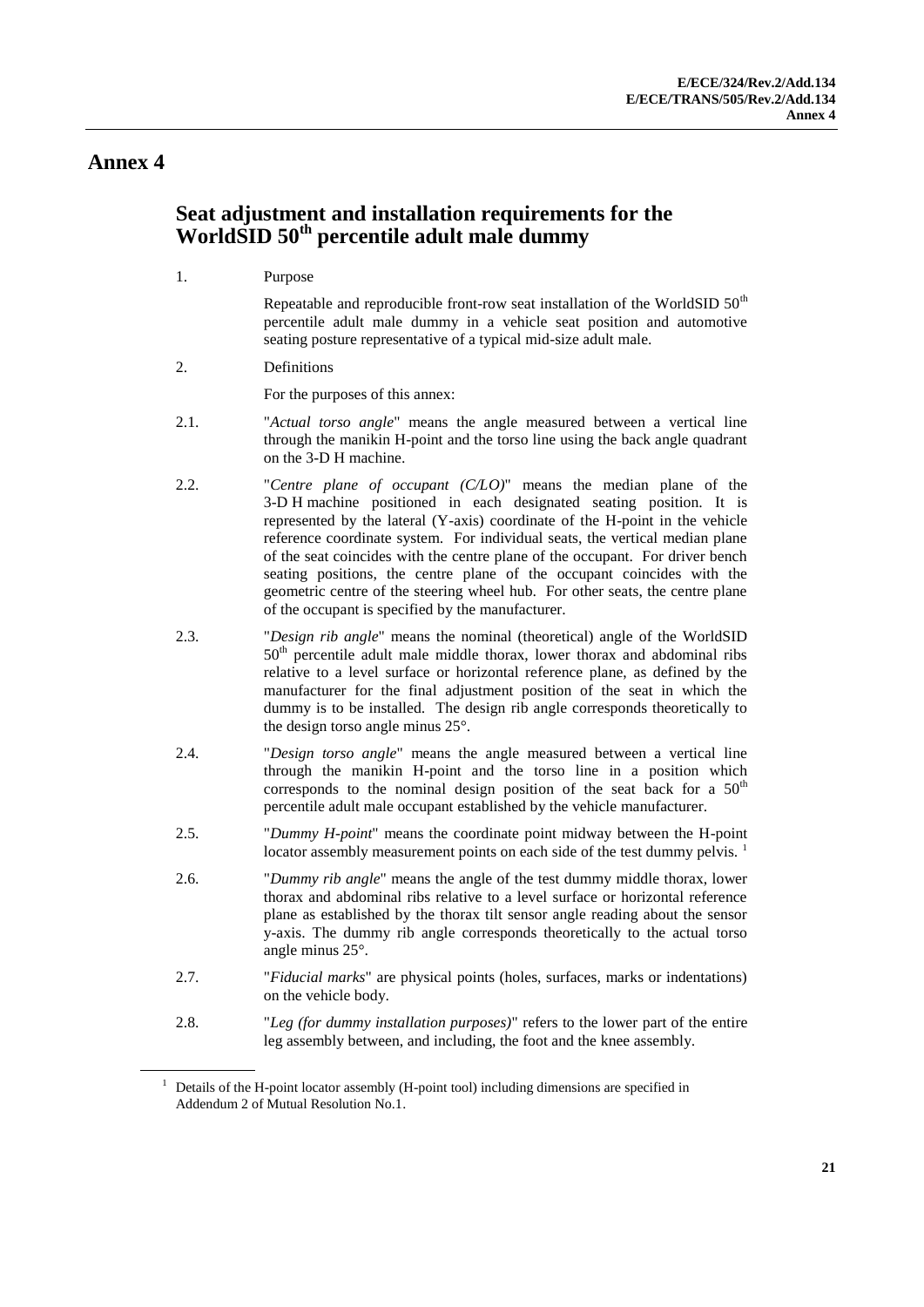| 2.9.  | "Manikin H-point" means the pivot centre of the torso and thigh of the<br>3-D H machine when installed in a vehicle seat in accordance with<br>paragraph 6. of this annex. The manikin H-point is located at the centre of the<br>centreline of the device, between the H-point sight buttons on either side of<br>the 3-D H machine. Once determined in accordance with the procedure<br>described in paragraph 6. of this annex, the manikin H-point is considered<br>fixed in relation to the seat cushion support structure and is considered to<br>move with it when the seat is adjusted. |
|-------|-------------------------------------------------------------------------------------------------------------------------------------------------------------------------------------------------------------------------------------------------------------------------------------------------------------------------------------------------------------------------------------------------------------------------------------------------------------------------------------------------------------------------------------------------------------------------------------------------|
| 2.10. | "Mid-sagittal plane" means the median plane of the test dummy; located<br>midway between and parallel to the dummy spine box side plates.                                                                                                                                                                                                                                                                                                                                                                                                                                                       |
| 2.11. | "Muslin cotton" means a plain cotton fabric having 18.9 threads per cm <sup>2</sup> and<br>weighing $0.228 \text{ kg/m}^2$ or knitted or non-woven fabric having comparable<br>characteristics.                                                                                                                                                                                                                                                                                                                                                                                                 |
| 2.12. | "Seat cushion reference line" means a planar line along the side surface of the<br>seat cushion base and passing through the SCRP defined in paragraph 2.14.<br>of this annex. The seat cushion reference line may be marked on the side of a<br>seat cushion support structure and/or its position defined using an additional<br>reference point. The projection of the seat cushion reference line to a vertical<br>longitudinal plane is linear (i.e. straight).                                                                                                                            |
| 2.13. | "Seat cushion reference line angle" means the angle of the seat cushion<br>reference line projection in a vertical longitudinal plane, relative to a level<br>surface or horizontal reference plane.                                                                                                                                                                                                                                                                                                                                                                                            |
| 2.14. | "Seat cushion reference point" (SCRP) means the measurement point<br>identified, placed or marked on the outboard side of a seat cushion support<br>structure to record the longitudinal (fore/aft) and vertical travel of an<br>adjustable seat cushion.                                                                                                                                                                                                                                                                                                                                       |
| 2.15. | "Shoulder median plane" means a plane dividing the left or right (as<br>applicable) shoulder clevis into symmetrical anterior/posterior sections. The<br>shoulder median plane is perpendicular to the centreline of the shoulder pivot<br>shaft and parallel to the shoulder load cell y-axis (or an equivalently oriented<br>axis of a shoulder load cell structural replacement).                                                                                                                                                                                                            |
| 2.16. | "Thigh (for dummy installation purposes)" refers to the distal upper leg flesh<br>section of the test dummy between, but not including, the knee assembly and<br>the pelvis flesh.                                                                                                                                                                                                                                                                                                                                                                                                              |
| 2.17. | "Three-dimensional H-point machine" (3-D H machine) means the device<br>used for the determination of manikin H-points and actual torso angles. This<br>device is defined in Annex 5.                                                                                                                                                                                                                                                                                                                                                                                                           |
| 2.18. | "Torso line" means the centreline of the probe of the 3-D H machine with the<br>probe in the fully rearward position.                                                                                                                                                                                                                                                                                                                                                                                                                                                                           |
| 2.19. | "Vehicle measuring attitude" means the position of the vehicle body as<br>defined by the coordinates of at least three fiducial marks; sufficiently<br>separated in the longitudinal $(X)$ , transverse $(Y)$ and vertical $(Z)$ axes of the<br>vehicle reference coordinate system, to enable accurate alignment with the<br>measurement axes of a coordinate measurement machine.                                                                                                                                                                                                             |
| 2.20. | "Vehicle reference coordinate system" means an orthogonal coordinate<br>system consisting of three axes; a longitudinal axis $(X)$ , a transverse axis $(Y)$ ,<br>and a vertical axis $(Z)$ . X and Y are in the same horizontal plane and Z<br>passes through the intersection of X and Y. The X-axis is parallel to the<br>longitudinal centre plane of the vehicle.                                                                                                                                                                                                                          |
|       |                                                                                                                                                                                                                                                                                                                                                                                                                                                                                                                                                                                                 |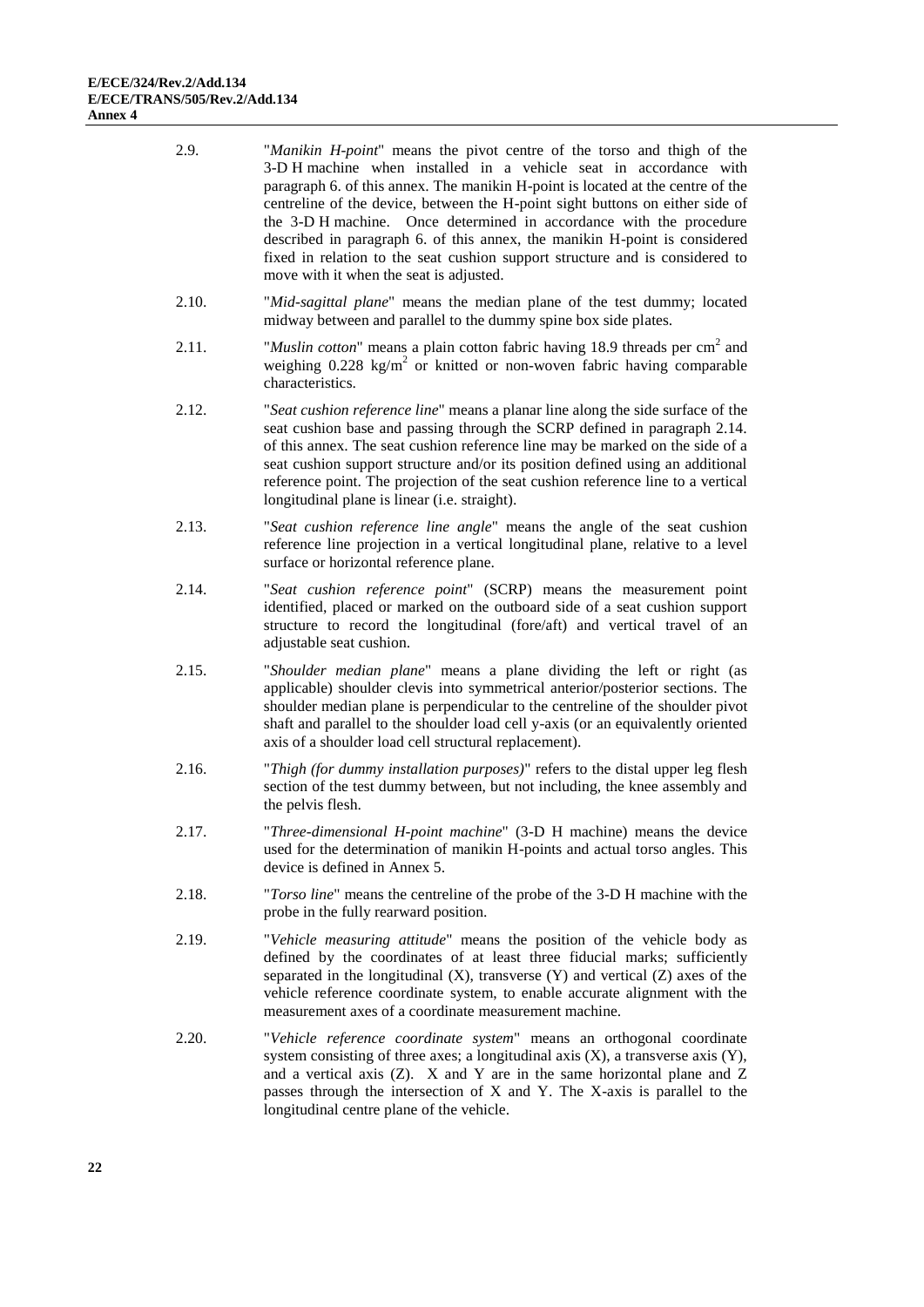- 2.21. "*Vertical longitudinal plane*" means a vertical plane, parallel to the vehicle longitudinal centreline.
- 2.22. "*Vertical longitudinal zero plane*" means a vertical longitudinal plane passing through the origin of the vehicle reference coordinate system.
- 2.23. "*Vertical plane*" means a vertical plane, not necessarily perpendicular or parallel to the vehicle longitudinal centreline.
- 2.24. "*Vertical transverse plane*" means a vertical plane, perpendicular to the vehicle longitudinal centreline.
- 2.25. "*WS50M H-point*" means the coordinate point located 20 mm longitudinally forward in the vehicle reference coordinate system of the manikin H-point determined in accordance with paragraph 6. of this annex.
- 3. Establishment of the vehicle measuring attitude
- 3.1. A vehicle measuring attitude shall be established by positioning the test vehicle on a level surface and adjusting the attitude of the test vehicle body such that:
- 3.1.1. the vehicle longitudinal centre plane is parallel to the vertical longitudinal zero plane; and
- 3.1.2. the front left and right door sill pitch angles satisfy the vehicle test attitude requirements of paragraph 5.5. of Annex 3.
- 4. Seat comfort and head restraint adjustments
- 4.1. Where applicable, the test seat adjustments specified in paragraphs 4.1.1. to 4.1.3. shall be performed on the seat in which the dummy is to be installed.
- 4.1.1. Adjustable lumbar supports
- 4.1.1.1. Any adjustable lumbar support(s) shall be adjusted so that the lumbar support is in the lowest, retracted or most deflated adjustment position.
- 4.1.2. Other adjustable seat support systems
- 4.1.2.1. Any other adjustable seat supports, such as seat cushions adjustable in length and leg support systems, shall be adjusted to the rearmost or most retracted adjustment position.
- 4.1.3. Head restraints
- 4.1.3.1. The head restraint shall be adjusted to the vehicle manufacturer's nominal design position for a  $50<sup>th</sup>$  percentile adult male occupant or the uppermost position if no design position is available.
- 5. Passenger compartment adjustments
- 5.1. Where applicable, the adjustment specified in paragraph 5.1.1. of this annex; and in the case where the dummy is to be installed on the driver's side, the adjustments specified in paragraphs 5.1.2. and 5.1.3. of this annex; shall be performed on the vehicle.
- 5.1.1. Adjustable safety-belt anchorages
- 5.1.1.1. Any adjustable safety-belt anchorage(s) provided for the seating position at which the dummy is to be installed, shall be placed at the vehicle manufacturer's nominal design position for a  $50<sup>th</sup>$  percentile adult male occupant, or in the fully up position if no design position is available.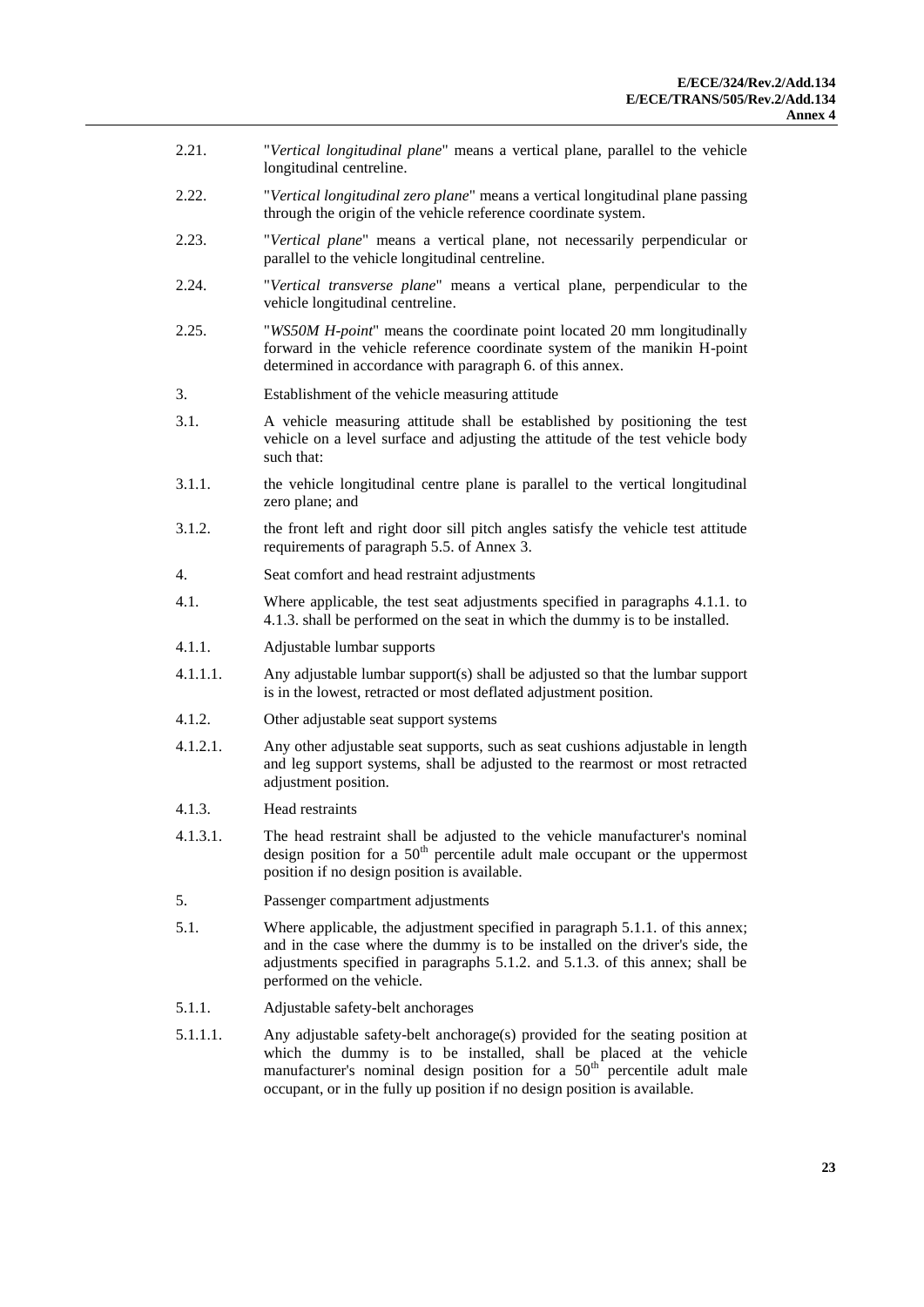| 5.1.2.   | Adjustable steering wheels                                                                                                                                                                                                                                                                                                                                                                  |
|----------|---------------------------------------------------------------------------------------------------------------------------------------------------------------------------------------------------------------------------------------------------------------------------------------------------------------------------------------------------------------------------------------------|
| 5.1.2.1. | An adjustable steering wheel shall be adjusted to the geometric highest<br>driving position, considering all telescopic and tilt adjustment positions<br>available. <sup>2</sup>                                                                                                                                                                                                            |
| 5.1.3.   | Adjustable pedals                                                                                                                                                                                                                                                                                                                                                                           |
| 5.1.3.1. | Any adjustable pedals shall be placed in the full forward position<br>(i.e. towards the front of the vehicle).                                                                                                                                                                                                                                                                              |
| 6.       | Procedure for establishing the test position of an adjustable seat cushion                                                                                                                                                                                                                                                                                                                  |
| 6.1.     | A Seat Cushion Reference Point (SCRP) shall be used to measure and record<br>adjustments made to seat cushions equipped with controls for longitudinal<br>(fore/aft) and/or vertical seat cushion adjustment.                                                                                                                                                                               |
| 6.2.     | The SCRP should be located on a part of the seat cushion side structure or<br>support frame which is fixed in location with respect to the seat cushion.                                                                                                                                                                                                                                    |
| 6.3.     | A seat cushion reference line shall be used to measure and record angular<br>adjustments made to pitch adjustable seat cushions.                                                                                                                                                                                                                                                            |
| 6.4.     | For pitch adjustable seat cushions, the SCRP location should be set as close<br>as possible to the axis of rotation (e.g. towards the rear) of the seat cushion<br>support structure.                                                                                                                                                                                                       |
| 6.5.     | The adjustment position of the seat cushion base on which the dummy is to<br>be installed shall be determined by sequential completion (where applicable<br>to the seat design) of the steps outlined in paragraphs $6.6$ . to $6.13$ . of this<br>annex below; with the test vehicle at the vehicle measuring attitude<br>established in accordance with paragraph 3. of this annex above. |
| 6.6.     | Use the seat control that primarily moves the seat vertically to adjust the<br>SCRP to the uppermost vertical location.                                                                                                                                                                                                                                                                     |
| 6.7.     | Use the seat control that primarily moves the seat fore/aft to adjust the SCRP<br>to the rearmost location.                                                                                                                                                                                                                                                                                 |
| 6.8.     | Determine and record (by measuring the seat cushion reference line angle),<br>the full angular adjustment range of the seat cushion pitch and using only the<br>control(s) that primarily adjust(s) the cushion pitch, set the cushion pitch as<br>close as possible to the mid-angle.                                                                                                      |
| 6.9.     | Use the seat control that primarily moves the seat vertically to adjust the<br>SCRP to the lowest vertical location. Verify that the seat cushion is still at the<br>rearmost seat track location. Record the longitudinal (X-axis) position of the<br>SCRP in the vehicle reference coordinate system.                                                                                     |
| 6.10.    | Use the seat control that primarily moves the seat fore/aft to adjust the SCRP<br>to the forward most location. Record the longitudinal (X-axis) position of the<br>SCRP in the vehicle reference coordinate system.                                                                                                                                                                        |
| 6.11.    | Determine the vehicle X-axis position of a vertical transverse plane 20 mm<br>rearward of a point midway between the longitudinal (X-axis) positions<br>recorded in accordance with paragraphs 6.9. and 6.10. above (i.e. 20 mm<br>rearward of the mid-track position).                                                                                                                     |
|          |                                                                                                                                                                                                                                                                                                                                                                                             |
|          | The steering wheel is not expected to influence the loading of the dummy $-$ the highest position is                                                                                                                                                                                                                                                                                        |

specified in order to provide maximum clearance of the dummy legs and thorax.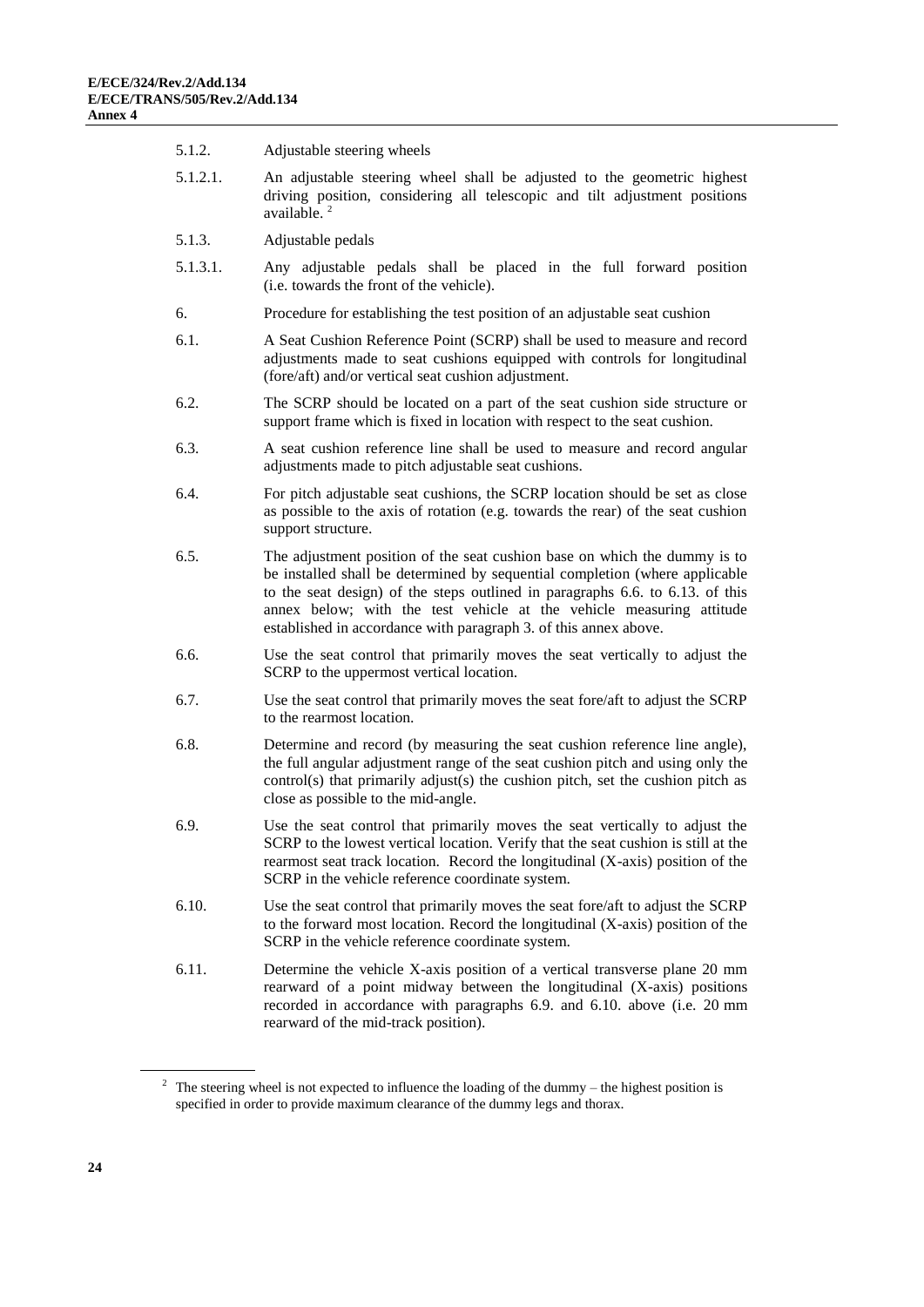- 6.12. Use the seat control that primarily moves the seat fore/aft to adjust the SCRP to the longitudinal (X-axis) position determined in accordance with paragraph 6.11.  $(-0/+2 mm)$ , or, if this is not possible, the first available fore/aft adjustment position rearward of the position determined in accordance with paragraph 6.11.
- 6.13. Record the longitudinal (X-axis) position of the SCRP in the vehicle reference coordinate system and measure the seat cushion reference line angle for future reference. Except as provided in paragraph 8.4.6. of this annex; this adjustment position shall be used as the final seat cushion adjustment position for the installation of the dummy.<sup>3</sup>
- 7. Procedure for manikin H-point and actual torso angle determination
- 7.1. The test vehicle shall be preconditioned at a temperature of 20  $^{\circ}$ C  $\pm$  10  $^{\circ}$ C to ensure that the seat material reaches stabilised room temperature for the installation of the 3-D H machine.
- 7.2. Adjustable lumbar supports and other adjustable seat supports shall be set to the adjustment positions specified in paragraph 4.1.1. and 4.1.2. of this annex.
- 7.3. The manikin H-point coordinates and final actual torso angle shall be determined for the seat in which the dummy is to be installed, by sequential completion of the steps outlined in paragraphs 7.4. to 7.24. of this annex below; with the test vehicle at the vehicle measuring attitude established in accordance with paragraph 3. of this annex above.
- 7.4. Cover the area of the seating position to be contacted by the 3-D H machine with a muslin cotton sheet of sufficient size and place the seat and back assembly of the 3-D H machine in the seat.
- 7.5. Set the seat cushion position to the adjustment position recorded in accordance with paragraph 6.13. of this annex.
- 7.6. Using only the control(s) which primarily adjusts the angle of the seat back, independently of the seat cushion pitch; adjust the seat back position according to one of the following methods:
- 7.6.1. Place adjustable seat backs in the manufacturer's nominal design driving or riding position for a  $50<sup>th</sup>$  percentile adult male occupant, in the manner specified by the manufacturer.
- 7.6.2. Where a design seat back position is not specified by the manufacturer:
- 7.6.2.1. Set the seat back to the first detent position rearward of 25° from the vertical.
- 7.6.2.2. If there is no detent position rearward of 25° from the vertical, set the seat back angle to the most reclined adjustment position.
- 7.7. Adjust the seat and back assembly of the 3-D H machine so that the centre plane of the occupant (C/LO) coincides with the centre plane of the 3-D H machine.
- 7.8. Set the lower leg segments to the  $50<sup>th</sup>$  percentile length (417 mm) and the thigh bar segment to the  $10<sup>th</sup>$  percentile length (408 mm).

 $3$  For some seats, the adjustments specified in paragraphs 6.9. to 6.12. may automatically alter the seat cushion pitch from the mid-angle established in accordance with paragraph 6.8. This is acceptable.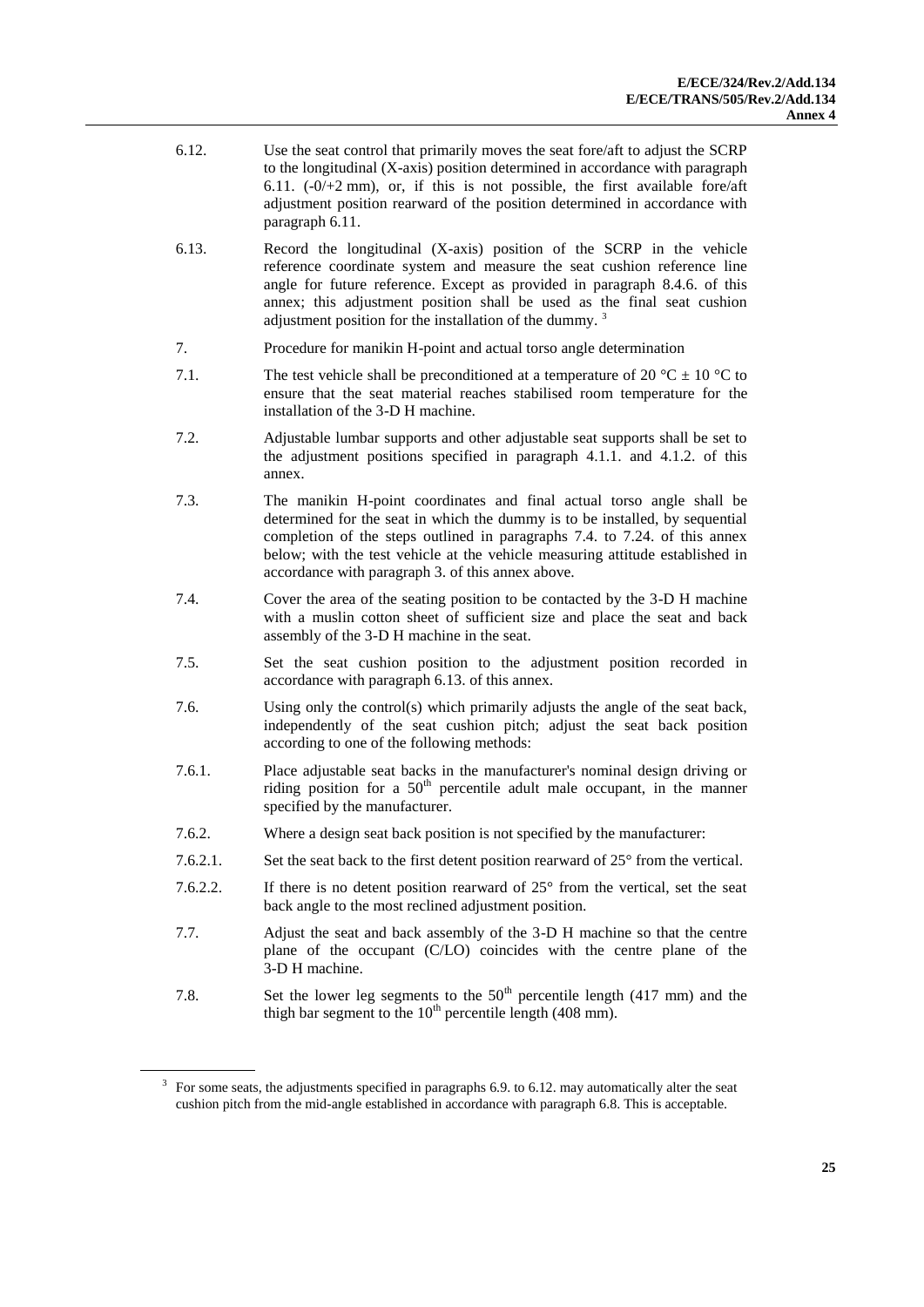- 7.9. Attach the foot and lower leg assemblies to the seat pan assembly, either individually or by using the T-bar and lower leg assembly. The line through the H-point sight buttons should be parallel to the ground and perpendicular to the C/LO of the seat.
- 7.10. Adjust the feet and leg positions of the 3-D H machine as follows:
- 7.10.1. Both feet and leg assemblies are moved forward in such a way that the feet take up natural positions on the floor, between the operating pedals if necessary. Where possible, the left foot is located approximately the same distance to the left of the centre plane of the 3-D H machine as the right foot is to the right. The spirit level verifying the transverse orientation of the 3-D H machine is brought to the horizontal by readjustment of the seat pan if necessary, or by adjusting the leg and foot assemblies towards the rear. The line passing through the H-point sight buttons is maintained perpendicular to the C/LO of the seat.
- 7.10.2. If the left leg cannot be kept parallel to the right leg and the left foot cannot be supported by the structure, move the left foot until it is supported. The alignment of the sight buttons is maintained.
- 7.11. Apply the lower leg and thigh weights and level the 3-D H machine.
- 7.12. Tilt the back pan forward against the forward stop and draw the 3-D H machine away from the seat back using the T-bar. Reposition the 3-D H machine on the seat by one of the following methods:
- 7.12.1. If the 3-D H machine tends to slide rearward, use the following procedure. Allow the 3-D H machine to slide rearward until a forward horizontal restraining load on the T-bar is no longer required (i.e. until the seat pan contacts the seat back). If necessary, reposition the lower leg.
- 7.12.2. If the 3-D H machine does not tend to slide rearward, use the following procedure. Slide the 3-D H machine rearwards by applying a horizontal rearward load to the T-bar until the seat pan contacts the seat back (see Figure 5-2 of Annex 5).
- 7.13. Apply a 100 N  $\pm$  10 N load to the back and pan assembly of the 3-D H machine at the intersection of the hip angle quadrant and the T-bar housing. The direction of load application is maintained along a line passing by the above intersection to a point just above the thigh bar housing (see Figure 5-2 of Annex 5). Then carefully return the back pan to the seat back. Care must be exercised throughout the remainder of the procedure to prevent the 3-D H machine from sliding forward.
- 7.14. Install the right and left buttock weights and then, alternately, the eight torso weights. Maintain the 3-D H machine level.
- 7.15. Tilt the back pan forward to release the tension on the seat back. Rock the 3-D H machine from side to side through 10 degrees arc (5 degrees to each side of the vertical centre plane) for three complete cycles to release any accumulated friction between the 3-D H machine and the seat.
- 7.15.1. During the rocking action, the T-bar of the 3-D H machine may tend to diverge from the specified horizontal and vertical alignment. The T-bar must therefore be restrained by applying an appropriate lateral load during the rocking motions. Care is exercised in holding the T-bar and rocking the 3-D H machine to ensure that no inadvertent exterior loads are applied in a vertical or fore and aft directions.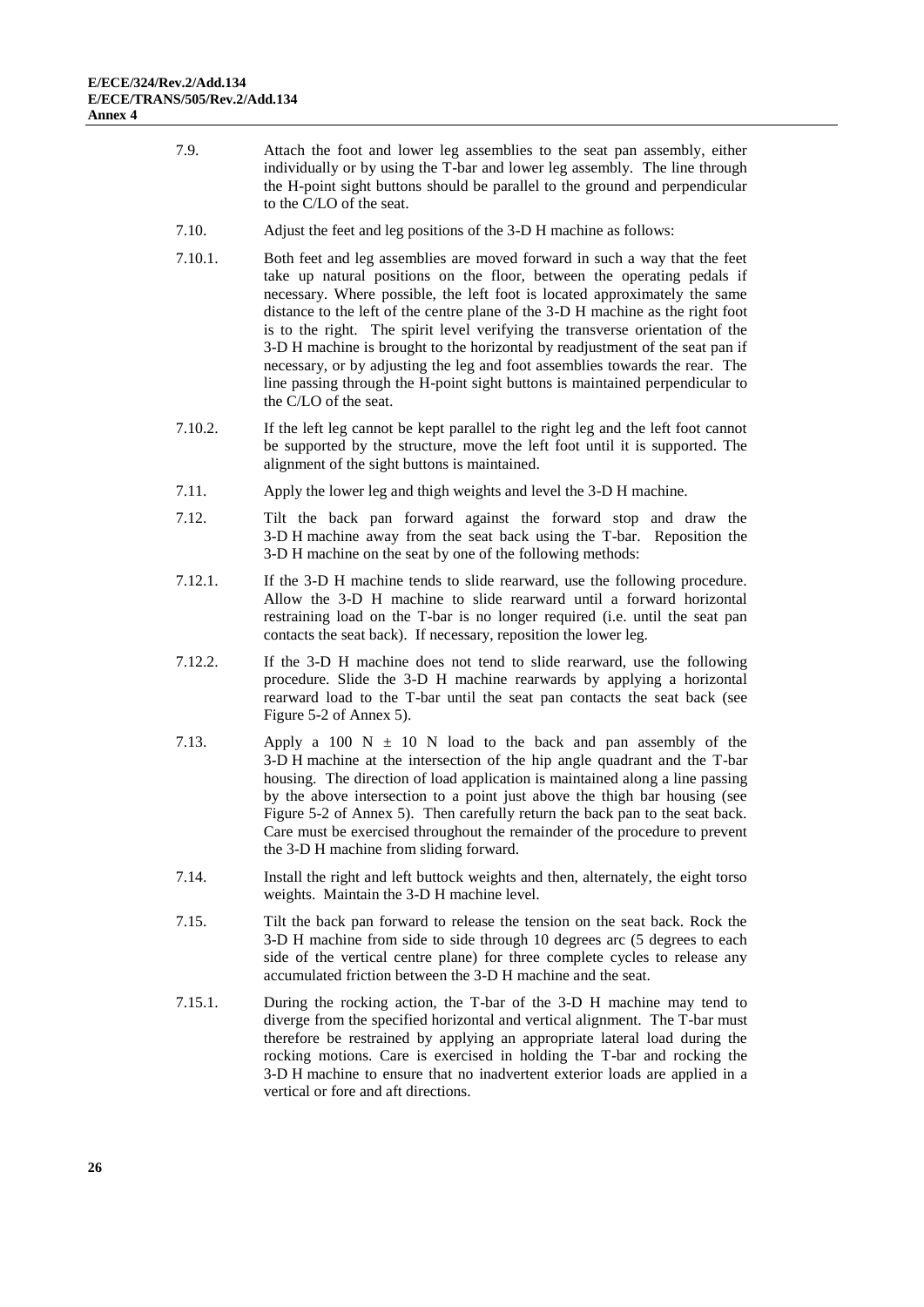- 7.15.2. The feet of the 3-D H machine are not to be restrained or held during this step. If the feet change position, they should be allowed to remain in that attitude for the moment.
- 7.16. Carefully return the back pan to the seat back and check the two spirit levels for zero position. If any movement of the feet has occurred during the rocking operation of the 3-D H machine, they must be repositioned as follows:
- 7.16.1. Alternately, lift each foot off the floor the minimum necessary amount until no additional foot movement is obtained. During this lifting, the feet are to be free to rotate; and no forward or lateral loads are to be applied. When each foot is placed back in the down position, the heel is to be in contact with the structure designed for this.
- 7.17. Check the lateral spirit level for zero position; if necessary, apply a lateral load to the top of the back pan sufficient to level the 3-D H machine's seat pan on the seat.
- 7.18. Holding the T-bar to prevent the 3-D H machine from sliding forward on the seat cushion, proceed as follows:
- 7.18.1. Return the back pan to the seat back; and
- 7.18.2. Alternately apply and release a horizontal rearward load, not to exceed 25 N, to the back angle bar at a height approximately at the centre of the torso weights until the hip angle quadrant indicates that a stable position has been reached after load release. Care is exercised to ensure that no exterior downward or lateral loads are applied to the 3-D H machine. If another level adjustment of the 3-D H machine is necessary, rotate the back pan forward, re-level, and repeat all procedures from paragraph 6.15. of this annex onwards.
- 7.19. Use the 3-D H machine back angle quadrant, with the head room probe in its fully rearward position, to measure the actual torso angle.
- 7.20. If necessary, use only the control(s) which primarily adjusts the angle of the seat back independently of the seat cushion pitch; to adjust the actual torso angle to the design torso angle  $\pm 1^{\circ}$  specified by the manufacturer.
- 7.21. Where a design torso angle is not specified by the manufacturer:
- 7.21.1. use only the control(s) which primarily adjusts the angle of the seat back independently of the seat cushion pitch; to adjust the actual torso angle to  $23^{\circ} \pm 1^{\circ}$ .
- 7.22. Where a design torso angle is not specified by the manufacturer and no seat back angular adjustment position produces an actual torso angle within the  $23^\circ \pm 1^\circ$  range:
- 7.22.1. use only the control(s) which primarily adjusts the angle of the seat back independently of the seat cushion pitch; to adjust the actual torso angle as close to 23° as possible.
- 7.23. Record the final actual torso angle for future reference.
- 7.24. Measure and record the manikin H-point (X, Y, Z) coordinates in the vehicle reference coordinate system for future reference.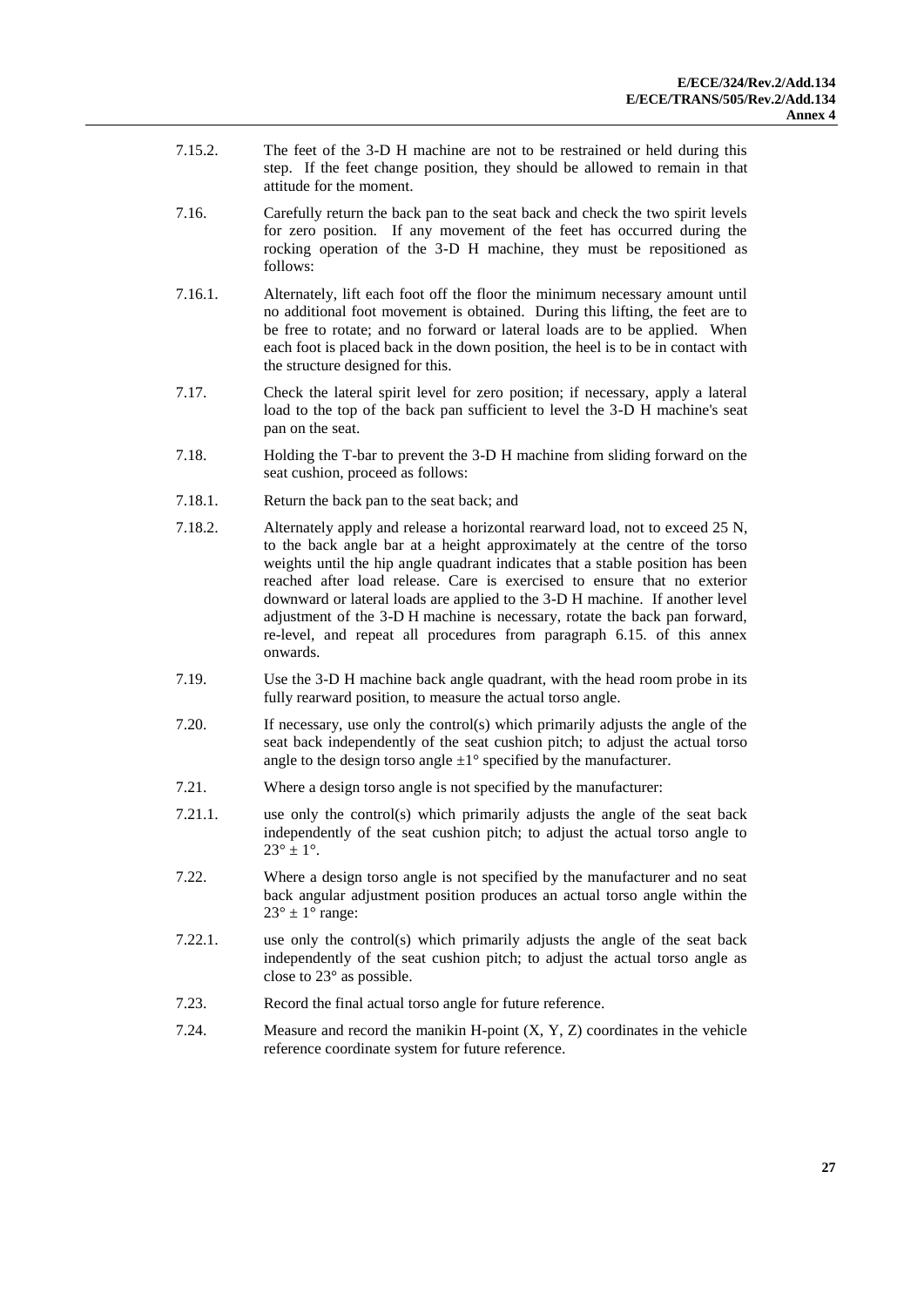| 7.25.  | Except as provided in paragraph 8.4.6. of this annex; the coordinates<br>recorded in accordance with paragraph 7.24. above define the manikin<br>H-point location of the seat, when the seat is adjusted to the final seat cushion<br>and seat back detent test positions for the installation of the dummy.                                                                                                    |
|--------|-----------------------------------------------------------------------------------------------------------------------------------------------------------------------------------------------------------------------------------------------------------------------------------------------------------------------------------------------------------------------------------------------------------------|
| 7.26.  | If a rerun of the installation of the 3-D H machine is desired, the seat<br>assembly should remain unloaded for a minimum period of 30 minutes prior<br>to the rerun. The 3-D H machine should not be left loaded on the seat<br>assembly longer than the time required to perform the test.                                                                                                                    |
| 8.     | WorldSID 50 <sup>th</sup> percentile adult male installation requirements                                                                                                                                                                                                                                                                                                                                       |
| 8.1.   | Adjustable lumbar supports, other adjustable seat supports and adjustable<br>head restraints shall be set to the adjustment positions specified in<br>paragraph 4. of this annex.                                                                                                                                                                                                                               |
| 8.2.   | Passenger compartment adjustments shall be set to the adjustment positions<br>specified in paragraph 5. of this annex.                                                                                                                                                                                                                                                                                          |
| 8.3.   | The test dummy shall then be installed by completion of the steps outlined in<br>paragraph 8.4. below; with the test vehicle at the vehicle measuring attitude<br>established in accordance with paragraph 3. of this annex.                                                                                                                                                                                    |
| 8.4.   | Dummy installation procedure                                                                                                                                                                                                                                                                                                                                                                                    |
| 8.4.1. | Place the test dummy in the applicable seat such that the mid-sagittal plane is<br>coincident with the C/LO and the upper torso is resting against the seat<br>back. $4$                                                                                                                                                                                                                                        |
| 8.4.2. | Apply a for/aft and lateral rocking motion to settle the pelvis rearward in the<br>seat. <sup>5</sup>                                                                                                                                                                                                                                                                                                           |
| 8.4.3. | Where the abdominal rib coupler and/or the outer band of each (i.e. left/right)<br>lower abdominal rib assembly contacts the pelvis flesh, ensure the contacting<br>surfaces of the abdominal rib coupler and the outer band of each lower<br>abdominal rib are positioned in-behind the inner abdominal wall of the pelvis<br>flesh, not on top of the pelvis flesh.                                           |
| 8.4.4. | Move the seat cushion and seat back together with the test dummy to the final<br>adjustment position used to determine the manikin H-point and actual torso<br>angle in paragraph 7. of this annex.                                                                                                                                                                                                             |
| 8.4.5. | Verify that the dummy H-point is reasonably close $(\pm 10 \text{ mm})$ to the<br>WS50M H-point defined in paragraph 2.25. of this annex. If not, repeat the<br>procedures outlined in paragraphs 8.4.2. to 8.4.3. of this annex. If it is still<br>not possible to verify the dummy H-point is reasonably close $(\pm 10 \text{ mm})$ to the<br>WS50M H-point, record the offset and proceed to the next step. |
| 8.4.6. | If it is not possible to reach the seat test position due to knee contact, shift the<br>targeted test seat position rearwards in stepwise increments to the closest<br>position where the knee clearance is at least 5 mm. Record the adjustment of<br>the SCRP position and modify the manikin H-point and WS50M H-point<br>coordinates accordingly.                                                           |

<sup>&</sup>lt;sup>4</sup> Seat centreline markings may be used to identify the C/LO and to facilitate placement of the dummy.  $5$  To ensure that a repeatable and stable pelvis position will be achieved, it is recommended following the completion of this step, to verify that the pelvis is in contact with the seat cushion over the whole pelvis length.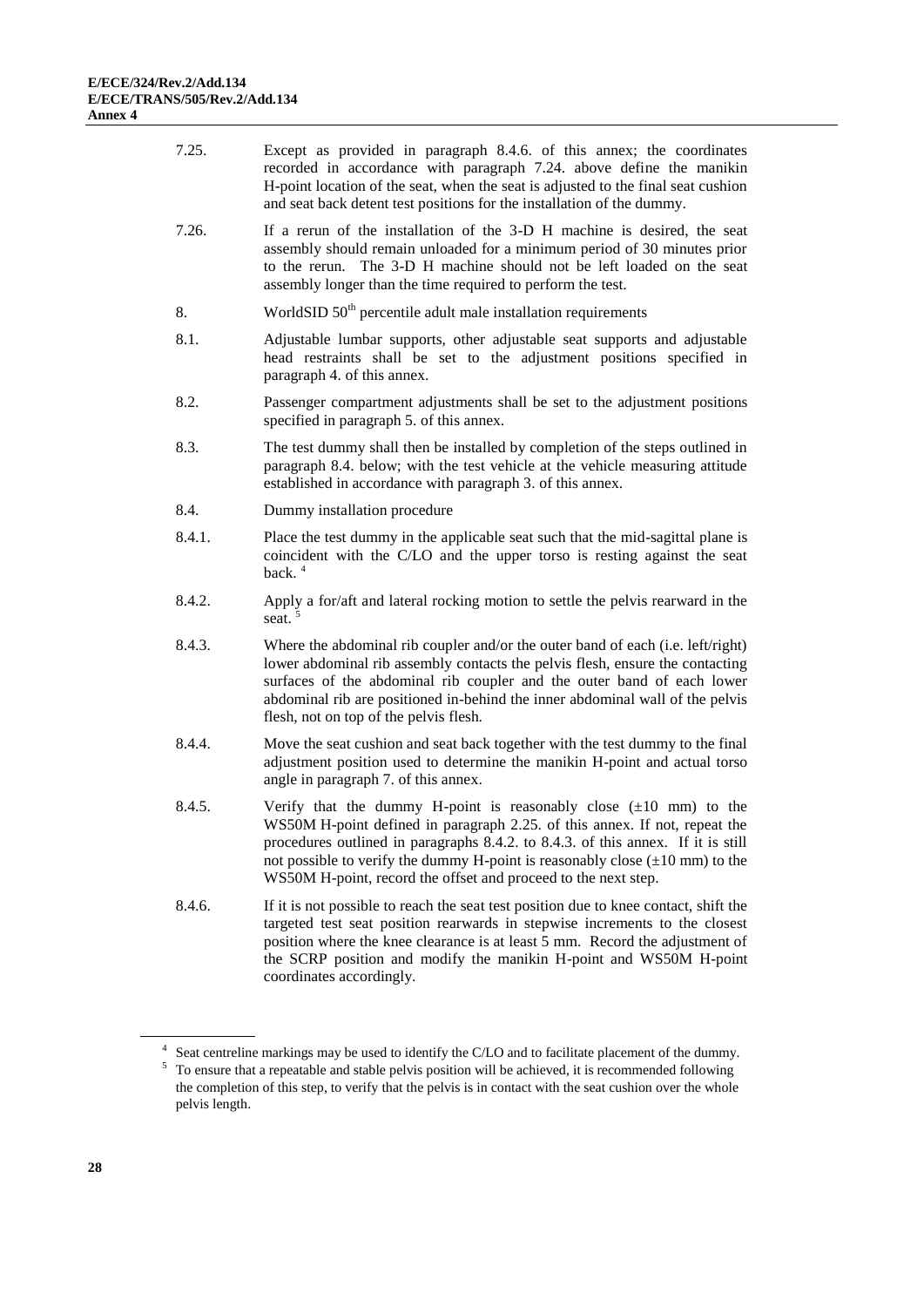- 8.4.7. For a driver seating position:
- 8.4.7.1. Extend the right leg without displacing the thigh from the seat cushion and allow the sole of the foot to settle on the accelerator pedal. The heel of the shoe should be in contact with the floor-pan.
- 8.4.7.2. Extend the left leg without displacing the thigh from the seat cushion and allow the sole of the foot to settle on the footrest. The heel of the shoe should be in contact with the floor-pan. In case of tibia contact, slide the foot rearward (towards the seat) until a 5 mm clearance is obtained.
- 8.4.8. For a passenger seating position:
- 8.4.8.1. Extend each leg without displacing the thigh from the seat cushion.
- 8.4.8.2. Allow the sole of the right foot to settle on the floor-pan in-line (i.e. in the same vertical plane) with the thigh. The heel of the shoe should be in contact with the floor-pan. If the contour of the floor-pan does not permit the foot to rest on a planar surface, move the foot in 5 mm increments until the foot rests on a planar surface.
- 8.4.8.3. Allow the sole of the left foot to settle on the floor-pan in-line (i.e. in the same vertical plane) with the thigh and in the same for/aft location (alignment) as the right foot. The heel of the shoe should be in contact with the floor-pan. If the contour of the floor-pan does not permit the foot to rest on a planar surface, move the foot in 5 mm increments until the foot rests on a planar surface.
- 8.4.9. Position the dummy H-point to match the WS50M H-point coordinates (defined by paragraph 2.25. of this annex) within  $\pm$ 5 mm. Priority should be given to the X-axis coordinate.
- 8.4.10. Adjust the dummy rib angle as follows:
- 8.4.10.1. Adjust the dummy until the thorax tilt sensor angle reading (about the sensor y-axis) is within  $\pm 1^{\circ}$  of the design rib angle specified by the manufacturer.
- 8.4.10.2. Where a design rib angle is not specified by the manufacturer and the final actual torso angle determined in accordance with paragraph 7. of this annex is  $23^{\circ}$  ± 1°; adjust the dummy until the thorax tilt sensor reads -2° (i.e. 2° downwards)  $\pm 1^{\circ}$  (about the sensor y-axis).
- 8.4.10.3. Where a design rib angle is not specified by the manufacturer and the final actual torso angle recorded in accordance with paragraph 7. of this annex is not  $23^{\circ} \pm 1^{\circ}$ ; no further adjustment of the dummy rib angle is required.
- 8.4.11. Adjust the test dummy neck bracket to level the head at the closest position to 0º (as measured about the head core tilt sensor y-axis).
- 8.4.12. Proceed to the final foot and leg positioning by repeating the steps outlined in paragraph 8.4.7. of this annex for a driver seating position or the steps outlined in paragraph 8.4.8. of this annex for a passenger seating position.
- 8.4.13. Verify that the test dummy H-point and dummy rib angle are still in accordance with paragraphs 8.4.9. and 8.4.10. of this annex respectively. If not, repeat the steps outlined from paragraph 8.4.9. of this annex onwards.
- 8.4.14. Measure and record the final test dummy H-point position in the vehicle reference coordinate system and record the final dummy rib angle and head core tilt sensor angles.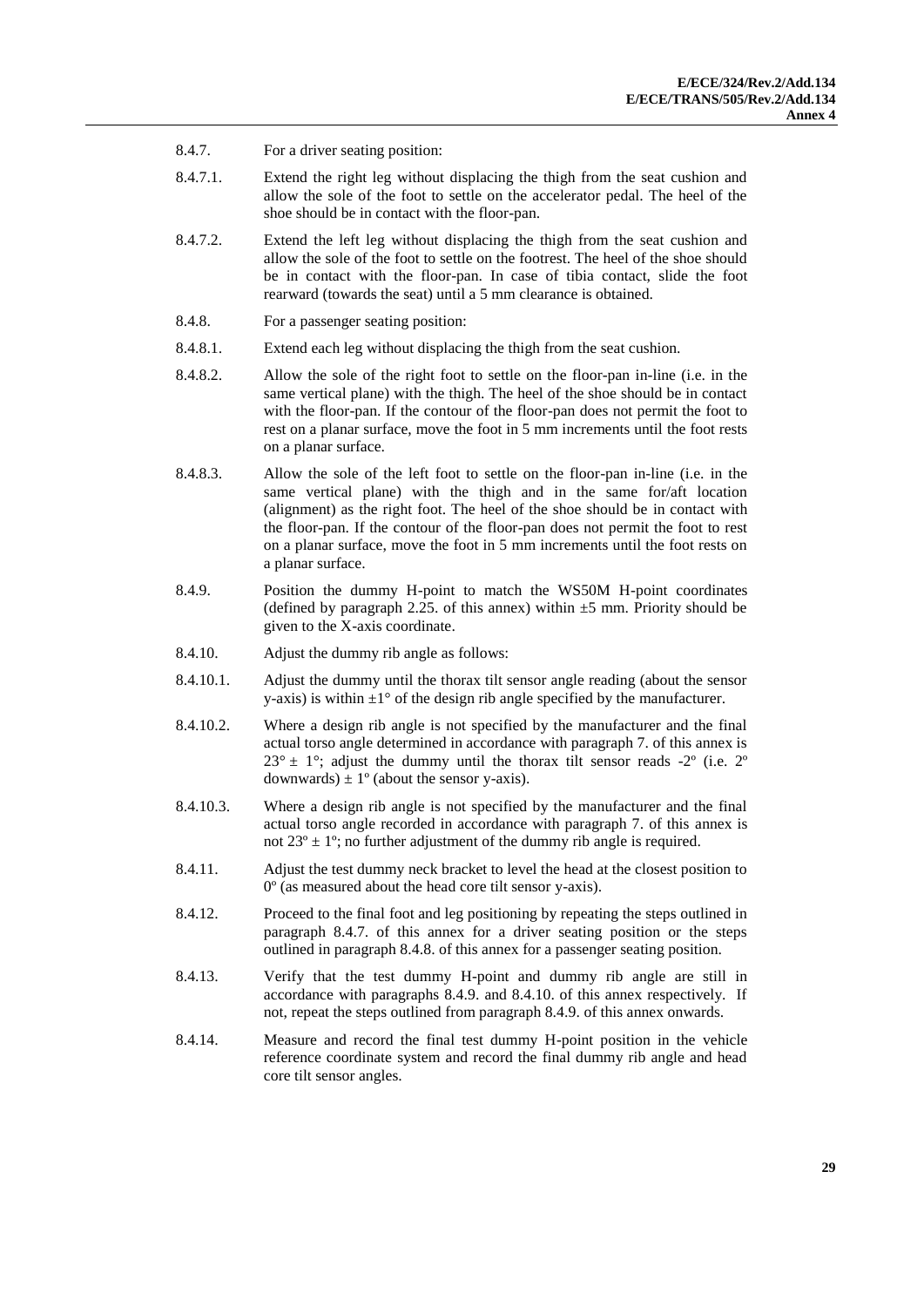| 8.4.15.  | Place both arms at the 48° detent position. In this position, each half arm<br>bone plane of symmetry forms an angle of $48^{\circ} \pm 1^{\circ}$ with the adjacent<br>(i.e. left/right as applicable) shoulder median plane.                            |
|----------|-----------------------------------------------------------------------------------------------------------------------------------------------------------------------------------------------------------------------------------------------------------|
| 8.5.     | Dummy installation notes and recommendations                                                                                                                                                                                                              |
| 8.5.1.   | No distance is specified for the test dummy knee spacing. However, priority<br>should be given to ensure:                                                                                                                                                 |
| 8.5.1.1. | At least 5 mm clearance between the knees/legs and the steering shroud and<br>centre console;                                                                                                                                                             |
| 8.5.1.2. | A stable foot and ankle position; and                                                                                                                                                                                                                     |
| 8.5.1.3. | The legs are as parallel as possible to the mid-sagittal plane.                                                                                                                                                                                           |
| 8.6.     | Safety-belt system                                                                                                                                                                                                                                        |
| 8.6.1.   | The dummy installed in accordance with paragraph 8.4. of this annex shall be<br>restrained as follows using the safety-belt system provided for the seating<br>position by the manufacturer:                                                              |
| 8.6.1.1. | Carefully place the safety-belt across the dummy and fasten as normal.                                                                                                                                                                                    |
| 8.6.1.2. | Remove slack from the lap section of the webbing until it is resting gently<br>around the pelvis of the dummy. Only minimal force should be applied to the<br>webbing when removing slack. The route of the lap-belt should be as natural<br>as possible. |
| 8.6.1.3. | Place one finger behind the diagonal section of the webbing at the height of<br>the dummy sternum. Pull the webbing horizontally forward and away from<br>the chest, and utilizing the force provided by the retractor mechanism only,                    |

allow it to freely retract in the direction of the upper anchorage. Repeat this

step three times.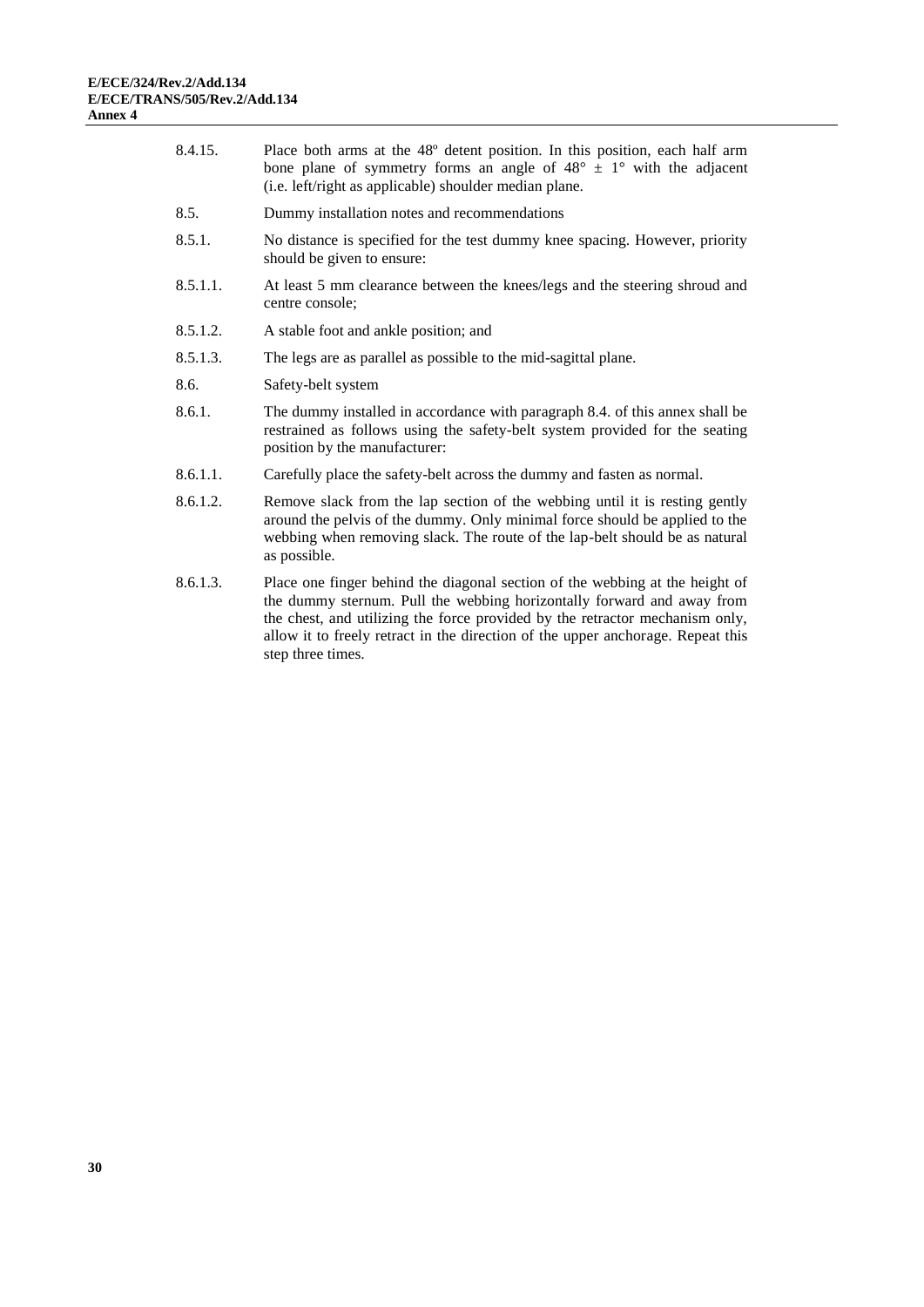## <span id="page-30-0"></span>**Description of the three-dimensional H-point machine <sup>1</sup> (3-D H machine)**

1. Back and seat pans

The back and seat pans are constructed of reinforced plastic and metal; they simulate the human torso and thigh and are mechanically hinged at the H-point. A quadrant is fastened to the probe hinged at the H-point to measure the actual torso angle. An adjustable thigh bar, attached to the seat pan, establishes the thigh centreline and serves as a baseline for the hip angle quadrant.

2. Body and leg elements

Lower leg segments are connected to the seat pan assembly at the T-bar joining the knees, which is a lateral extension of the adjustable thigh bar. Quadrants are incorporated in the lower leg segments to measure knee angles. Shoe and foot assemblies are calibrated to measure the foot angle. Two spirit levels orient the device in space. Body element weights are placed at the corresponding centres of gravity to provide seat penetration equivalent to a 76 kg male. All joints of the 3-D H machine should be checked for free movement without encountering noticeable friction.

<sup>&</sup>lt;sup>1</sup> For details of the construction of the 3-D H machine refer to SAE International (SAE), 400 Commonwealth Drive, Warrendale, Pennsylvania 15096, United States of America (SAE J826 1995 version). The machine corresponds to that described in ISO Standard 6549: 1999.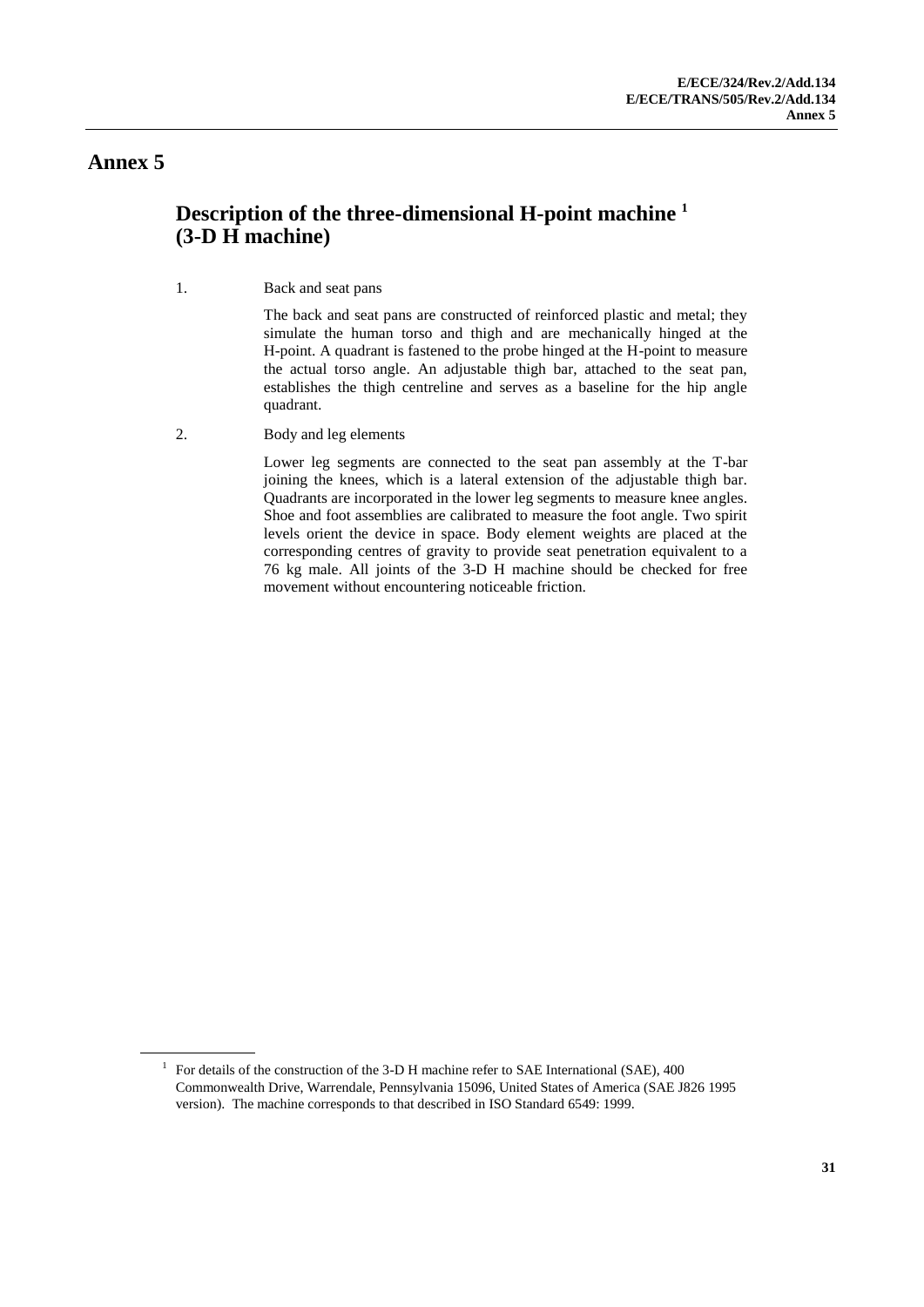#### Figure 5-1 **3-D H machine elements designation**

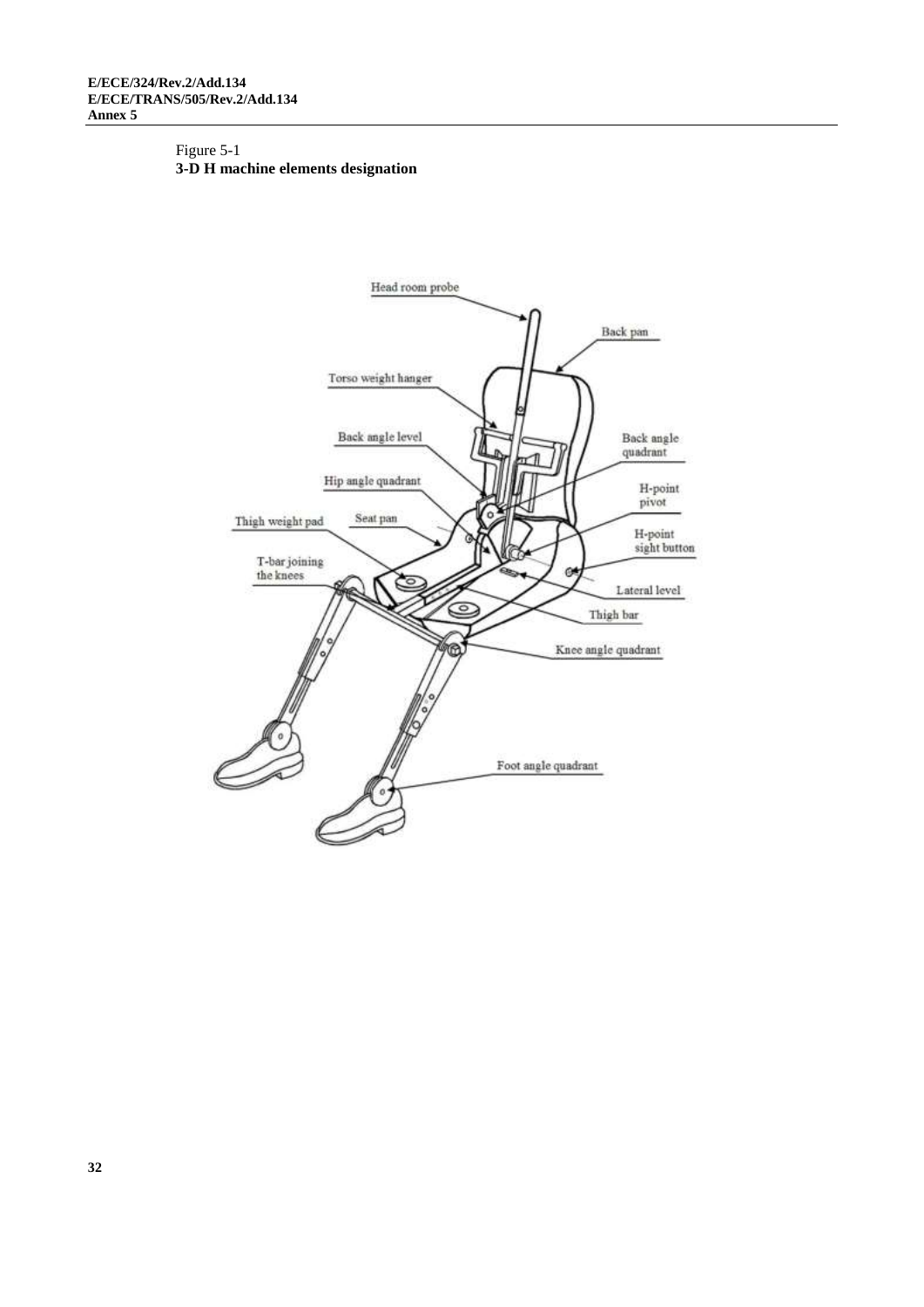Figure 5-2 **Dimensions of the 3-D H machine elements and load distribution (Dimensions in millimetres)**

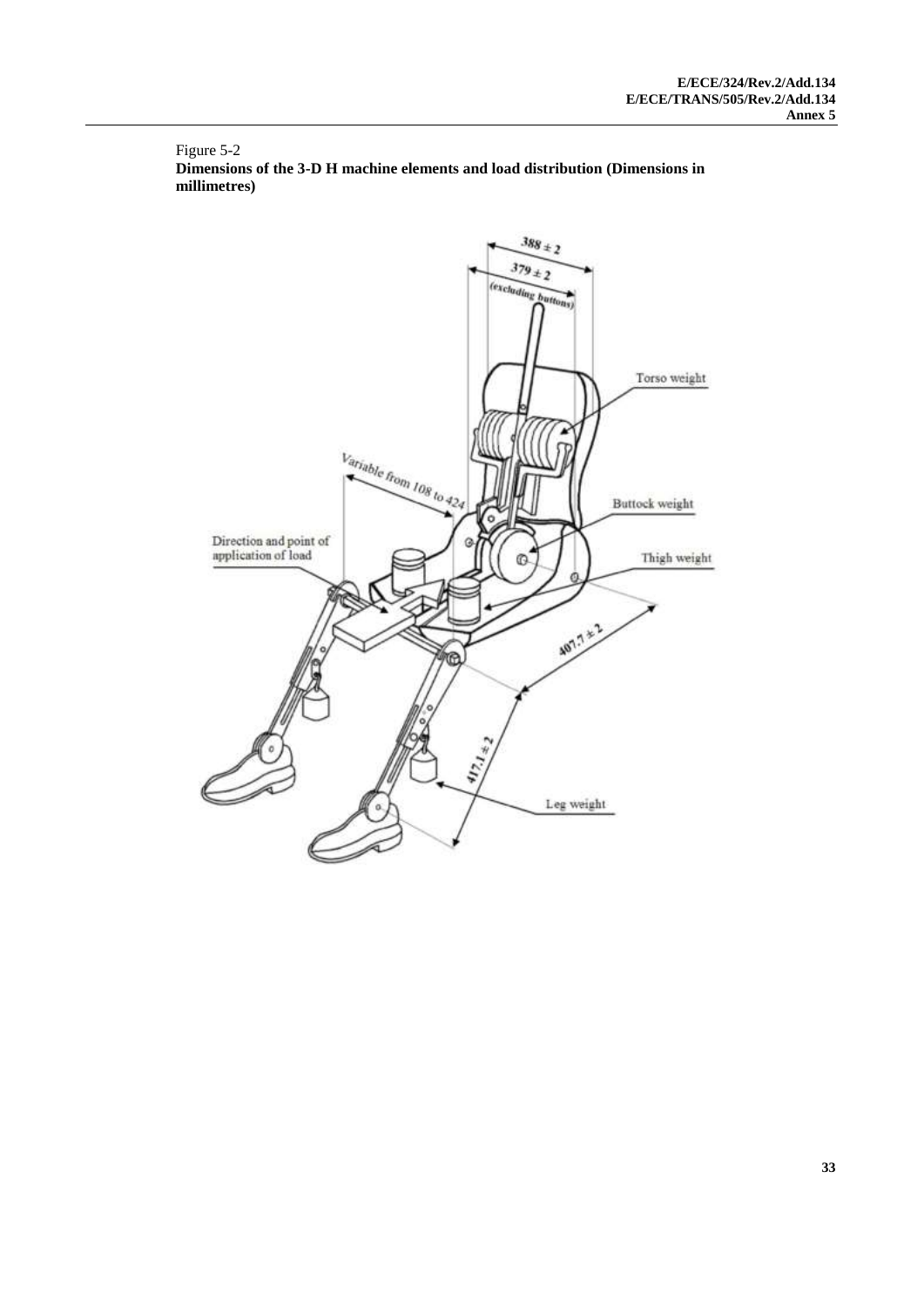### <span id="page-33-0"></span>**Test conditions and procedures for the assessment of post-crash hydrogen fuel system integrity**

1. Purpose

Determination of compliance with the requirements of paragraph 5.5.2. of this Regulation.

2. Definitions

For the purposes of this annex:

- 2.1. "*Enclosed spaces*" indicates the special volumes within the vehicle (or the vehicle outline across openings) that are external to the hydrogen system (storage system, fuel cell system and fuel flow management system) and its housings (if any) where hydrogen may accumulate (and thereby pose a hazard), such as the passenger compartment, luggage compartment and space under the hood.
- 2.2. "*Luggage compartment*" is the space in the vehicle for luggage and/or goods accommodation, bounded by the roof, hood, floor, side walls, being separated from the passenger compartment by the front bulkhead or the rear bulkhead.
- 2.3. "*Nominal working pressure (NWP)*" is the gauge pressure that characterizes typical operation of a system. For compressed hydrogen gas containers, NWP is the settled pressure of compressed gas in a fully fuelled container or storage system at a uniform temperature of 15 °C.
- 3. Preparation, instrumentation and test conditions
- 3.1. Compressed hydrogen storage systems and downstream piping
- 3.1.1. Prior to conducting the crash test, instrumentation is installed in the hydrogen storage system to perform the required pressure and temperature measurements if the standard vehicle does not already have instrumentation with the required accuracy.
- 3.1.2. The hydrogen storage system is then purged, if necessary, following manufacturer directions to remove impurities from the container before filling the storage system with compressed hydrogen or helium gas. Since the storage system pressure varies with temperature, the targeted fill pressure is a function of the temperature. The target pressure shall be determined from the following equation:

 $P_{\text{target}} = NWP \times (273 + T_{o}) / 288$ 

where NWP is the nominal working pressure (MPa),  $T<sub>o</sub>$  is the ambient temperature to which the storage system is expected to settle, and  $P_{target}$  is the targeted fill pressure after the temperature settles.

- 3.1.3. The container is filled to a minimum of 95 per cent of the targeted fill pressure and allowed to settle (stabilize) prior to conducting the crash test.
- 3.1.4. The main stop valve and shut-off valves for hydrogen gas, located in the downstream hydrogen gas piping, are in normal driving condition immediately prior to the impact.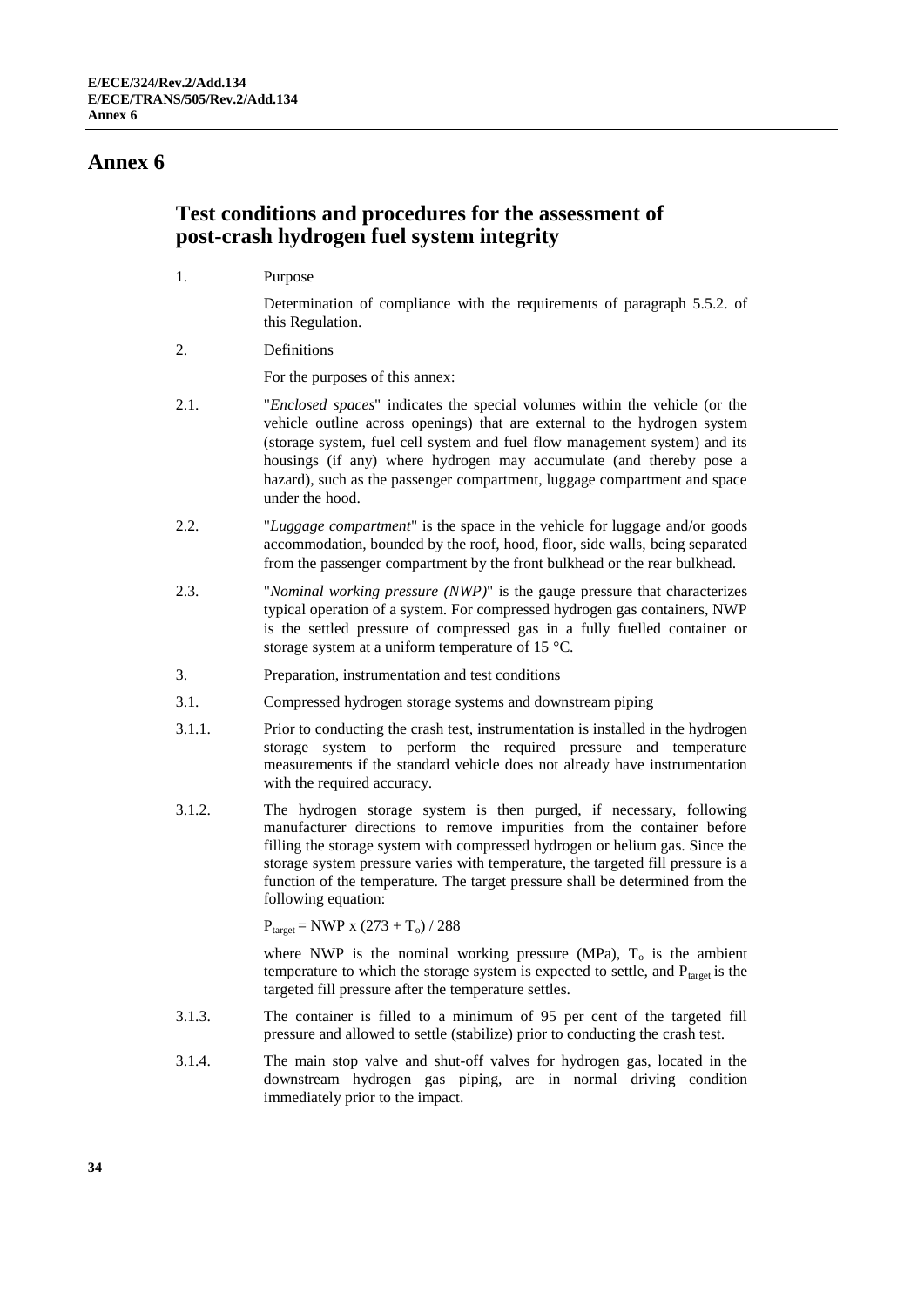#### 3.2. Enclosed spaces

- 3.2.1. Sensors are selected to measure either the build-up of the hydrogen or helium gas or the reduction in oxygen (due to displacement of air by leaking hydrogen/helium).
- 3.2.2. Sensors are calibrated to traceable references to ensure an accuracy of ±5 per cent at the targeted criteria of 4 per cent hydrogen or 3 per cent helium by volume in air, and a full scale measurement capability of at least 25 per cent above the target criteria. The sensor shall be capable of a 90 per cent response to a full scale change in concentration within 10 seconds.
- 3.2.3. Prior to the crash impact, the sensors are located in the passenger and luggage compartments of the vehicle as follows:
	- (a) At a distance within 250 mm of the headliner above the driver's seat or near the top centre of the passenger compartment;
	- (b) At a distance within 250 mm of the floor in front of the rear (or rear most) seat in the passenger compartment; and
	- (c) At a distance within 100 mm of the top of luggage compartments within the vehicle that are not directly affected by the particular crash impact to be conducted.
- 3.2.4. The sensors are securely mounted on the vehicle structure or seats and protected for the planned crash test from debris, air bag exhaust gas and projectiles. The measurements following the crash are recorded by instruments located within the vehicle or by remote transmission.
- 3.2.5. The test may be conducted either outdoors in an area protected from the wind and possible solar effects or indoors in a space that is large enough or ventilated to prevent the build-up of hydrogen to more than 10 per cent of the targeted criteria in the passenger and luggage compartments.
- 4. Post-crash leak test measurement for a compressed hydrogen storage system filled with compressed hydrogen
- 4.1. The hydrogen gas pressure,  $P_0$  (MPa), and temperature,  $T_0$  ( $\degree$ C), are measured immediately before the impact and then at a time interval, Δt (min), after the impact.
- 4.1.1. The time interval, Δt, starts when the vehicle comes to rest after the impact and continues for at least 60 minutes.
- 4.1.2. The time interval,  $\Delta t$ , shall be increased if necessary in order to accommodate measurement accuracy for a storage system with a large volume operating up to 70MPa; in that case, Δt can be calculated from the following equation:

 $\Delta t = V_{CHSS}$  x NWP /1000 x ((-0.027 x NWP +4) x R<sub>s</sub> – 0.21) -1.7 x R<sub>s</sub>

where  $R_s = P_s / NWP$ ,  $P_s$  is the pressure range of the pressure sensor (MPa), NWP is the Nominal Working Pressure (MPa),  $V_{CHSS}$  is the volume of the compressed hydrogen storage system (L), and Δt is the time interval (min).

- 4.1.3. If the calculated value of  $\Delta t$  is less than 60 minutes,  $\Delta t$  is set to 60 minutes.
- 4.2. The initial mass of hydrogen in the storage system can be calculated as follows:

 $P_0' = P_0 x 288 / (273 + T_0)$  $\rho_0' = -0.0027 \times (P_0')^2 + 0.75 \times P_0' + 0.5789$  $M_0 = \rho_0'$  x  $V_{CHSS}$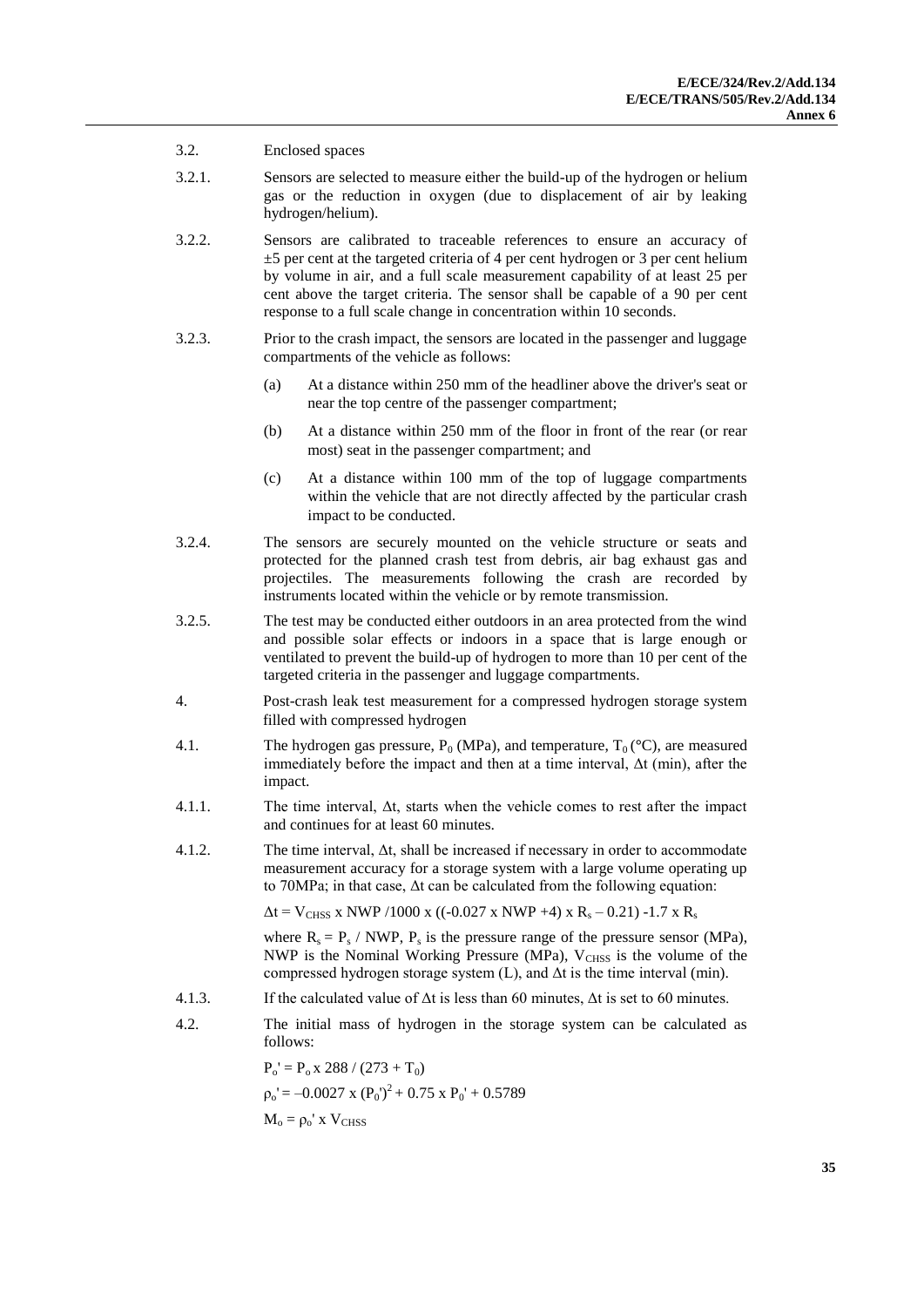| 4.3.   | Correspondingly, the final mass of hydrogen in the storage system, $M_f$ , at the<br>end of the time interval, $\Delta t$ , can be calculated as follows:                                                                                                           |
|--------|---------------------------------------------------------------------------------------------------------------------------------------------------------------------------------------------------------------------------------------------------------------------|
|        | $P_f' = P_f x 288 / (273 + T_f)$                                                                                                                                                                                                                                    |
|        | $p_f' = -0.0027$ x $(P_f')^2 + 0.75$ x $P_f' + 0.5789$                                                                                                                                                                                                              |
|        | $M_f = \rho_f'$ x $V_{CHSS}$                                                                                                                                                                                                                                        |
|        | where $P_f$ is the measured final pressure (MPa) at the end of the time interval,<br>and $T_f$ is the measured final temperature ( $\rm ^{\circ}C$ ).                                                                                                               |
| 4.4.   | The average hydrogen flow rate over the time interval is therefore:                                                                                                                                                                                                 |
|        | $V_{H2} = (M_f - M_o) / \Delta t \times 22.41 / 2.016 \times (P_{target}/P_o)$                                                                                                                                                                                      |
|        | where $V_{H2}$ is the average volumetric flow rate (NL/min) over the time<br>interval and the term $(P_{target}/P_o)$ is used to compensate for differences between<br>the measured initial pressure $(P_0)$ and the targeted fill pressure $(P_{\text{target}})$ . |
| 5.     | Post-crash leak test measurement for a compressed hydrogen storage system<br>filled with compressed helium                                                                                                                                                          |
| 5.1.   | The helium gas pressure, $P_0$ (MPa), and temperature $T_0$ (°C), are measured<br>immediately before the impact and then at a predetermined time interval after<br>the impact.                                                                                      |
| 5.1.1. | The time interval, $\Delta t$ , starts when the vehicle comes to rest after the impact<br>and continues for at least 60 minutes.                                                                                                                                    |
| 5.1.2. | The time interval, $\Delta t$ , shall be increased if necessary in order to accommodate<br>measurement accuracy for a storage system with a large volume operating up<br>to 70 MPa; in that case, $\Delta t$ can be calculated from the following equation:         |
|        | $\Delta t$ = V <sub>CHSS</sub> x NWP /1000 x ((-0.028 x NWP +5.5) x R <sub>s</sub> – 0.3) – 2.6 x R <sub>s</sub>                                                                                                                                                    |
|        | where $R_s = P_s / NWP$ , $P_s$ is the pressure range of the pressure sensor (MPa),<br>NWP is the Nominal Working Pressure (MPa), V <sub>CHSS</sub> is the volume of the<br>compressed storage system $(L)$ , and $\Delta t$ is the time interval (min).            |
| 5.1.3. | If the value of $\Delta t$ is less than 60 minutes, $\Delta t$ is set to 60 minutes.                                                                                                                                                                                |
| 5.2.   | The initial mass of helium in the storage system is calculated as follows:                                                                                                                                                                                          |
|        | $P_0' = P_0 x 288 / (273 + T_0)$                                                                                                                                                                                                                                    |
|        | $p_0' = -0.0043$ x $(P_0')^2 + 1.53$ x $P_0' + 1.49$                                                                                                                                                                                                                |
|        | $M_o = \rho_o'$ x $V_{CHSS}$                                                                                                                                                                                                                                        |
| 5.3.   | The final mass of helium in the storage system at the end of the time interval,<br>$\Delta t$ , is calculated as follows:                                                                                                                                           |
|        | $P_f' = P_f x 288 / (273 + T_f)$                                                                                                                                                                                                                                    |
|        | $p_f' = -0.0043$ x $(P_f')^2 + 1.53$ x $P_f' + 1.49$                                                                                                                                                                                                                |
|        | $M_f = \rho_f'$ x $V_{CHSS}$                                                                                                                                                                                                                                        |
|        | where $P_f$ is the measured final pressure (MPa) at the end of the time interval,<br>and $T_f$ is the measured final temperature ( $\rm ^{\circ}C$ ).                                                                                                               |
| 5.4.   | The average helium flow rate over the time interval is therefore:                                                                                                                                                                                                   |
|        | $V_{He} = (M_f - M_o) / \Delta t \times 22.41 / 4.003 \times (P_{target} / P_o)$                                                                                                                                                                                    |
|        |                                                                                                                                                                                                                                                                     |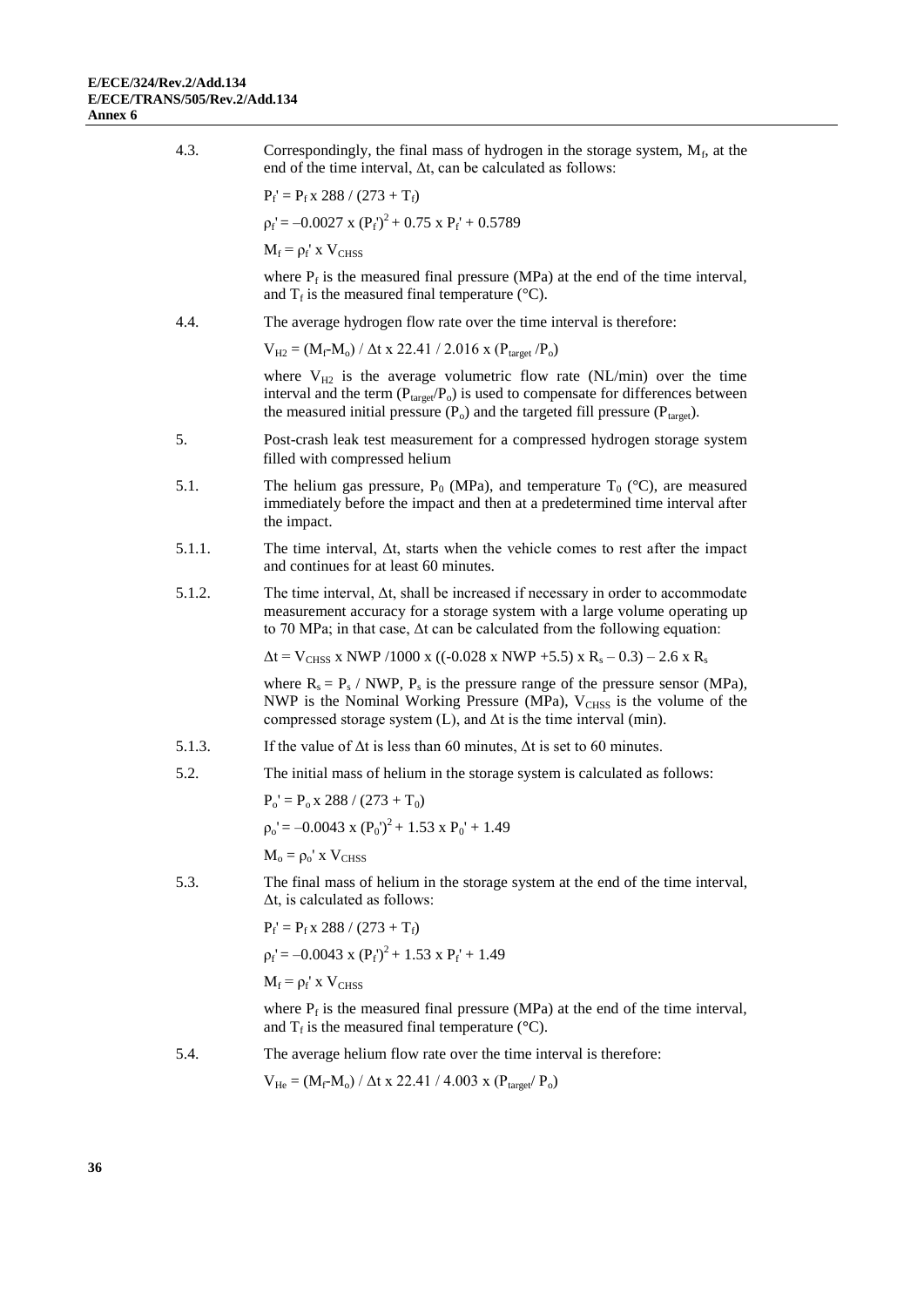where  $V_{He}$  is the average volumetric flow rate (NL/min) over the time interval and the term ( $P_{target}/P_o$ ) is used to compensate for differences between the measured initial pressure  $(P_0)$  and the targeted fill pressure  $(P_{target})$ .

5.5. Conversion of the average volumetric flow of helium to the average hydrogen flow is done with the following expression:

 $V_{H2} = V_{He} / 0.75$ 

where  $V_{H2}$  is the corresponding average volumetric flow of hydrogen.

- 6. Post-crash concentration measurement for enclosed spaces
- 6.1. Post-crash data collection in enclosed spaces commences when the vehicle comes to a rest. Data from the sensors installed in accordance with paragraph 3.2. of this annex are collected at least every 5 seconds and continue for a period of 60 minutes after the test. A first-order lag (time constant) up to a maximum of 5 seconds may be applied to the measurements to provide "smoothing" and filter the effects of spurious data points.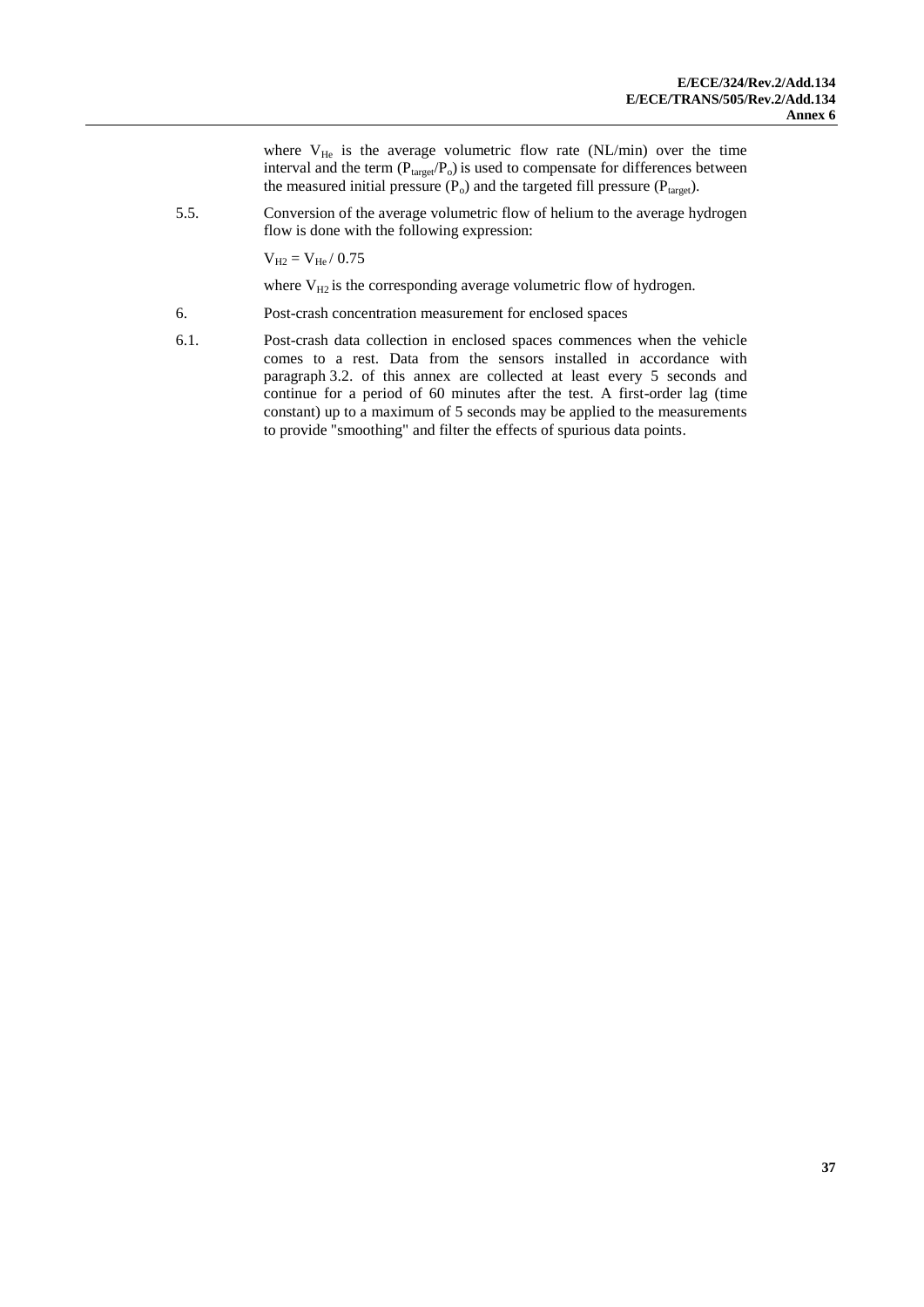## <span id="page-37-0"></span>**Impact reference line**

#### Figure 7-1

**Vehicle to be impacted on left side (overhead plan view)**





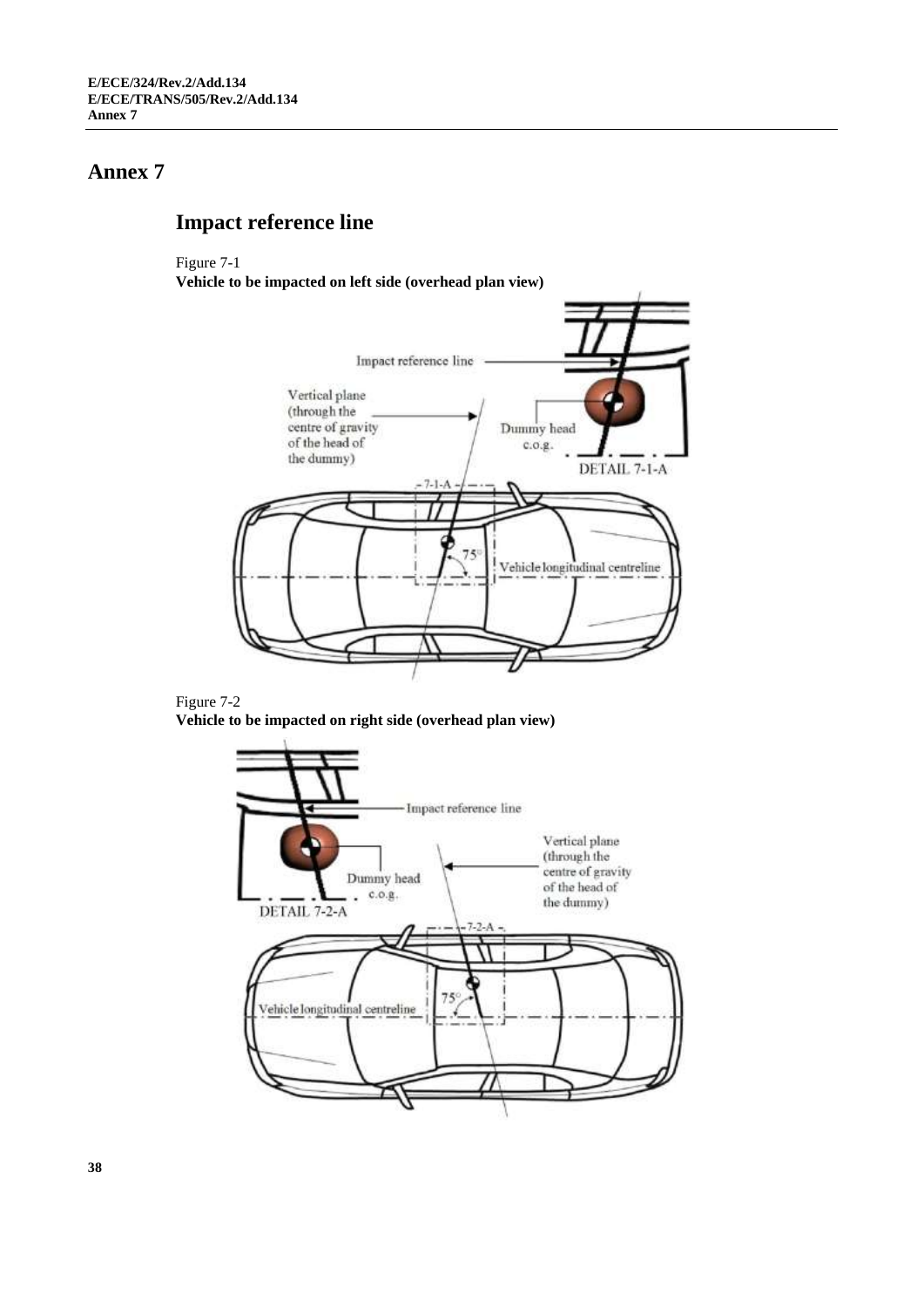## <span id="page-38-0"></span>**Impact angle**

#### Figure 8-1



#### Figure 8-2 **Right side impact (overhead plan view)**

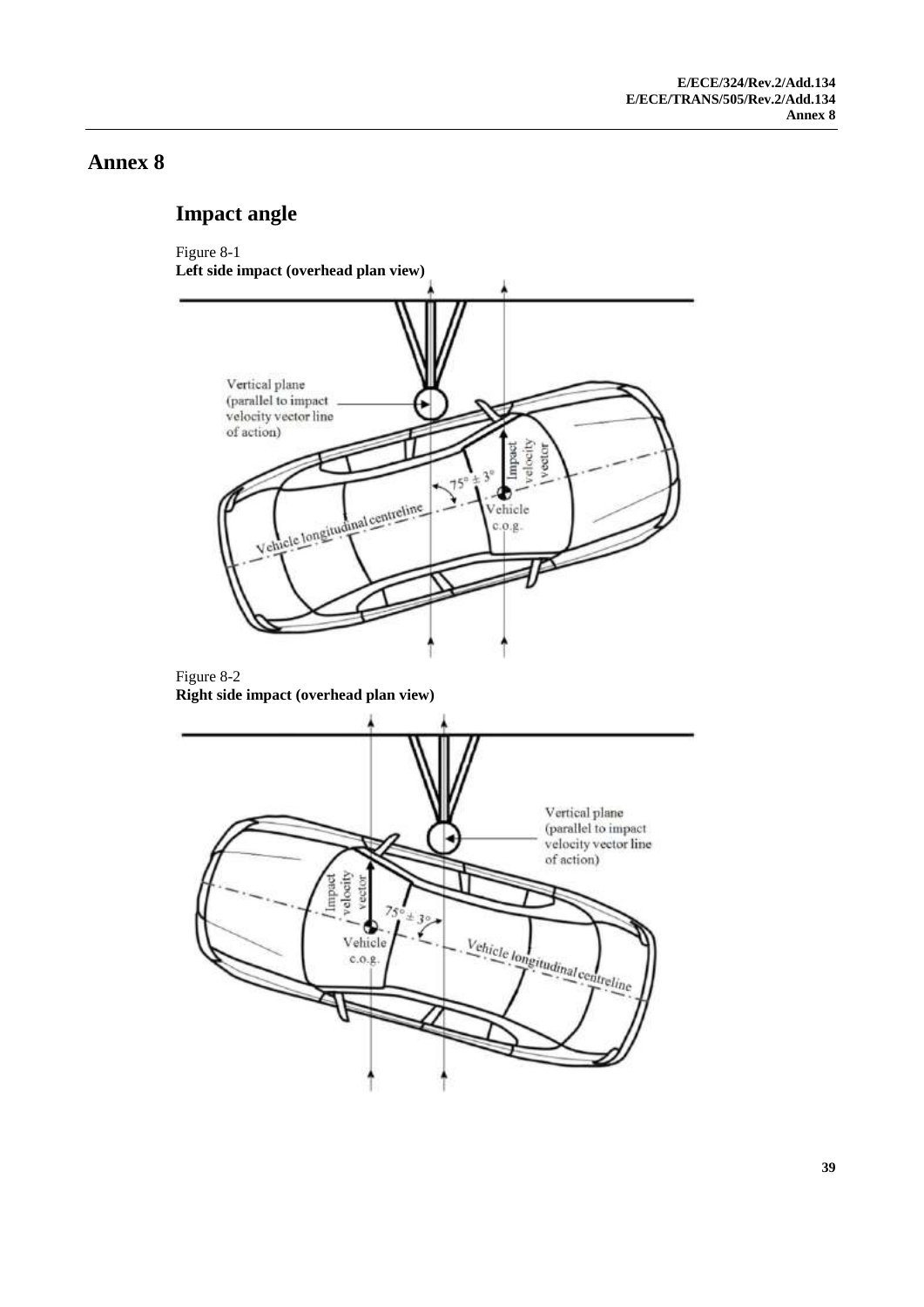# <span id="page-39-0"></span>**Pitch and roll angle references**

#### Figure 9-1

**Example of a linear reference connecting two reference points on a left door sill**





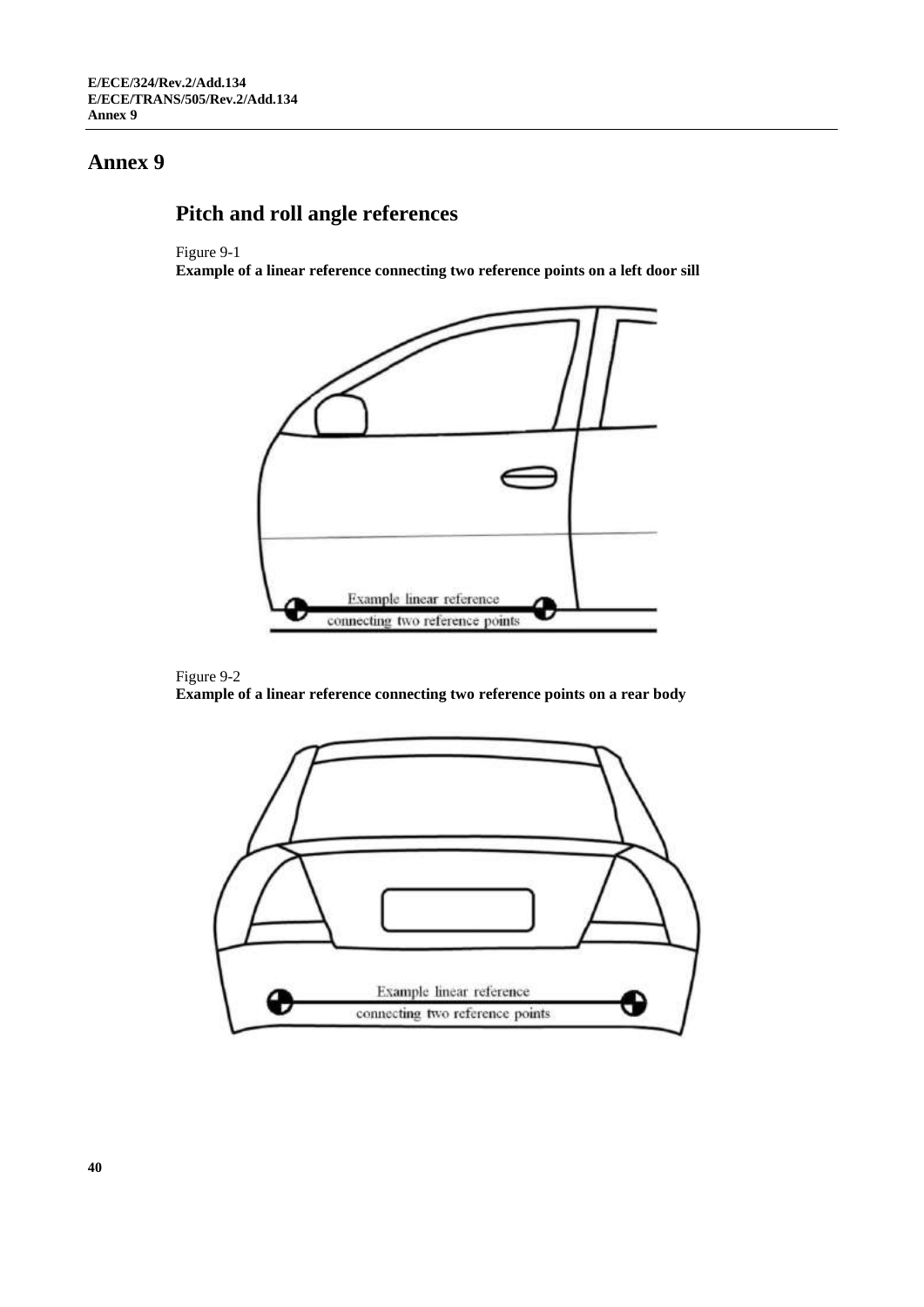## <span id="page-40-0"></span>**Determination of WorldSID 50th percentile adult male performance criteria**

- 1. Head Injury Criterion (HIC)
- 1.1. The Head Injury Criterion (HIC) 36 is the maximum value calculated from the expression:

$$
HIC36 = \left[\frac{1}{t_2 - t_1}\int_{t_1}^{t_2} a_R dt\right]^{2.5} (t_2 - t_1)
$$

Where:

 $a_R$  = the resultant translational acceleration at the centre of gravity of the dummy head recorded versus time in units of gravity,  $g(1 g = 9.81 m/s<sup>2</sup>)$ ; and

 $t_1$  and  $t_2$  are any two points in time during the impact which are separated by not more than a 36 millisecond time interval and where  $t_1$  is less than  $t_2$ .

1.2. The resultant acceleration at the centre of gravity of the dummy head is calculated from the expression:

$$
a_{\rm R} = \sqrt{a_{\rm X}^2 + a_{\rm Y}^2 + a_{\rm Z}^2}
$$

Where:

 $a_X$  = the longitudinal (x-axis) acceleration at the centre of gravity of the dummy head recorded versus time and filtered at a channel frequency class (CFC)

 $^{1}$  of 1,000 Hz;

 $a<sub>Y</sub>$  = the lateral (y-axis) acceleration at the centre of gravity of the dummy head recorded versus time and filtered at a CFC of 1,000 Hz; and

 $a<sub>Z</sub>$  = the vertical (z-axis) acceleration at the centre of gravity of the dummy head recorded versus time and filtered at a CFC of 1,000 Hz.

- 2. Shoulder performance criteria
- 2.1. The peak lateral (y-axis) shoulder force is the maximum lateral force measured by the load cell mounted between the shoulder clevis assembly and the shoulder rib doubler and filtered at a CFC of 600 Hz.
- 3. Thorax performance criteria
- 3.1. The maximum thorax rib deflection is the maximum deflection of any (upper, middle or lower) thorax rib, as determined from the voltage output measurements recorded by the deflection sensor mounted between the rib accelerometer mounting bracket and central spine box mounting bracket inside each struck-side thorax rib, and filtered at a CFC of 600 Hz.

<sup>&</sup>lt;sup>1</sup> For details of each Channel Frequency Class (CFC) refer to SAE Recommended Practice J211/1 (revision December 2003).